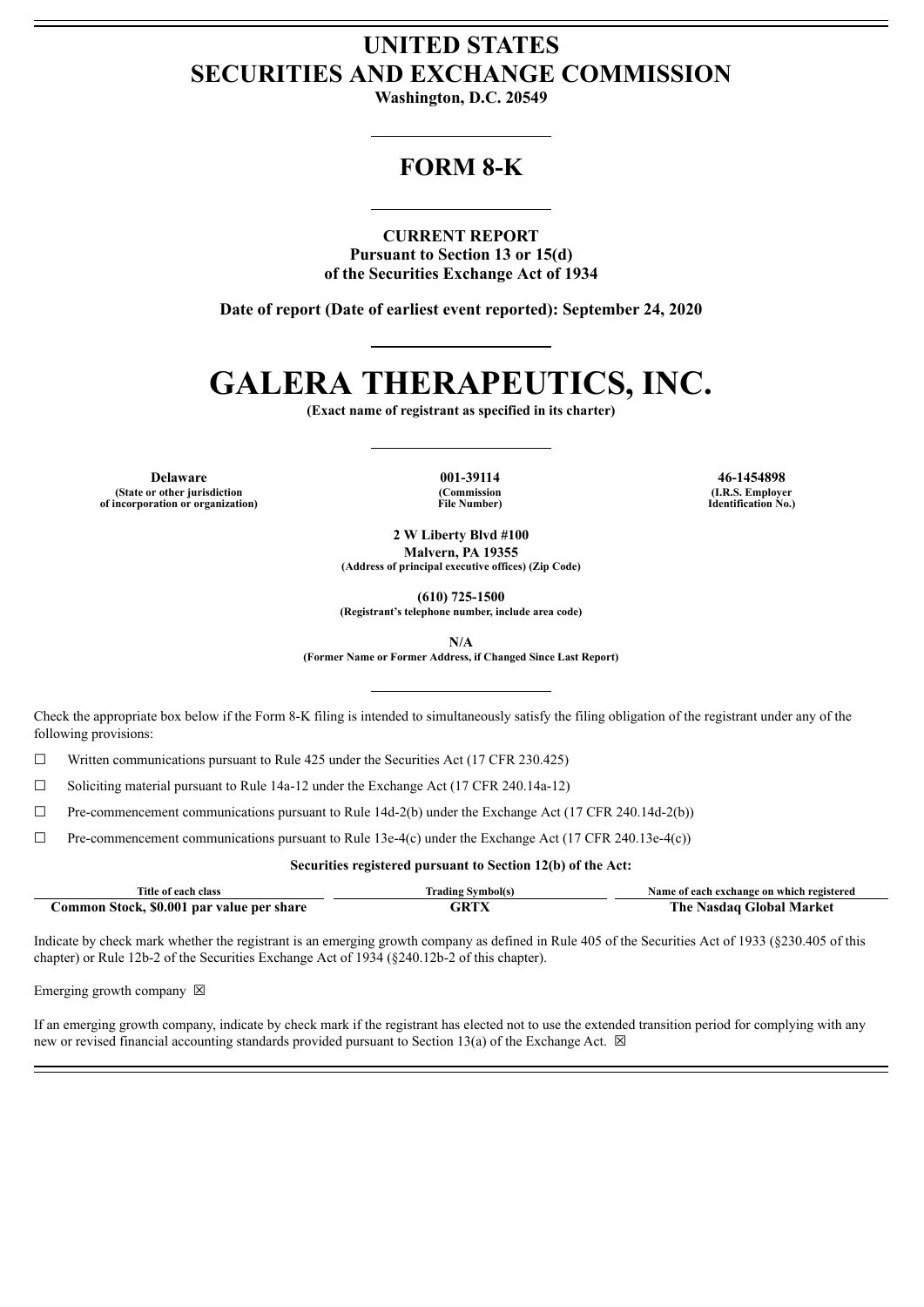#### **Item 5.03. Amendments to Articles of Incorporation or Bylaws; Change in Fiscal Year.**

On September 24, 2020, the Board of Directors of Galera Therapeutics, Inc. (the "Company") amended and restated the Company's bylaws (as amended and restated, the "Amended and Restated Bylaws") to insert "Article XI – Forum Selection" (the "Amendment"). The Amendment provides that (i) unless the Company consents in writing to the selection of an alternative forum, to the fullest extent permitted by law, the federal district courts of the United States of America shall be the exclusive forum for the resolution of any complaint asserting a cause of action arising under the Securities Act of 1933, as amended, and (ii) any person or entity purchasing or otherwise acquiring or holding any interest in shares of capital stock of the Company shall be deemed to have notice of and consented to the provisions of Article XI.

The foregoing description of the Amendment is qualified by reference to the Amended and Restated Bylaws, a copy of which is attached hereto as Exhibit 3.1 and is incorporated herein by reference.

#### **Item 9.01. Financial Statements and Exhibits.**

(d) Exhibits

| Exhibit No.          | Description                                              |
|----------------------|----------------------------------------------------------|
| $\sim$ 1<br><u>.</u> | Amended and Restated Bylaws of Galera Therapeutics, Inc. |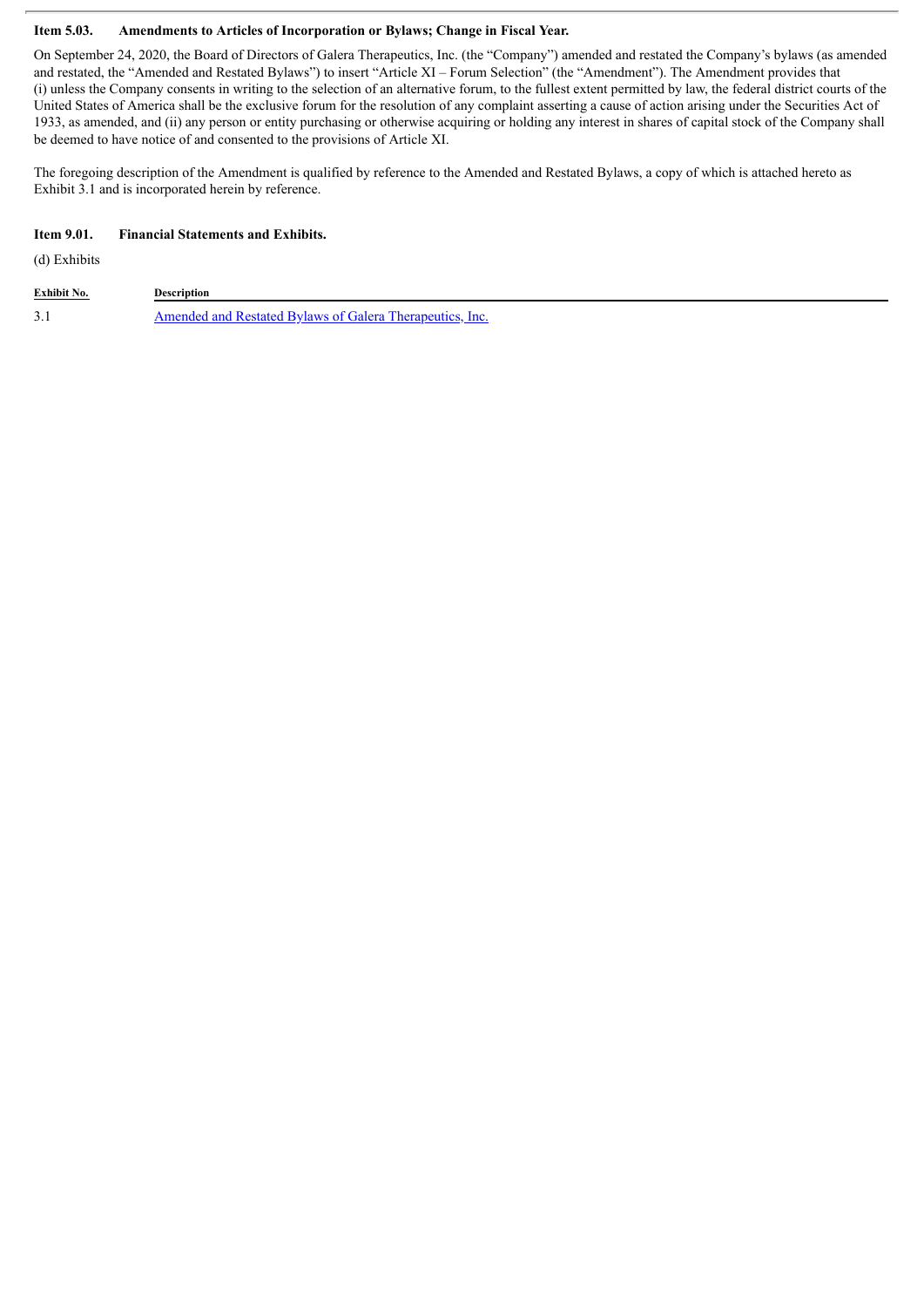SIGNATURES

Pursuant to the requirements of the Securities Exchange Act of 1934, the registrant has duly caused this report to be signed on its behalf by the undersigned hereunto duly authorized.

GALERA THERAPEUTICS, INC.

Date: September 25, 2020 By: /s/ J. Mel Sorensen, M.D.

J. Mel Sorensen, M.D. President and Chief Executive Officer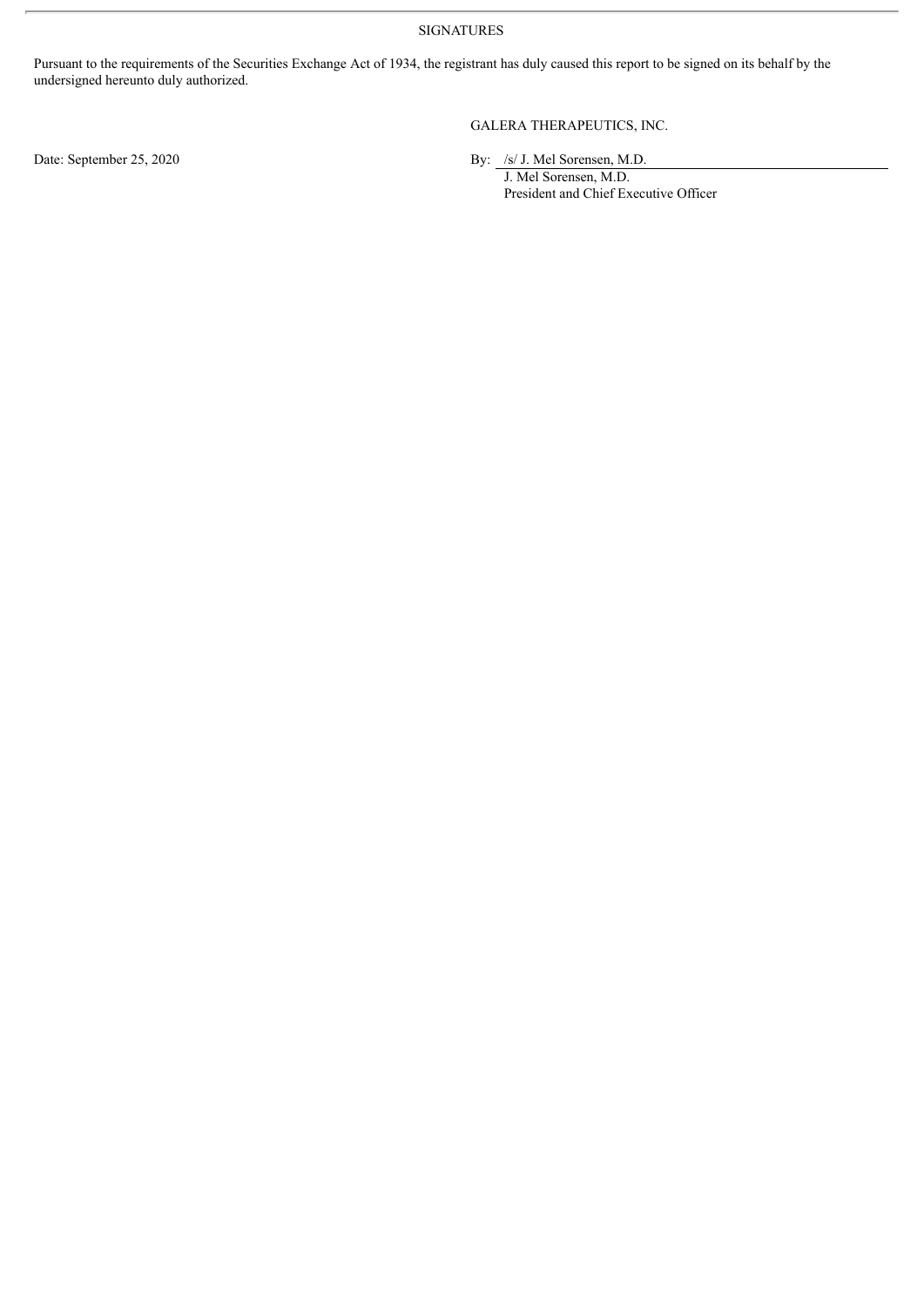# <span id="page-3-0"></span>**AMENDED AND RESTATED**

# **BYLAWS**

# **OF**

# **GALERA THERAPEUTICS, INC.**

**(a Delaware corporation)**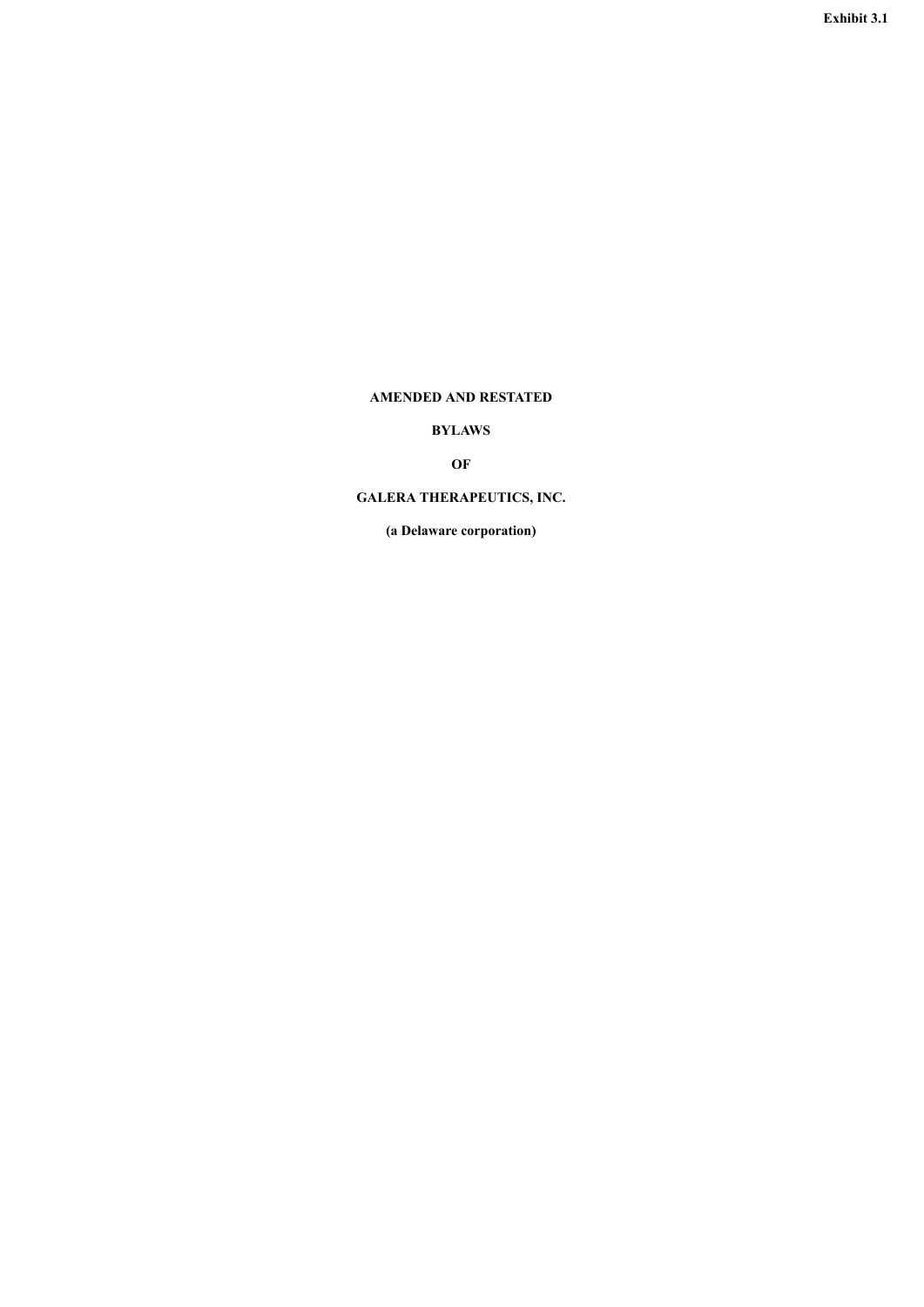|              |                                                                                                       | Page           |
|--------------|-------------------------------------------------------------------------------------------------------|----------------|
|              | ARTICLE I - CORPORATE OFFICES                                                                         | 1              |
| 1.1          | <b>REGISTERED OFFICE</b>                                                                              | 1              |
| 1.2          | <b>OTHER OFFICES</b>                                                                                  | 1              |
|              | ARTICLE II - MEETINGS OF STOCKHOLDERS                                                                 | $\mathbf{1}$   |
| 2.1          | <b>PLACE OF MEETINGS</b>                                                                              | $\mathbf{1}$   |
| 2.2          | <b>ANNUAL MEETING</b>                                                                                 | $\mathbf{1}$   |
| 2.3          | <b>SPECIAL MEETING</b>                                                                                | $\mathbf{1}$   |
| 2.4          | ADVANCE NOTICE PROCEDURES FOR BUSINESS BROUGHT BEFORE A MEETING                                       | $\overline{2}$ |
| 2.5          | ADVANCE NOTICE PROCEDURES FOR NOMINATIONS OF DIRECTORS                                                | 8              |
| 2.6          | NOTICE OF STOCKHOLDERS' MEETINGS                                                                      | 12             |
| 2.7          | MANNER OF GIVING NOTICE; AFFIDAVIT OF NOTICE                                                          | 12             |
| 2.8          | <b>OUORUM</b>                                                                                         | 13             |
| 2.9          | ADJOURNED MEETING; NOTICE                                                                             | 13             |
| 2.10         | <b>CONDUCT OF BUSINESS</b>                                                                            | 13             |
| 2.11         | <b>VOTING</b>                                                                                         | 14             |
| 2.12<br>2.13 | STOCKHOLDER ACTION BY WRITTEN CONSENT WITHOUT A MEETING<br>RECORD DATE FOR STOCKHOLDER NOTICE; VOTING | 15<br>15       |
| 2.14         | <b>PROXIES</b>                                                                                        | 15             |
| 2.15         | LIST OF STOCKHOLDERS ENTITLED TO VOTE                                                                 | 16             |
| 2.16         | POSTPONEMENT, ADJOURNMENT AND CANCELLATION OF MEETING.                                                | 16             |
| 2.17         | <b>INSPECTORS OF ELECTION</b>                                                                         | 16             |
|              | <b>ARTICLE III - DIRECTORS</b>                                                                        | 17             |
| 3.1          | <b>POWERS</b>                                                                                         | 17             |
| 3.2          | NUMBER OF DIRECTORS                                                                                   | 17             |
| 3.3          | ELECTION, QUALIFICATION AND TERM OF OFFICE OF DIRECTORS                                               | 17             |
| 3.4          | <b>RESIGNATION AND VACANCIES</b>                                                                      | 17             |
| 3.5          | PLACE OF MEETINGS; MEETINGS BY TELEPHONE                                                              | 18             |
| 3.6          | <b>REGULAR MEETINGS</b>                                                                               | 18             |
| 3.7          | SPECIAL MEETINGS; NOTICE                                                                              | 18             |
| 3.8          | <b>OUORUM</b>                                                                                         | 19             |
| 3.9          | BOARD ACTION BY CONSENT WITHOUT A MEETING                                                             | 19             |
| 3.10         | FEES AND COMPENSATION OF DIRECTORS                                                                    | 19             |
| 3.11         | <b>REMOVAL OF DIRECTORS</b>                                                                           | 19             |
|              | <b>ARTICLE IV - COMMITTEES</b>                                                                        | 20             |
| 4.1          | <b>COMMITTEES OF DIRECTORS</b>                                                                        | 20             |
| 4.2          | <b>COMMITTEE MINUTES</b>                                                                              | 20             |
| 4.3          | MEETINGS AND ACTION OF COMMITTEES                                                                     | 20             |
|              | ARTICLE V - OFFICERS                                                                                  | 21             |
| 5.1          | <b>OFFICERS</b>                                                                                       | 21             |
| 5.2          | APPOINTMENT OF OFFICERS                                                                               | 21             |

-i-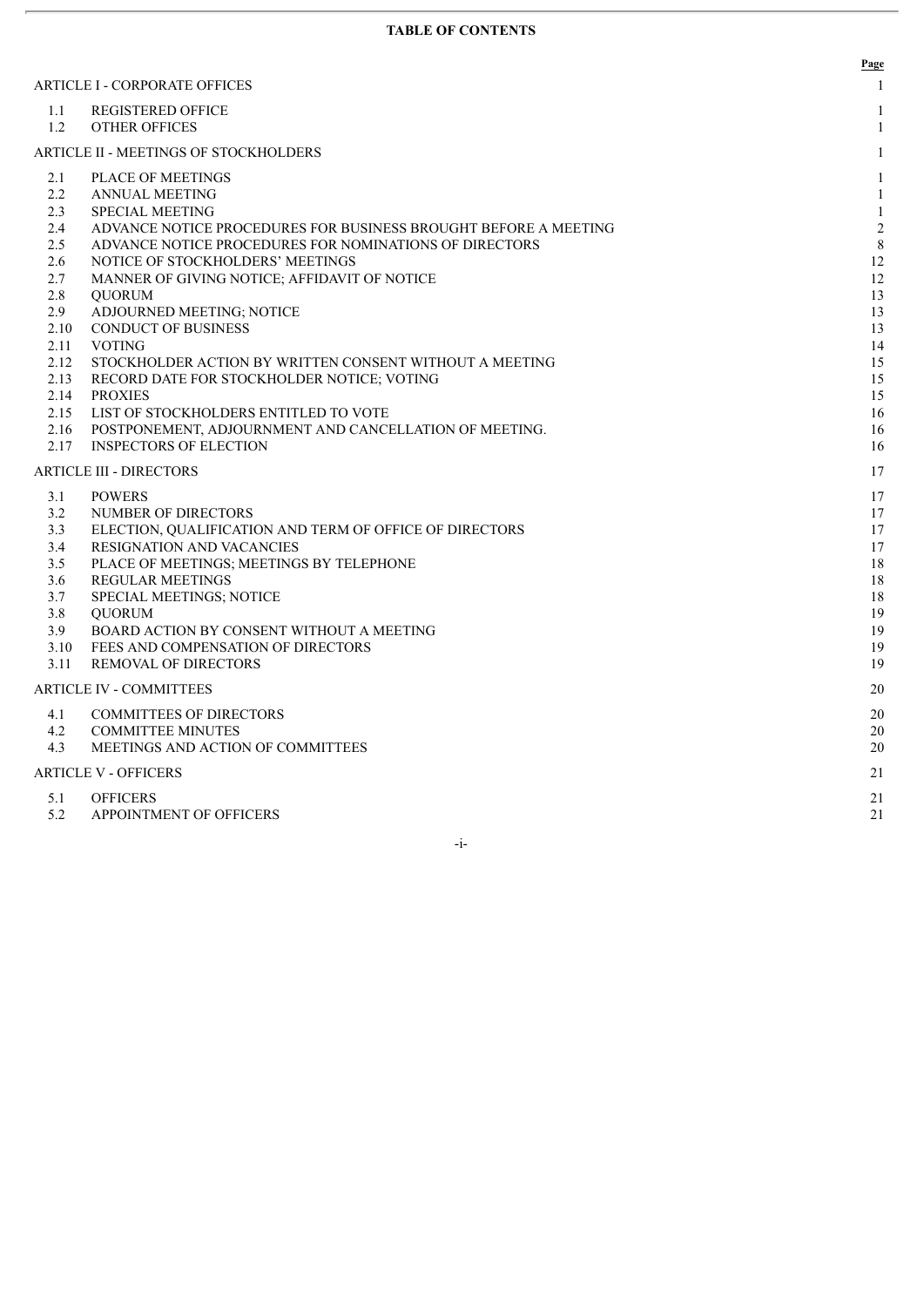#### **TABLE OF CONTENTS (continued)**

| 5.3  | <b>SUBORDINATE OFFICERS</b>                                                      | Page<br>21 |
|------|----------------------------------------------------------------------------------|------------|
| 5.4  | REMOVAL AND RESIGNATION OF OFFICERS                                              | 22         |
| 5.5  | VACANCIES IN OFFICES                                                             | 22         |
| 5.6  | REPRESENTATION OF SHARES OF OTHER ENTITIES                                       | 22         |
| 5.7  | AUTHORITY AND DUTIES OF OFFICERS                                                 | 22         |
|      | ARTICLE VI - RECORDS AND REPORTS                                                 | 22         |
| 6.1  | <b>MAINTENANCE OF RECORDS</b>                                                    | 22         |
|      | ARTICLE VII - GENERAL MATTERS                                                    | 23         |
| 7.1  | EXECUTION OF CORPORATE CONTRACTS AND INSTRUMENTS                                 | 23         |
| 7.2  | STOCK CERTIFICATES; PARTLY PAID SHARES                                           | 23         |
| 7.3  | MULTIPLES CLASSES OR SERIES OF STOCK                                             | 23         |
| 7.4  | <b>LOST CERTIFICATES</b>                                                         | 24         |
| 7.5  | CONSTRUCTION; DEFINITIONS                                                        | 24         |
| 7.6  | <b>DIVIDENDS</b>                                                                 | 24         |
| 7.7  | <b>FISCAL YEAR</b>                                                               | 25         |
| 7.8  | <b>SEAL</b>                                                                      | 25         |
| 7.9  | <b>TRANSFER OF STOCK</b>                                                         | 25         |
| 7.10 | STOCK TRANSFER AGREEMENTS                                                        | 25         |
| 7.11 | <b>REGISTERED STOCKHOLDERS</b>                                                   | 25         |
| 7.12 | <b>WAIVER OF NOTICE</b>                                                          | 26         |
|      | ARTICLE VIII - NOTICE BY ELECTRONIC TRANSMISSION                                 | 26         |
| 8.1  | NOTICE BY ELECTRONIC TRANSMISSION                                                | 26         |
| 8.2  | DEFINITION OF ELECTRONIC TRANSMISSION                                            | 27         |
|      | ARTICLE IX - INDEMNIFICATION AND ADVANCEMENT                                     | 27         |
| 9.1  | ACTIONS, SUITS AND PROCEEDINGS OTHER THAN BY OR IN THE RIGHT OF THE CORPORATION. | 27         |
| 9.2  | ACTIONS OR SUITS BY OR IN THE RIGHT OF THE CORPORATION.                          | 28         |
| 9.3  | INDEMNIFICATION FOR EXPENSES OF SUCCESSFUL PARTY.                                | 28         |
| 9.4  | NOTIFICATION AND DEFENSE OF CLAIM.                                               | $28\,$     |
| 9.5  | ADVANCE OF EXPENSES.                                                             | 29         |
| 9.6  | PROCEDURE FOR INDEMNIFICATION AND ADVANCEMENT OF EXPENSES.                       | 30         |
| 9.7  | REMEDIES.                                                                        | 30         |
| 9.8  | LIMITATIONS.                                                                     | 31         |
| 9.9  | SUBSEQUENT AMENDMENT.                                                            | 31         |
| 9.10 | OTHER RIGHTS.                                                                    | 31         |
| 9.11 | PARTIAL INDEMNIFICATION.                                                         | 32         |
| 9.12 | <b>INSURANCE.</b>                                                                | 32         |
| 9.13 | <b>SAVINGS CLAUSE.</b>                                                           | 32         |
| 9.14 | DEFINITIONS.                                                                     | 32         |

-ii-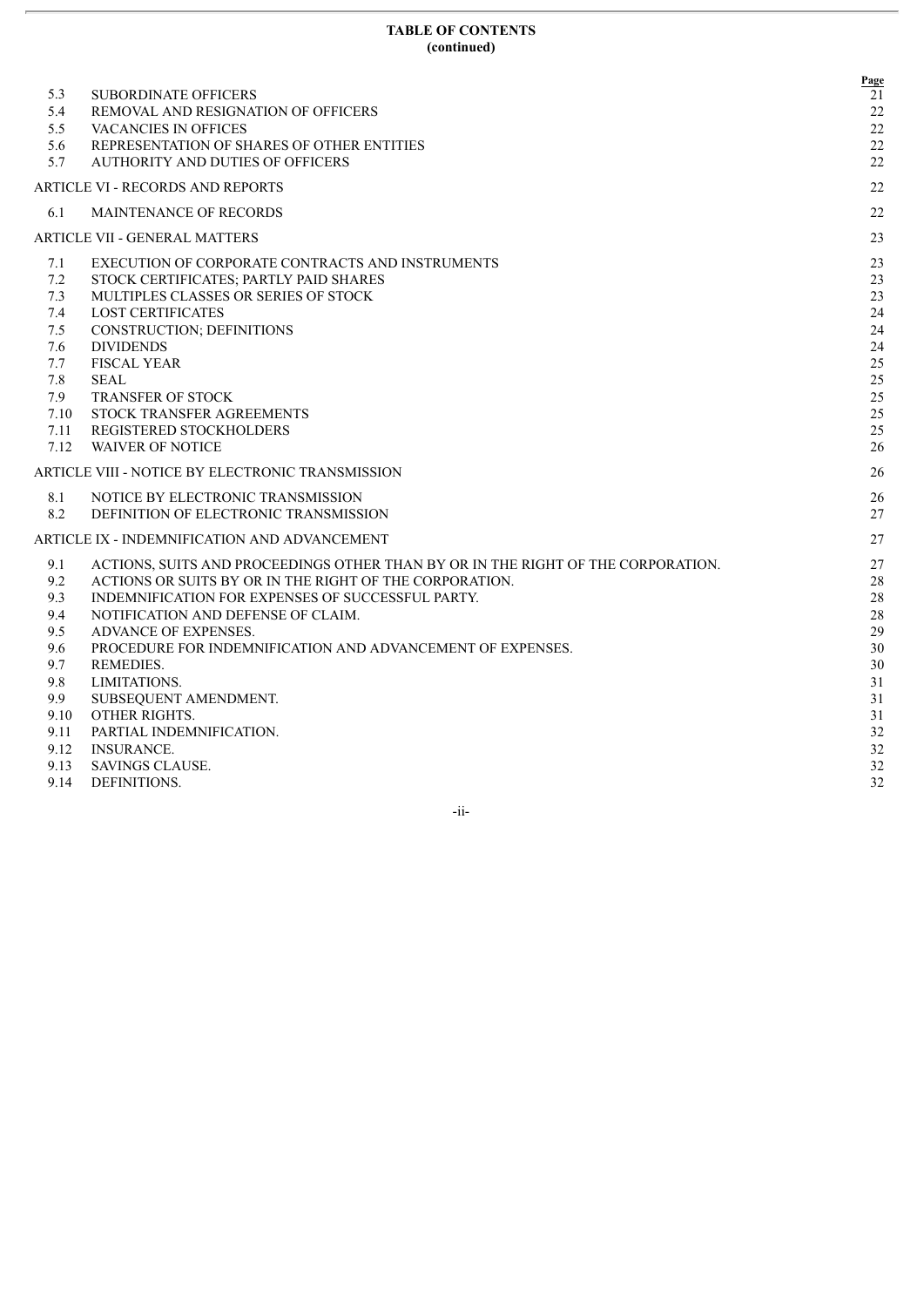#### **TABLE OF CONTENTS** (continued)

ARTICLE X - AMENDMENTS ARTICLE XI - FORUM SELECTION **P a g e** 3 3

-iii-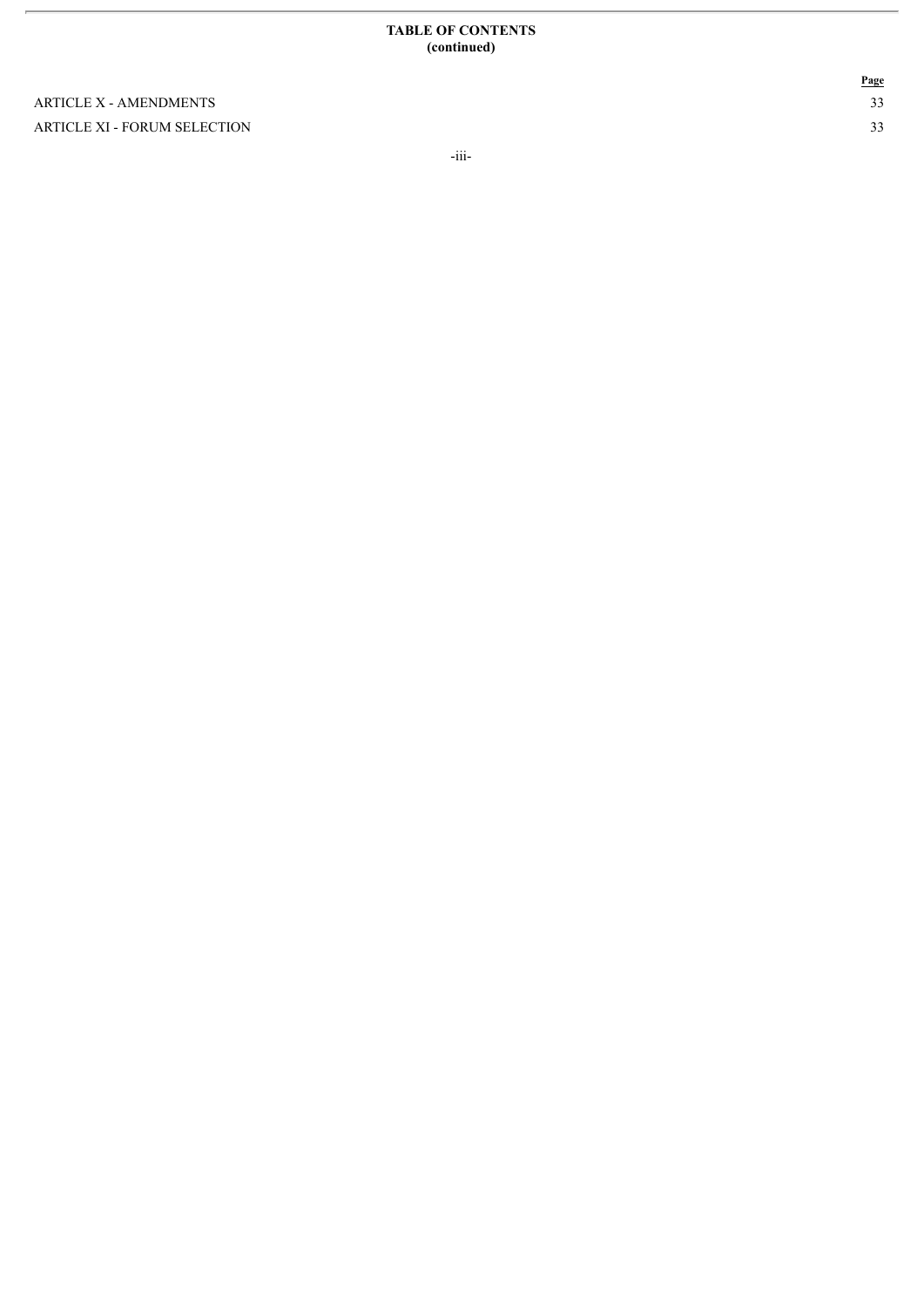# **AMENDED AND RESTATED BYLAWS OF GALERA THERAPEUTICS, INC.**

# **ARTICLE I - CORPORATE OFFICES**

# 1.1 REGISTERED OFFICE.

The registered office of Galera Therapeutics, Inc. (the "Corporation") shall be fixed in the Corporation's certificate of incorporation, as the same may be amended and/or restated from time to time (the "certificate of incorporation").

# 1.2 OTHER OFFICES

The Corporation may have other offices at any place or places, either within or outside the State of Delaware, as the Corporation's board of directors (the "Board") shall from time to time determine or the business of the Corporation may from time to time require.

# **ARTICLE II - MEETINGS OF STOCKHOLDERS**

# 2.1 PLACE OF MEETINGS.

Meetings of stockholders shall be held at any place, within or outside the State of Delaware, designated by the Board. The Board may, in its sole discretion, determine that a meeting of stockholders shall not be held at any place, but may instead be held solely by means of remote communication as authorized by Section 211(a) of the General Corporation Law of the State of Delaware (the "DGCL"). In the absence of any such designation or determination, stockholders' meetings shall be held at the Corporation's principal executive office.

# 2.2 ANNUAL MEETING.

The Board shall designate the date and time of the annual meeting. At the annual meeting, directors shall be elected and other proper business properly brought before the meeting in accordance with Section 2.4 of these bylaws may be transacted.

## 2.3 SPECIAL MEETING.

A special meeting of the stockholders may be called at any time by the Board, chairperson of the Board, chief executive officer or president (in the absence of a chief executive officer) of the Corporation, but such special meetings may not be called by any other person or persons.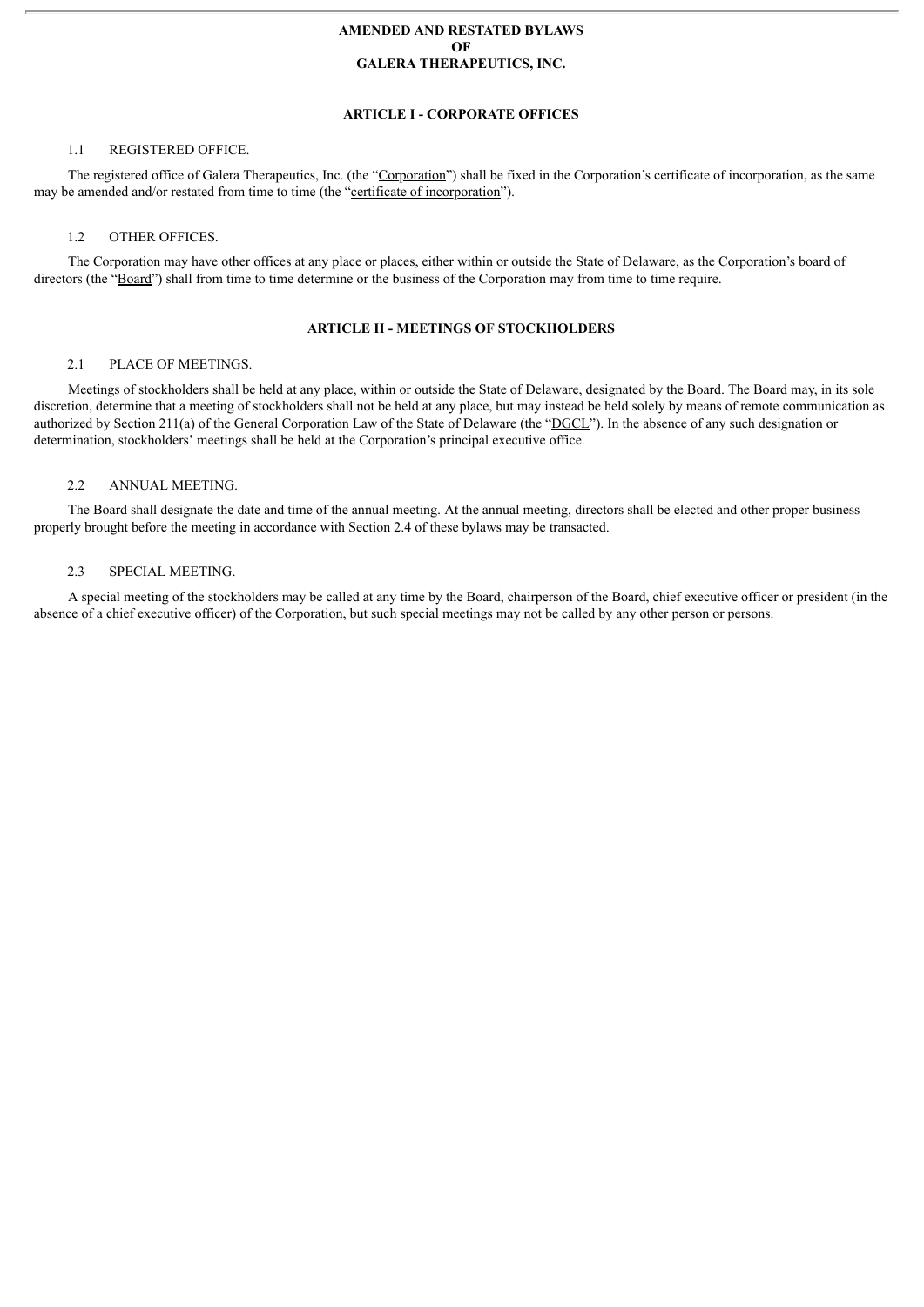No business may be transacted at such special meeting other than the business specified in such notice to stockholders. Nothing contained in this paragraph of this Section 2.3 shall be construed as limiting, fixing, or affecting the time when a meeting of stockholders called by action of the Board may be held.

#### 2.4 ADVANCE NOTICE PROCEDURES FOR BUSINESS BROUGHT BEFORE A MEETING.

(a) At an annual meeting of the stockholders, only such business shall be conducted as shall have been properly brought before the meeting. To be properly brought before an annual meeting, business must be (i) brought before the meeting by the Corporation and specified in a notice of meeting given by or at the direction of the Board, (ii) brought before the meeting by or at the direction of the Board (or a committee thereof) or (iii) otherwise properly brought before the meeting by a stockholder who (A) was a stockholder of record of the Corporation (and, with respect to any beneficial owner, if different, on whose behalf such business is proposed, only if such beneficial owner was the beneficial owner of shares of the Corporation) both at the time of giving the notice provided for in this Section 2.4 and at the time of the meeting, (B) is entitled to vote at the meeting and (C) has complied with this Section 2.4 as to such business. Except for proposals properly made in accordance with Rule 14a-8 under the Securities Exchange Act of 1934, as amended, and the rules and regulations promulgated thereunder (as so amended and inclusive of such rules and regulations, the "Exchange Act"), and included in the notice of meeting given by or at the direction of the Board, the foregoing clause (iii) shall be the exclusive means for a stockholder to propose business to be brought before an annual meeting of the stockholders. Stockholders shall not be permitted to propose business to be brought before a special meeting of the stockholders, and the only matters that may be brought before a special meeting are the matters specified in the notice of meeting given by or at the direction of the person calling the meeting pursuant to Section 2.3 of these bylaws. Stockholders seeking to nominate persons for election to the Board must comply with Section 2.5 of these bylaws, and this Section 2.4 shall not be applicable to nominations except as expressly provided in Section 2.5 of these bylaws.

(b) Without qualification, for business to be properly brought before an annual meeting by a stockholder pursuant to clause (iii) of the second sentence of Section 2.4(a) of these bylaws, the stockholder must (i) provide Timely Notice (as defined below) thereof in writing and in proper form to the secretary of the Corporation and (ii) provide any updates or supplements to such notice at the times and in the forms required by this Section 2.4. To be timely, a stockholder's notice must be delivered to, or mailed and received by the Secretary at, the principal executive offices of the Corporation not less than ninety (90) days nor more than one hundred twenty (120) days prior to the first anniversary of the preceding year's annual meeting; *provided, however*, that, if the date of the annual meeting is more than thirty (30) days before or more than sixty (60) days after such anniversary date, notice by the stockholder to be timely must be so delivered, or mailed and received, not earlier than the close of business on the one hundred twentieth (120th) day prior to such annual meeting and not later than the later of the

-2-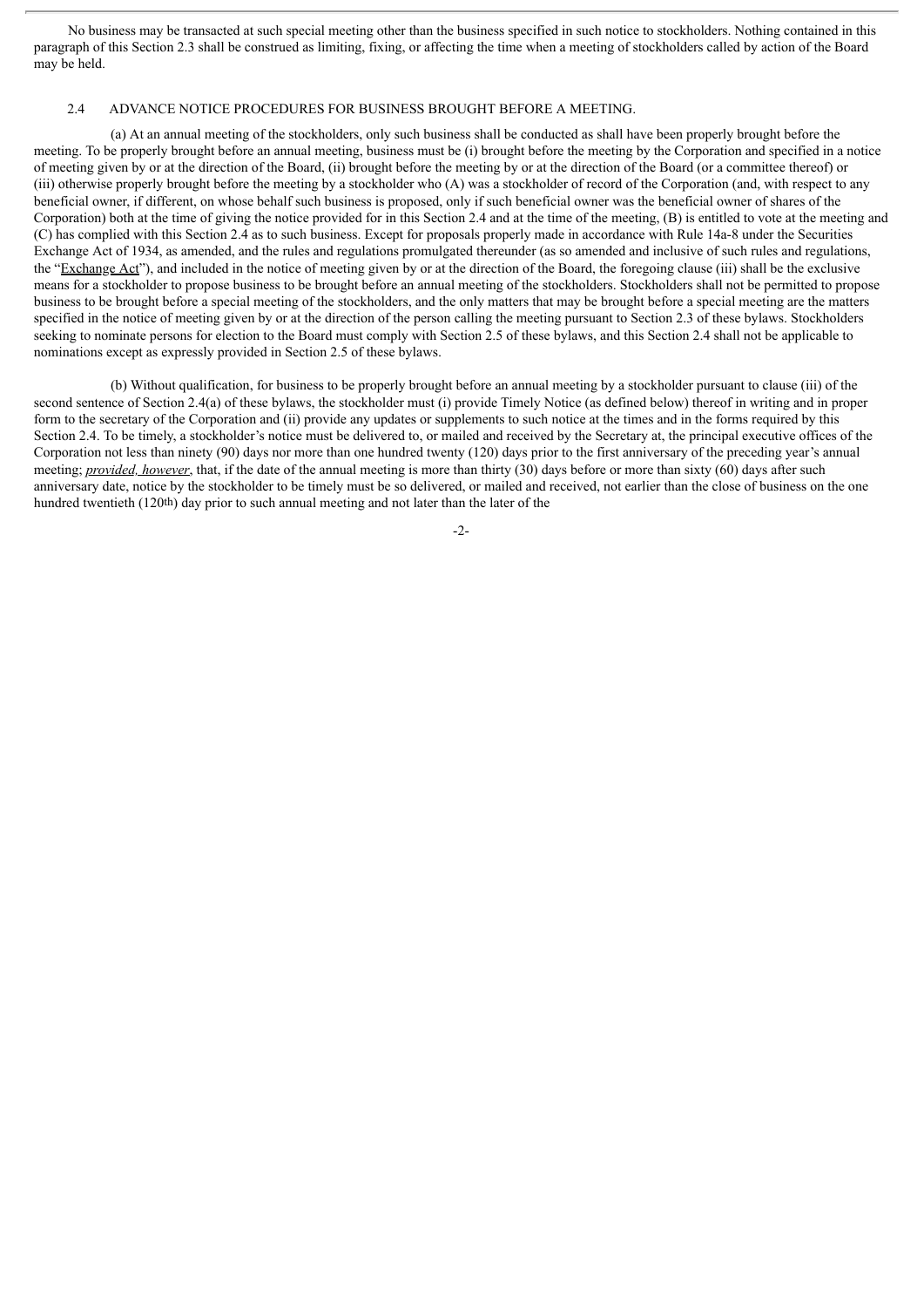close of business on the ninetieth (90<sup>th</sup>) day prior to such annual meeting and the close of business on the tenth  $(10<sup>th</sup>)$  day following the day on which public disclosure of the date of such annual meeting was first made (such notice within such time periods, "Timely Notice"); *provided, further*, that for the purposes of calculating Timely Notice for the first annual meeting held after the Company's initial public offering of its shares pursuant to a registration statement on Form S-1, the date of the immediately preceding annual meeting shall be deemed to be June 5, 2019. In no event shall any adjournment or postponement of an annual meeting or the announcement thereof commence a new time period (or extend any time period) for the giving of Timely Notice as described above.

(c) To be in proper form for purposes of this Section 2.4, a stockholder's notice to the secretary of the Corporation shall set forth:

(i) As to each Proposing Person (as defined below), (A) the name and address of such Proposing Person (including, without limitation, if applicable, the name and address that appear on the Corporation's books and records) and (B) the class or series and number of shares of the Corporation that are, directly or indirectly, owned of record or beneficially owned (within the meaning of Rule 13d-3 under the Exchange Act) by such Proposing Person, except that such Proposing Person shall in all events be deemed to beneficially own any shares of any class or series of the Corporation as to which such Proposing Person has a right to acquire beneficial ownership at any time in the future (the disclosures to be made pursuant to the foregoing clauses (A) and (B) are referred to as "Stockholder Information");

(ii) As to each Proposing Person, (A) any derivative, swap or other transaction or series of transactions engaged in, directly or indirectly, by such Proposing Person, the purpose or effect of which is to give such Proposing Person economic risk similar to ownership of shares of any class or series of the Corporation, including, without limitation, due to the fact that the value of such derivative, swap or other transactions are determined by reference to the price, value or volatility of any shares of any class or series of the Corporation, or which derivative, swap or other transactions provide, directly or indirectly, the opportunity to profit from any increase in the price or value of shares of any class or series of the Corporation ("Synthetic Equity Interests"), which Synthetic Equity Interests shall be disclosed without regard to whether (x) the derivative, swap or other transactions convey any voting rights in such shares to such Proposing Person, (y) the derivative, swap or other transactions are required to be, or are capable of being, settled through delivery of such shares or (z) such Proposing Person may have entered into other transactions that hedge or mitigate the economic effect of such derivative, swap or other transactions, (B) any proxy (other than a revocable proxy or consent given in response to a solicitation made pursuant to, and in accordance with, Section 14(a) of the Exchange Act by way of

 $-3$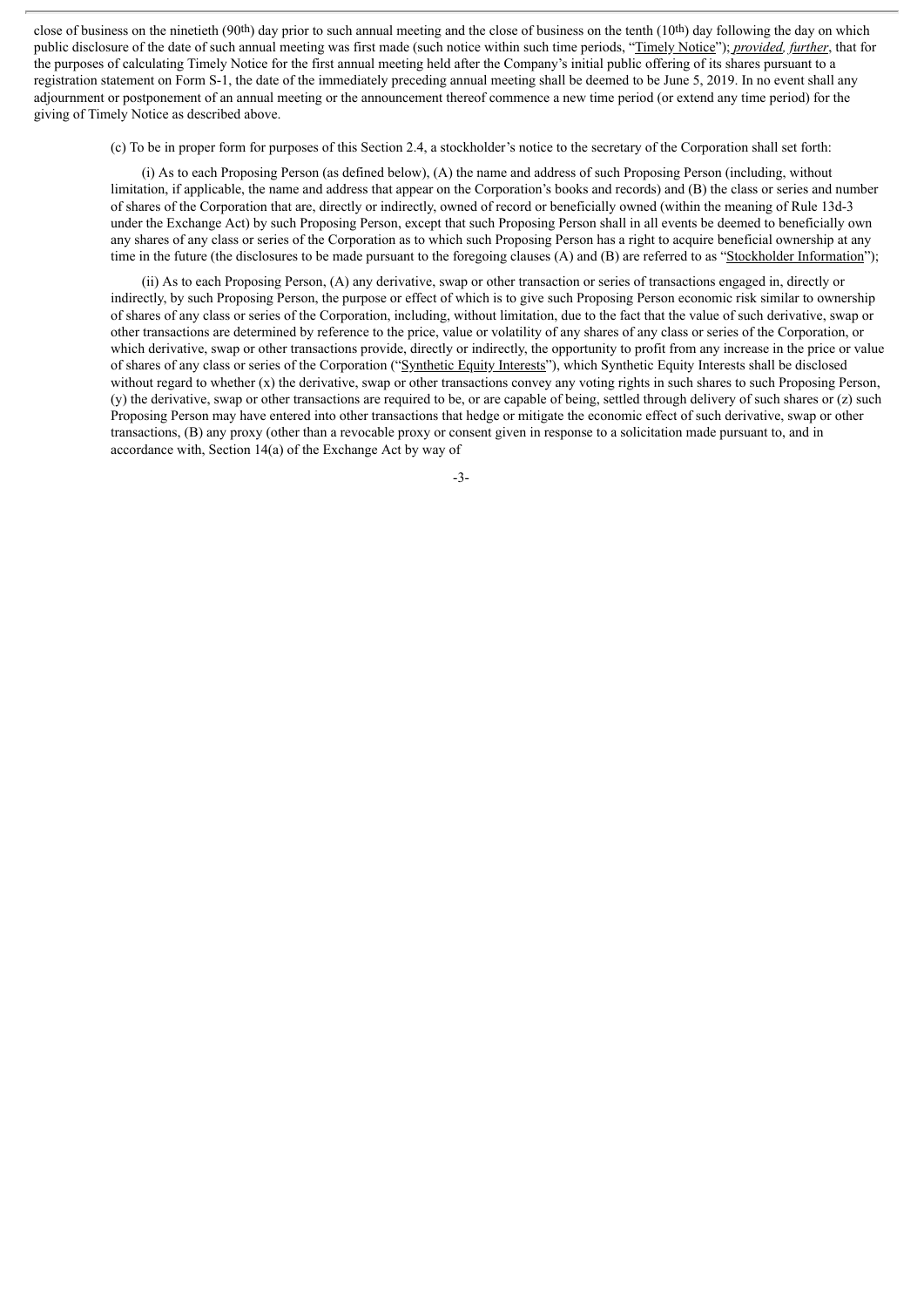a solicitation statement filed on Schedule 14A), agreement, arrangement, understanding or relationship pursuant to which such Proposing Person has or shares a right to vote any shares of any class or series of the Corporation, (C) any agreement, arrangement, understanding or relationship, including, without limitation, any repurchase or similar so-called "stock borrowing" agreement or arrangement, engaged in, directly or indirectly, by such Proposing Person, the purpose or effect of which is to mitigate loss to, reduce the economic risk (of ownership or otherwise) of shares of any class or series of the Corporation by, manage the risk of share price changes for, or increase or decrease the voting power of, such Proposing Person with respect to the shares of any class or series of the Corporation, or which provides, directly or indirectly, the opportunity to profit from any decrease in the price or value of the shares of any class or series of the Corporation ("Short Interests"), (D) any rights to dividends on the shares of any class or series of the Corporation owned beneficially by such Proposing Person that are separated or separable from the underlying shares of the Corporation, (E) any performance related fees (other than an asset based fee) that such Proposing Person is entitled to based on any increase or decrease in the price or value of shares of any class or series of the Corporation, or any Synthetic Equity Interests or Short Interests, if any, (F)(x) if such Proposing Person is not a natural person, the identity of the natural person or persons associated with such Proposing Person responsible for the formulation of and decision to propose the business to be brought before the meeting (such person or persons, the "Responsible Person"), the manner in which such Responsible Person was selected, any fiduciary duties owed by such Responsible Person to the equity holders or other beneficiaries of such Proposing Person, the qualifications and background of such Responsible Person and any material interests or relationships of such Responsible Person that are not shared generally by any other record or beneficial holder of the shares of any class or series of the Corporation and that reasonably could have influenced the decision of such Proposing Person to propose such business to be brought before the meeting, and (y) if such Proposing Person is a natural person, the qualifications and background of such natural person and any material interests or relationships of such natural person that are not shared generally by any other record or beneficial holder of the shares of any class or series of the Corporation and that reasonably could have influenced the decision of such Proposing Person to propose such business to be brought before the meeting, (G) any significant equity interests or any Synthetic Equity Interests or Short Interests in any principal competitor of the Corporation held by such Proposing Persons, (H) any direct or indirect interest of such Proposing Person in any contract with the Corporation, any affiliate of the Corporation or any principal competitor of the Corporation (including, without limitation, in any such case, any employment agreement, collective bargaining agreement or consulting agreement), (I) any pending or threatened litigation in which such Proposing Person is a party or material participant involving the Corporation or any of its

-4-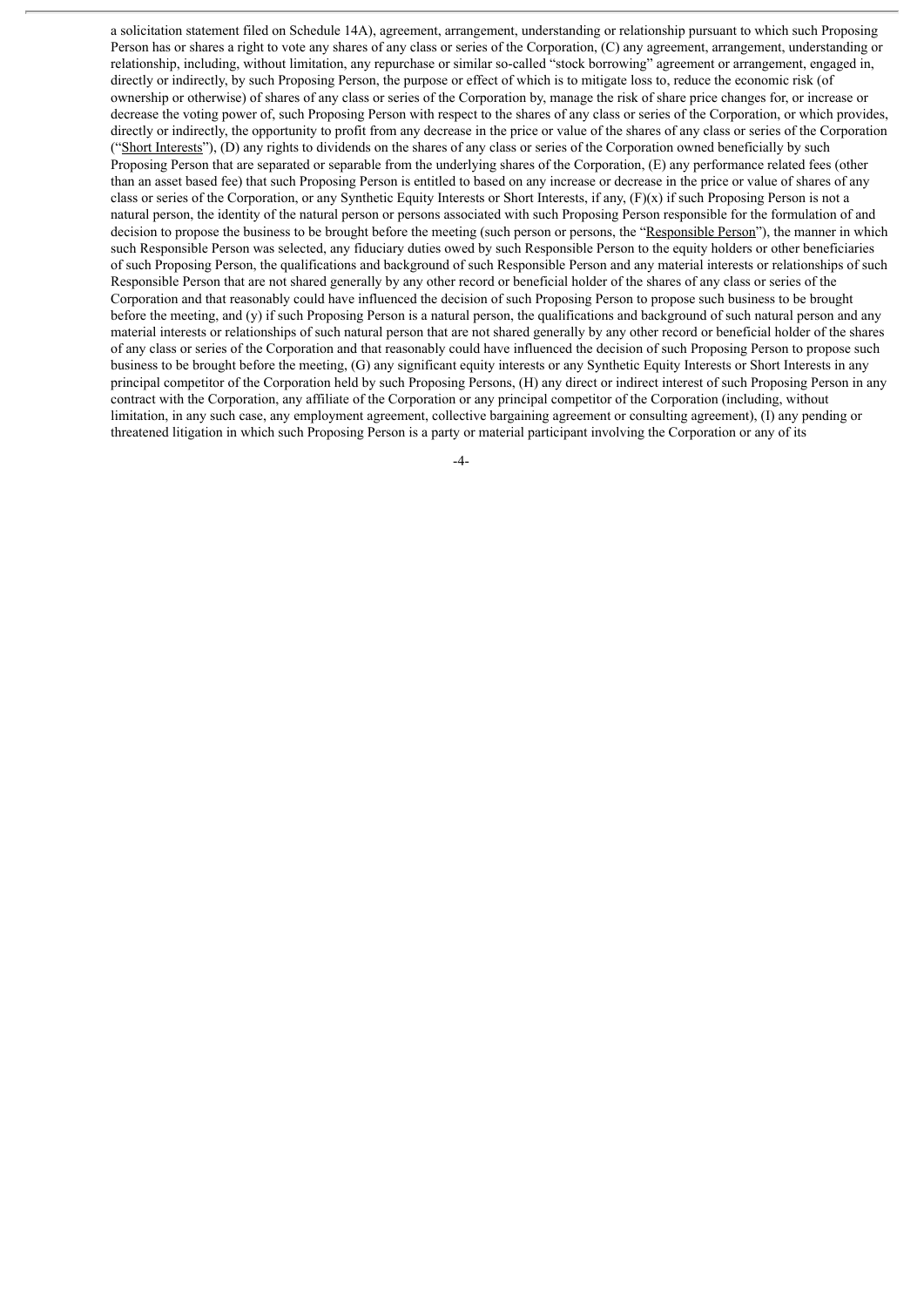officers or directors, or any affiliate of the Corporation, (J) any material transaction occurring during the prior twelve months between such Proposing Person, on the one hand, and the Corporation, any affiliate of the Corporation or any principal competitor of the Corporation, on the other hand,  $(K)$  a summary of any material discussions regarding the business proposed to be brought before the meeting  $(x)$  between or among any of the Proposing Persons or (y) between or among any Proposing Person and any other record or beneficial holder of the shares of any class or series of the Corporation (including, without limitation, their names) and (L) any other information relating to such Proposing Person that would be required to be disclosed in a proxy statement or other filing required to be made in connection with solicitations of proxies or consents by such Proposing Person in support of the business proposed to be brought before the meeting pursuant to Section 14(a) of the Exchange Act (the disclosures to be made pursuant to the foregoing clauses (A) through (L) are referred to as "Disclosable Interests"); *provided, however*, that Disclosable Interests shall not include any such disclosures with respect to the ordinary course business activities of any broker, dealer, commercial bank, trust company or other nominee who is a Proposing Person solely as a result of being the stockholder directed to prepare and submit the notice required by these bylaws on behalf of a beneficial owner; and

(iii) As to each item of business that the stockholder proposes to bring before the annual meeting, (A) a reasonably brief description of the business desired to be brought before the annual meeting, the reasons for conducting such business at the annual meeting and any material interest in such business of each Proposing Person, (B) the text of the proposal or business (including, without limitation, the text of any resolutions proposed for consideration and in the event that such business includes a proposal to amend the bylaws of the Corporation, the language of the proposed amendment), (C) a reasonably detailed description of all agreements, arrangements and understandings between or among any of the Proposing Persons or between or among any Proposing Person and any other person or entity (including, without limitation, their names) in connection with the proposal of such business by such stockholder, (D) a representation that the stockholder is a holder of record of stock of the Corporation entitled to vote at such meeting and intends to appear in person or by proxy at the meeting to propose such business, (E) a representation whether the Proposing Person intends or is part of a group which intends (1) to deliver a proxy statement and/or form of proxy to holders of at least the percentage of the Corporation's outstanding capital stock required to approve or adopt the proposal and/or (2) otherwise to solicit proxies or votes from stockholders in support of such proposal and (F) any other information relating to such item of business that would be required to be disclosed in a proxy statement or other filing required to be made in connection with solicitations of proxies in support of the business proposed to be brought

-5-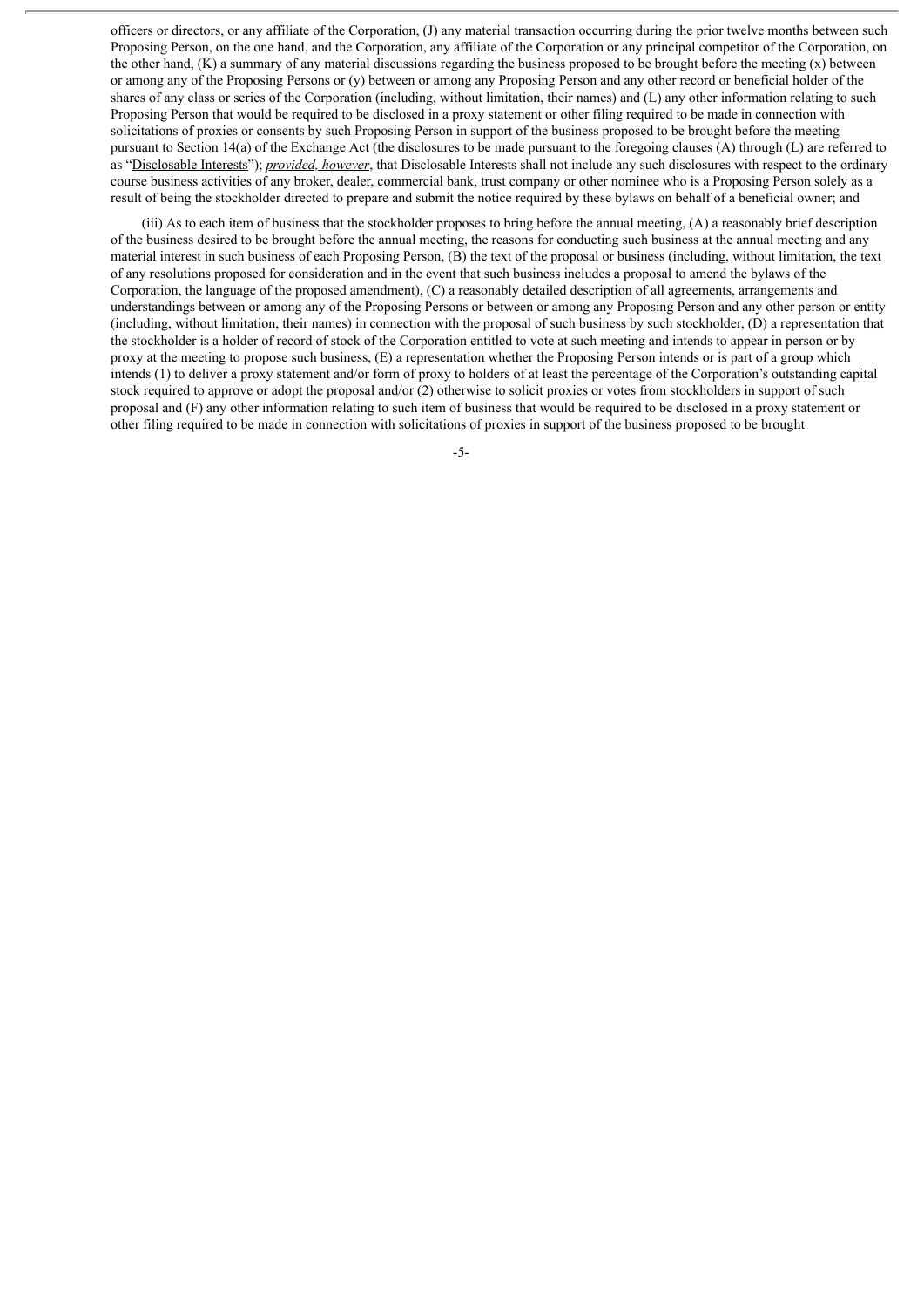before the meeting pursuant to Section 14(a) of the Exchange Act; *provided, however*, that the disclosures required by this paragraph (c) (iii) shall not include any disclosures with respect to any broker, dealer, commercial bank, trust company or other nominee who is a Proposing Person solely as a result of being the stockholder directed to prepare and submit the notice required by these bylaws on behalf of a beneficial owner.

(d) For purposes of this Section 2.4, the term "Proposing Person" shall mean (i) the stockholder providing the notice of business proposed to be brought before an annual meeting, (ii) the beneficial owner or beneficial owners, if different, on whose behalf the notice of the business proposed to be brought before the annual meeting is made, (iii) any affiliate or associate (each within the meaning of Rule 12b-2 under the Exchange Act for the purposes of these bylaws) of such stockholder or beneficial owner and (iv) any other person with whom such stockholder or beneficial owner (or any of their respective affiliates or associates) is Acting in Concert (as defined below).

(e) A person shall be deemed to be "Acting in Concert" with another person for purposes of these bylaws if such person knowingly acts (whether or not pursuant to an express agreement, arrangement or understanding) in concert with, or towards a common goal relating to the management, governance or control of the Corporation in parallel with, such other person where (i) each person is conscious of the other person's conduct or intent and this awareness is an element in their decision-making processes and (ii) at least one additional factor suggests that such persons intend to act in concert or in parallel, which such additional factors may include, without limitation, exchanging information (whether publicly or privately), attending meetings, conducting discussions, or making or soliciting invitations to act in concert or in parallel; *provided*, that a person shall not be deemed to be Acting in Concert with any other person solely as a result of the solicitation or receipt of revocable proxies or consents from such other person in response to a solicitation made pursuant to, and in accordance with, Section 14(a) of the Exchange Act by way of a proxy or consent solicitation statement filed on Schedule 14A. A person Acting in Concert with another person shall be deemed to be Acting in Concert with any third party who is also Acting in Concert with such other person.

(f) A stockholder providing notice of business proposed to be brought before an annual meeting shall further update and supplement such notice, if necessary, so that the information provided or required to be provided in such notice pursuant to this Section 2.4 shall be true and correct as of the record date for determining stockholders entitled to notice of the annual meeting and as of the date that is ten (10) business days prior to the meeting or any adjournment or postponement thereof, and such update and supplement shall be delivered to, or mailed and received by, the secretary of the Corporation at the principal executive offices of the Corporation not later than five (5) business days after the record date for determining stockholders entitled to notice of the annual meeting (in the case of the update and supplement required to be made as of the record date), and not later than eight (8) business days prior to the date for the meeting or, if practicable, any adjournment or postponement thereof (and, if not practicable, on the first practicable date prior to the date to which the meeting has been adjourned or postponed) (in the case of the update and supplement required to be made as of ten (10) business days prior to the meeting or any adjournment or postponement thereof).

-6-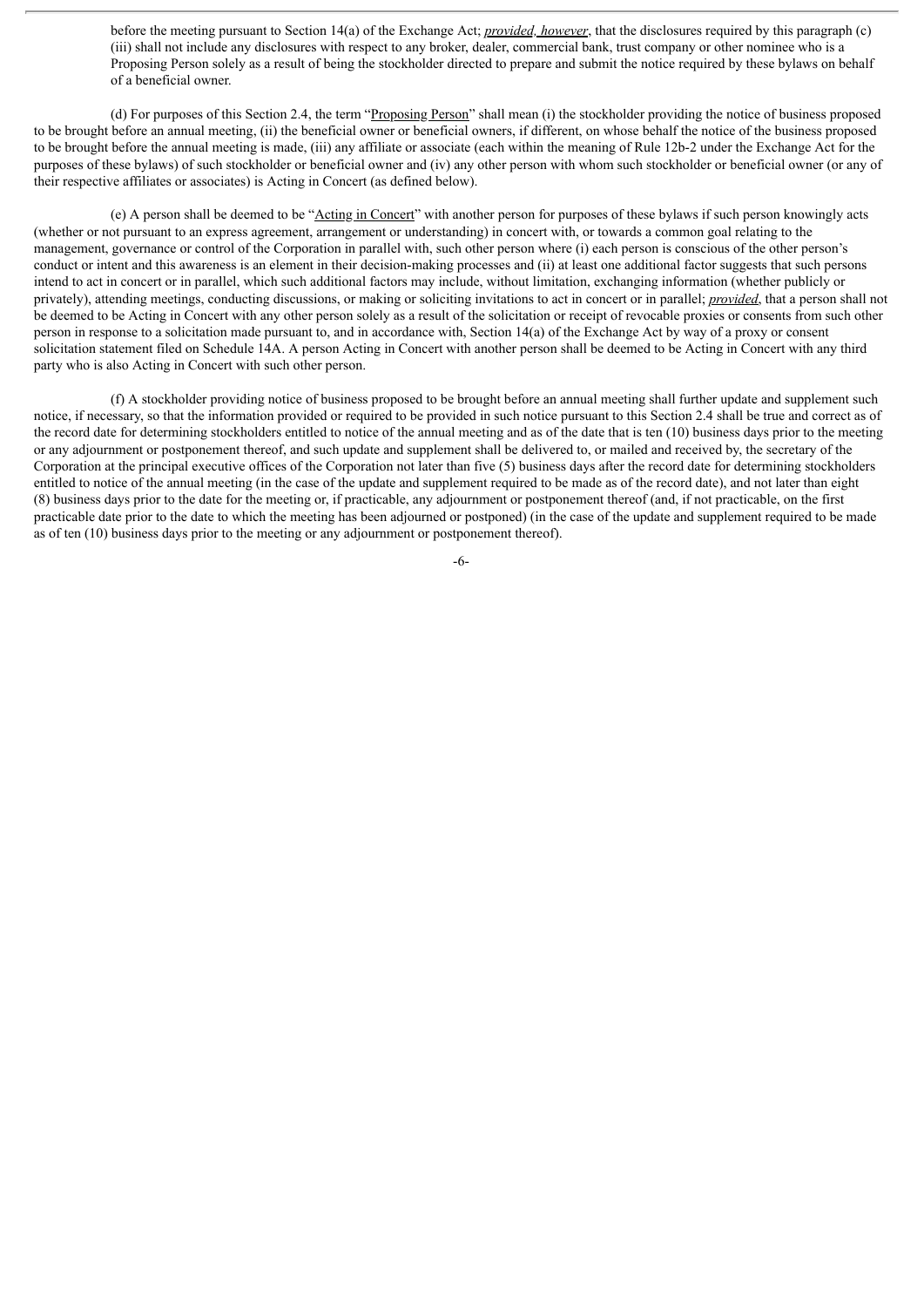(g) Notwithstanding anything in these bylaws to the contrary and except as otherwise expressly provided in any applicable rule or regulation promulgated under the Exchange Act, no business shall be conducted at an annual meeting except in accordance with this Section 2.4. The presiding officer of an annual meeting of stockholders shall have the power and duty (a) to determine that any business was not properly brought before the meeting in accordance with this Section 2.4 (including whether the stockholder or beneficial owner, if any, on whose behalf the business proposed to be brought before the annual meeting is made, solicited (or is part of a group which solicited) or did not so solicit, as the case may be, proxies or votes in support of such stockholder's business in compliance with such stockholder's representation as required by clause (c)(iii)(E) of this Section 2.4); and (b) if any proposed business was not proposed in compliance with this Section 2.4 to declare to the meeting that any such business not properly brought before the meeting shall not be transacted.

(h) The foregoing notice requirements of this Section 2.4 shall be deemed satisfied by a stockholder with respect to business other than a nomination if the stockholder has notified the Corporation of his, her or its intention to present a proposal at an annual meeting in compliance with applicable rules and regulations promulgated under the Exchange Act and such stockholder's proposal has been included in a proxy statement that has been prepared by the Corporation to solicit proxies for such annual meeting. Nothing in this Section 2.4 shall be deemed to affect the rights of stockholders to request inclusion of proposals in the Corporation's proxy statement pursuant to Rule 14a-8 under the Exchange Act.

(i) For purposes of these bylaws, "public disclosure" shall mean disclosure in a press release reported by a national news service or in a document publicly filed by the Corporation with the Securities and Exchange Commission pursuant to Sections 13, 14 or 15(d) of the Exchange Act.

(j) Notwithstanding the foregoing provisions of this Section 2.4, unless otherwise required by law, if the stockholder (or a qualified representative of the stockholder) does not appear at the annual meeting to present proposed business, such proposed business shall not be transacted, notwithstanding that proxies in respect of such vote may have been received by the Corporation. For purposes of this Section 2.4, except as provided under Rule 14a-8 under the Exchange Act, to be considered a qualified representative of the stockholder, a person must be a duly authorized officer, manager or partner of such stockholder or must be authorized by a writing executed by such stockholder or an electronic transmission delivered by such stockholder to act for such stockholder as proxy at the annual meeting and such person must produce such writing or electronic transmission, or a reliable reproduction of the writing or electronic transmission, at the annual meeting.

-7-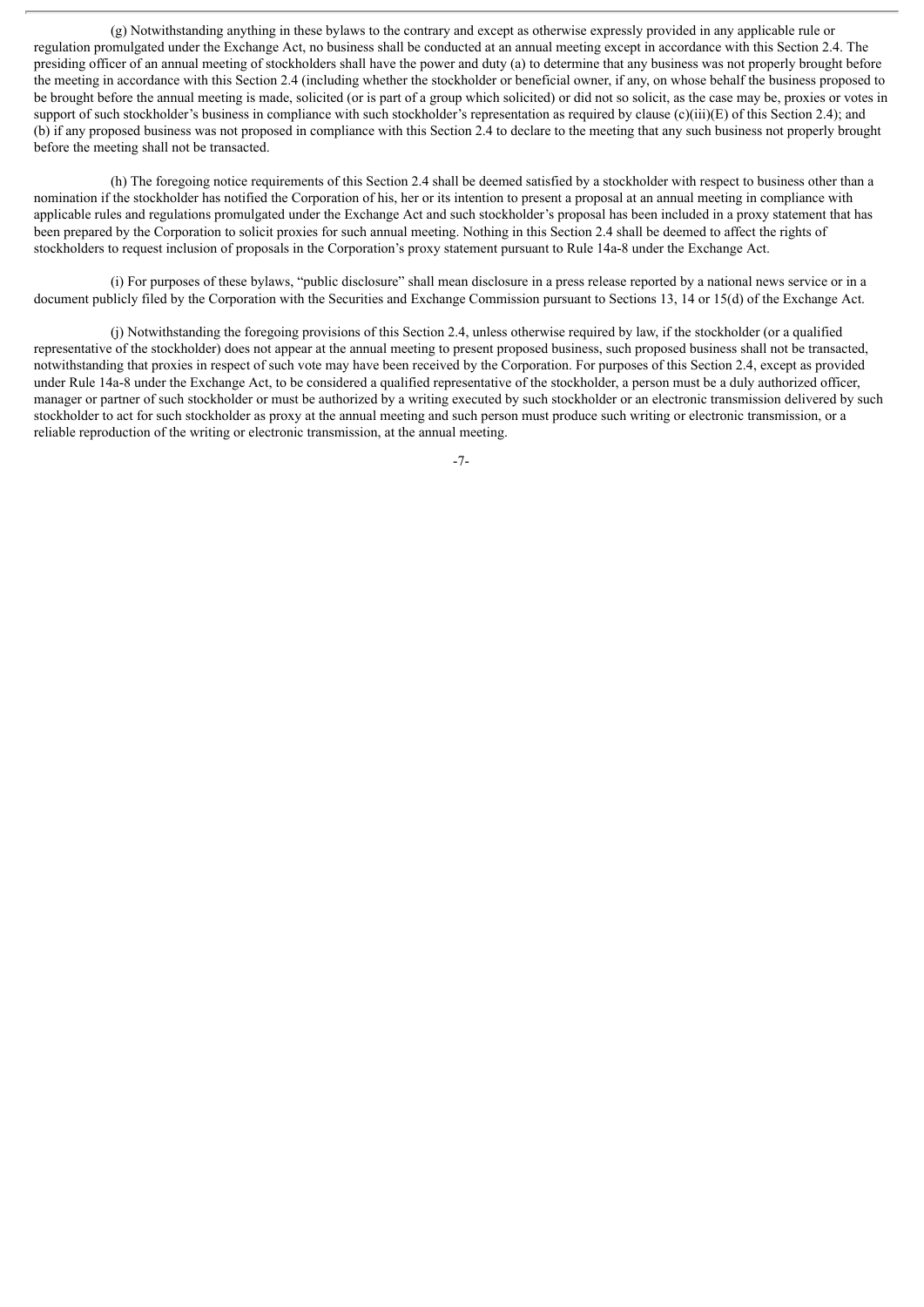(k) Notwithstanding the foregoing provisions of this Section 2.4, a stockholder shall also comply with all applicable requirements of the Exchange Act with respect to the matters set forth in this Section 2.4; provided however, that any references in these bylaws to the Exchange Act are not intended to and shall not limit any requirements applicable to proposals as to any business to be considered pursuant to this Section 2.4 (including paragraph (a)(iii) hereof), and compliance with paragraph (a)(iii) of this Section 2.4 shall be the exclusive means for a stockholder to submit business (other than, as provided in the first sentence of paragraph (h) of this Section 2.4, business brought properly under and in compliance with Rule 14a-8 of the Exchange Act, as may be amended from time to time).

# 2.5 ADVANCE NOTICE PROCEDURES FOR NOMINATIONS OF DIRECTORS.

(a) Nominations of any person for election to the Board at an annual meeting or at a special meeting (but, in the case of a special meeting, only if the election of directors is a matter specified in the notice of meeting given by or at the direction of the person calling such special meeting) may be made at such meeting only (i) by or at the direction of the Board or any committee thereof, or (ii) by a stockholder who (A) was a stockholder of record of the Corporation (and, with respect to any beneficial owner, if different, on whose behalf such nomination is proposed to be made, only if such beneficial owner was the beneficial owner of shares of the Corporation) both at the time of giving the notice provided for in this Section 2.5 and at the time of the meeting, (B) is entitled to vote at the meeting and (C) has complied with this Section 2.5 as to such nomination. The foregoing clause (ii) shall be the exclusive means for a stockholder to make any nomination of a person or persons for election to the Board to be considered by the stockholders at an annual meeting or special meeting.

(b) Without qualification, for a stockholder to make any nomination of a person or persons for election to the Board at an annual meeting, the stockholder must (i) provide Timely Notice (as defined in Section 2.4(b) of these bylaws) thereof in writing and in proper form to the secretary of the Corporation and (ii) provide any updates or supplements to such notice at the times and in the forms required by this Section 2.5. Notwithstanding anything in this paragraph to the contrary, in the event that the number of directors to be elected to the Board at an annual meeting is increased effective after the time period for which nominations would otherwise by due under this paragraph (b) and there is no public announcement by the Corporation naming the nominees for the additional directorships at least one hundred (100) days prior to the first anniversary of the preceding year's annual meeting, a stockholder's notice required by paragraph (b) of this Section 2.5 shall also be considered timely, but only with respect to nominees for the additional directorships, if it shall be delivered to the Secretary at the principal executive offices of the Corporation not later than the close of business on the tenth (10th) day following the day on which such public announcement is first made by the Corporation. Without qualification, if the election of directors is a matter specified in the notice of meeting given by or at the direction of the person calling such special meeting, then for a

-8-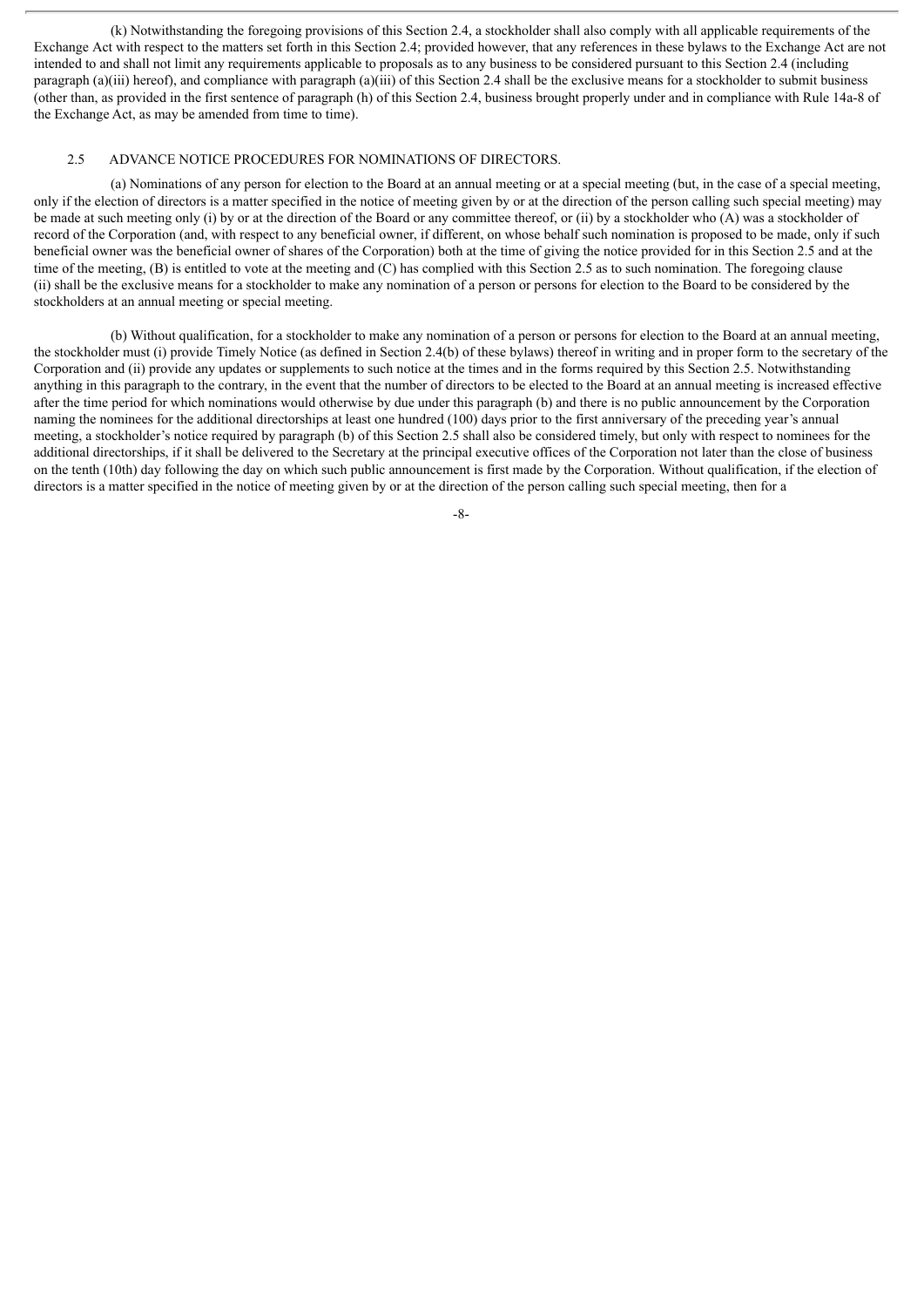stockholder to make any nomination of a person or persons for election to such position(s) as specified in the notice of the special meeting, the stockholder must (i) provide timely notice thereof in writing and in proper form to the secretary of the Corporation at the principal executive offices of the Corporation and (ii) provide any updates or supplements to such notice at the times and in the forms required by this Section 2.5. To be timely, a stockholder's notice for nominations to be made at a special meeting must be delivered to, or mailed and received at, the principal executive offices of the Corporation not earlier than the close of business on the one hundred twentieth (120th) day prior to such special meeting and not later than the later of the close of business on the ninetieth (90th) day prior to such special meeting and the close of business on the tenth (10th) day following the day on which public disclosure (as defined in Section 2.4(i) of these bylaws) of the date of such special meeting was first made. In no event shall any adjournment or postponement of an annual meeting or special meeting or the announcement thereof commence a new time period (or extend any time period) for the giving of a stockholder's notice as described above.

(c) To be in proper form for purposes of this Section 2.5, a stockholder's notice to the secretary of the Corporation shall set forth:

(i) As to each Nominating Person (as defined below), the Stockholder Information (as defined in Section 2.4(c)(i) of these bylaws) except that for purposes of this Section 2.5, the term "Nominating Person" shall be substituted for the term "Proposing Person" in all places it appears in Section 2.4(c)(i);

(ii) As to each Nominating Person, any Disclosable Interests (as defined in Section 2.4(c)(ii), except that for purposes of this Section 2.5 the term "Nominating Person" shall be substituted for the term "Proposing Person" in all places it appears in Section 2.4(c)(ii) and the disclosure in clause (L) of Section 2.4(c)(ii) shall be made with respect to the election of directors at the meeting) *provided, however*, that Disclosable Interests shall not include any such disclosures with respect to the ordinary course business activities of any broker, dealer, commercial bank, trust company or other nominee who is a Nominating Person solely as a result of being the stockholder directed to prepare and submit the notice required by these bylaws on behalf of a beneficial owner; and;

(iii) As to each person whom a Nominating Person proposes to nominate for election as a director, (A) all information with respect to such proposed nominee that would be required to be set forth in a stockholder's notice pursuant to this Section 2.5 if such proposed nominee were a Nominating Person, (B) all information relating to such proposed nominee that is required to be disclosed in a proxy statement or other filings required to be made in connection with solicitations of proxies for election of directors in a contested election pursuant to Section 14(a) under the Exchange Act (including, without limitation, such proposed nominee's written consent to being named in the proxy statement as a

-9-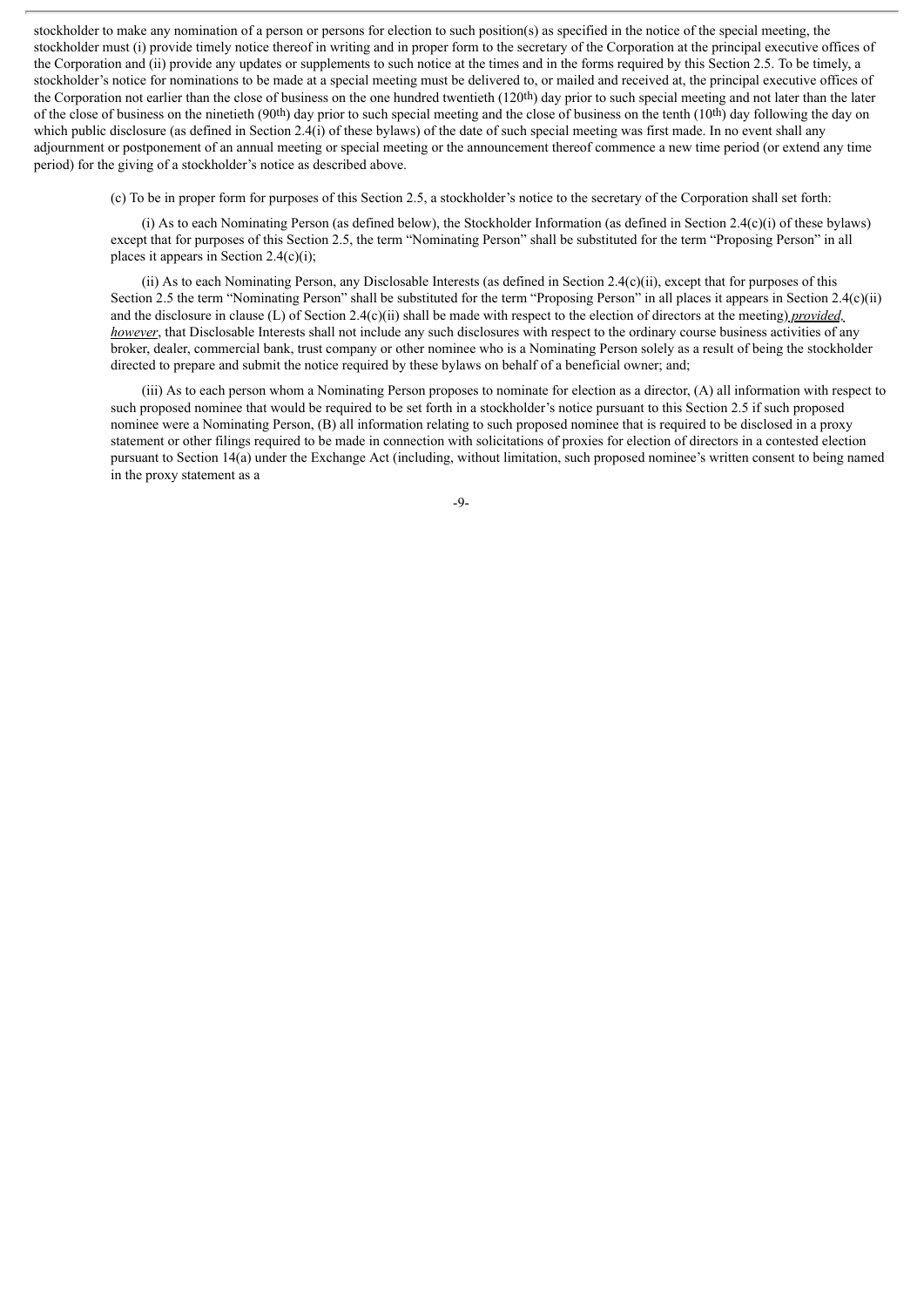nominee and to serving as a director if elected), (C) a statement whether the proposed nominee, if elected, intends to tender, promptly following such person's failure to receive the required vote for election as a director at any subsequent meeting at which such person is nominated for re-election, a resignation that will become effective upon the acceptance of such resignation by the Board of Directors, (D) a description of all direct and indirect compensation and other material monetary agreements, arrangements and understandings during the past three (3) years, and any other material relationships, between or among any Nominating Person, on the one hand, and each proposed nominee, his or her respective affiliates and associates and any other persons with whom such proposed nominee (or any of his or her respective affiliates and associates) is Acting in Concert (as defined in Section 2.4(e) of these bylaws), on the other hand, including, without limitation, all information that would be required to be disclosed pursuant to Item 404 under Regulation S-K if such Nominating Person were the "registrant" for purposes of such rule and the proposed nominee were a director or executive officer of such registrant (the disclosures to be made pursuant to the foregoing clauses (A) through (C) are referred to as "Nominee Information"), (E) a representation that the Nominating Person is a holder of record of stock of the Corporation entitled to vote at such meeting and intends to appear in person or by proxy at the meeting to propose such nomination, (F) a representation whether the Nominating Person intends or is part of a group which intends (1) to deliver a proxy statement and/or form of proxy to holders of at least the percentage of the Corporation's outstanding capital stock required to elect the nominee and/or (2) otherwise to solicit proxies or votes from stockholders in support of such nomination and (G) a completed and signed questionnaire, representation and agreement as provided in Section 2.5(g); and

(iv) The Corporation may require any proposed nominee to furnish such other information (A) as may reasonably be required by the Corporation to determine the eligibility of such proposed nominee to serve as an independent director of the Corporation in accordance with the Corporation's Corporate Governance Guidelines or (B) that could be material to a reasonable stockholder's understanding of the independence or lack of independence of such proposed nominee.

(d) For purposes of this Section 2.5, the term "Nominating Person" shall mean (i) the stockholder providing the notice of the nomination proposed to be made at the meeting, (ii) the beneficial owner or beneficial owners, if different, on whose behalf the notice of the nomination proposed to be made at the meeting is made, (iii) any affiliate or associate of such stockholder or beneficial owner and (iv) any other person with whom such stockholder or such beneficial owner (or any of their respective affiliates or associates) is Acting in Concert.

-10-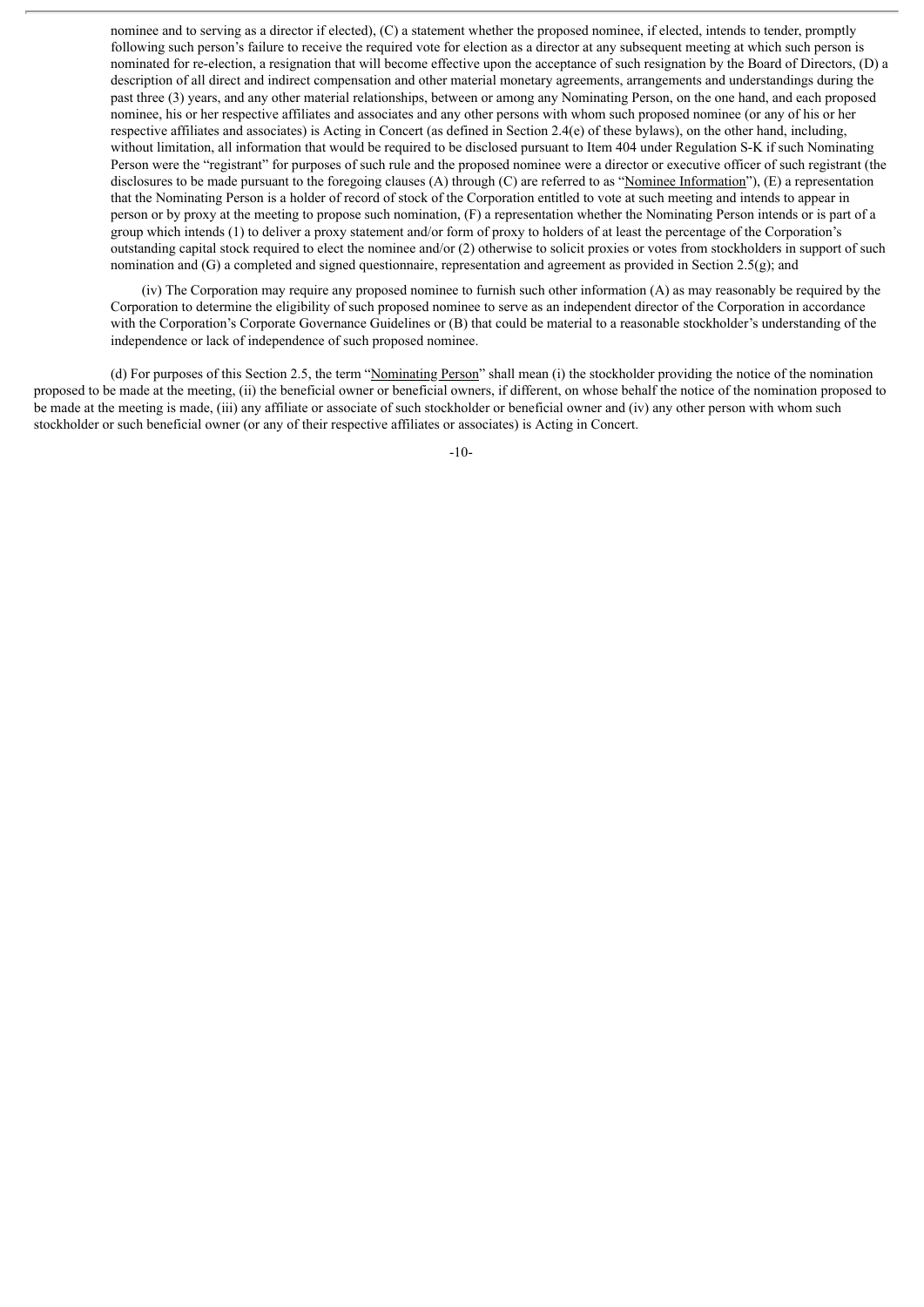(e) A stockholder providing notice of any nomination proposed to be made at a meeting shall further update and supplement such notice, if necessary, so that the information provided or required to be provided in such notice pursuant to this Section 2.5 shall be true and correct as of the record date for determining stockholders entitled to notice of the meeting and as of the date that is ten (10) business days prior to the meeting or any adjournment or postponement thereof, and such update and supplement shall be delivered to, or mailed and received by, the secretary of the Corporation at the principal executive offices of the Corporation not later than five (5) business days after the record date for determining stockholders entitled to notice of the meeting (in the case of the update and supplement required to be made as of the record date), and not later than eight (8) business days prior to the date for the meeting or, if practicable, any adjournment or postponement thereof (and, if not practicable, on the first practicable date prior to the date to which the meeting has been adjourned or postponed) (in the case of the update and supplement required to be made as of ten (10) business days prior to the meeting or any adjournment or postponement thereof).

(f) Notwithstanding anything in these bylaws to the contrary, no person shall be eligible for election as a director of the Corporation unless nominated in accordance with this Section 2.5, except as otherwise expressly provided in any applicable rule or regulation promulgated under the Exchange Act. The presiding officer at any meeting of stockholders shall have the power and duty to (a) determine that a nomination was not properly made in accordance with this Section 2.5 (including whether the stockholder or beneficial owner, if any, on whose behalf the nomination was made, solicited or is part of a group which solicited) or did not so solicit, as the case may be, proxies or votes in support of such stockholder's nomination in compliance with such stockholder's representation as required by clause (c)(iii)(E) of this Section 2.5); and (b) if any proposed nomination was not made in compliance with this Section 2.5 to declare such determination to the meeting that the defective nomination shall be disregarded.

(g) To be eligible to be a nominee for election as a director of the Corporation, the proposed nominee must deliver (in accordance with the time periods prescribed for delivery of notice under this Section 2.5) to the secretary of the Corporation at the principal executive offices of the Corporation a written questionnaire with respect to the background and qualification of such proposed nominee (which questionnaire shall be provided by the secretary upon written request) and a written representation and agreement (in form provided by the secretary upon written request) that such proposed nominee (i) is not and will not become a party to (A) any agreement, arrangement or understanding with, and has not given any commitment or assurance to, any person or entity as to how such proposed nominee, if elected as a director of the Corporation, will act or vote on any issue or question (a "Voting Commitment") that has not been disclosed to the Corporation or (B) any Voting Commitment that could limit or interfere with such proposed nominee's ability to comply, if elected as a director of the Corporation, with such proposed nominee's fiduciary duties under applicable law, (ii) is not, and will not become a party to, any agreement, arrangement or understanding with any person or entity other than the Corporation with respect to any direct or indirect compensation, reimbursement or

-11-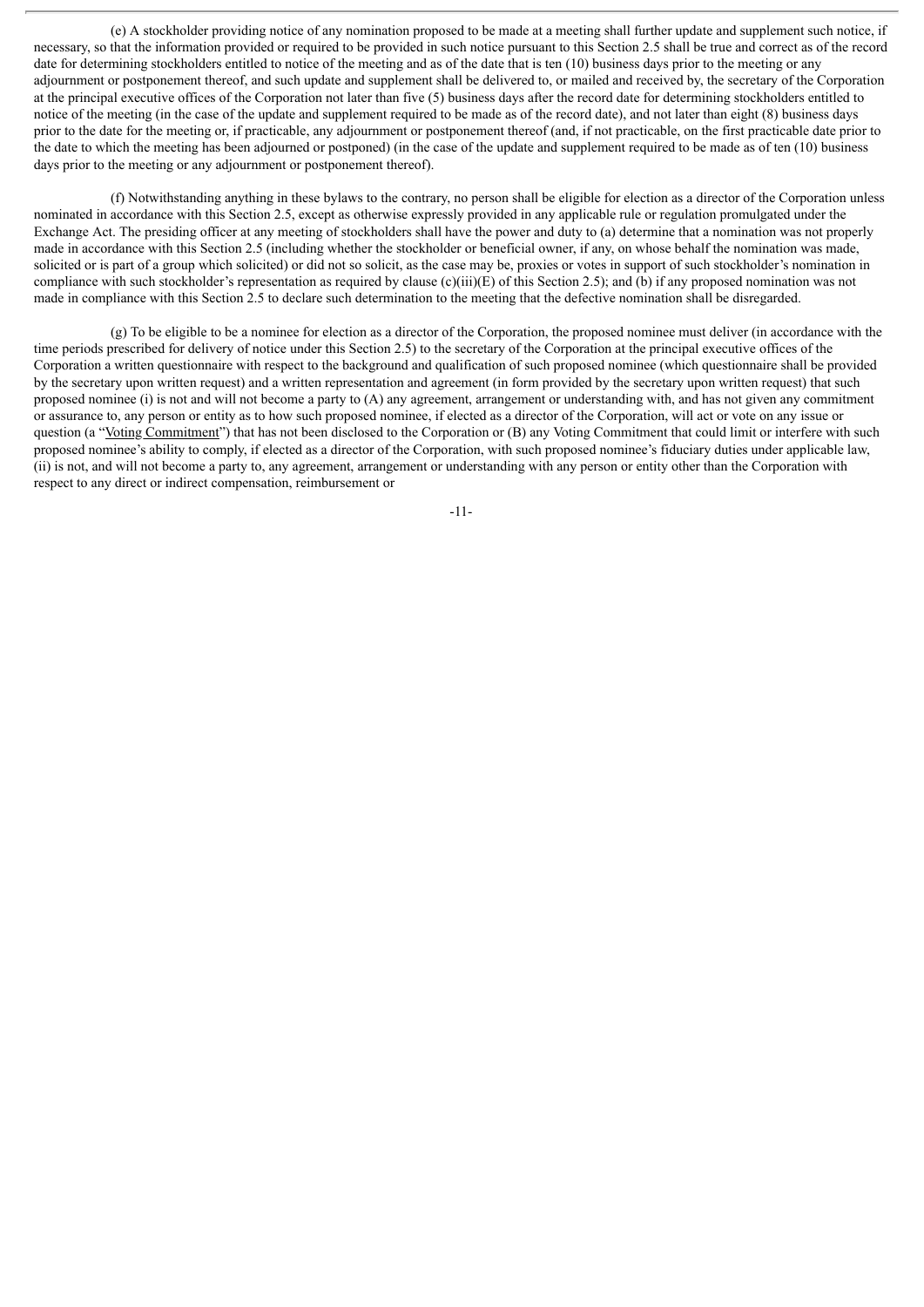indemnification in connection with candidacy, service or action as a director that has not been disclosed to the Corporation and (iii) in such proposed nominee's individual capacity and on behalf of the stockholder (and the beneficial owner, if different, on whose behalf the nomination is made) would be in compliance, if elected as a director of the Corporation, and will comply with applicable publicly disclosed corporate governance, conflict of interest, confidentiality and stock ownership and trading policies and guidelines of the Corporation.

(h) In addition to the requirements of this Section 2.5 with respect to any nomination proposed to be made at a meeting, each Nominating Person shall comply with all applicable requirements of the Exchange Act with respect to any such nominations.

(i) Notwithstanding the foregoing provisions of this Section 2.5, unless otherwise required by law, if the stockholder (or a qualified representative of the stockholder) does not appear at the meeting to present the proposed nomination, such proposed nomination shall not be considered, notwithstanding that proxies in respect of such vote may have been received by the Corporation. For purposes of this Section 2.5, to be considered a qualified representative of the stockholder, a person must be a duly authorized officer, manager or partner of such stockholder or must be authorized by a writing executed by such stockholder or an electronic transmission delivered by such stockholder to act for such stockholder as proxy at the meeting of stockholders and such person must produce such writing or electronic transmission, or a reliable reproduction of the writing or electronic transmission, at the meeting.

#### 2.6 NOTICE OF STOCKHOLDERS' MEETINGS.

Unless otherwise provided by law, the certificate of incorporation or these bylaws, the notice of any meeting of stockholders shall be given in accordance with either Section 2.7 or Section 8.1 of these bylaws not less than ten (10) nor more than sixty (60) days before the date of the meeting to each stockholder entitled to vote at such meeting as of the record date for determining the stockholders entitled to notice of the meeting. The notice shall specify the place, if any, date and hour of the meeting, the record date for determining the stockholders entitled to vote at the meeting (if such date is different from the record date for stockholders entitled to notice of the meeting), the means of remote communication, if any, by which stockholders and proxy holders may be deemed to be present in person and vote at such meeting, and, in the case of a special meeting, the purpose or purposes for which the meeting is called.

#### 2.7 MANNER OF GIVING NOTICE; AFFIDAVIT OF NOTICE.

Notice of any meeting of stockholders shall be deemed given:

(a) if mailed, when deposited in the United States mail, postage prepaid, directed to the stockholder at such stockholder's address as it appears on the Corporation's records; or

(b) if electronically transmitted, as provided in Section 8.1 of these bylaws.

-12-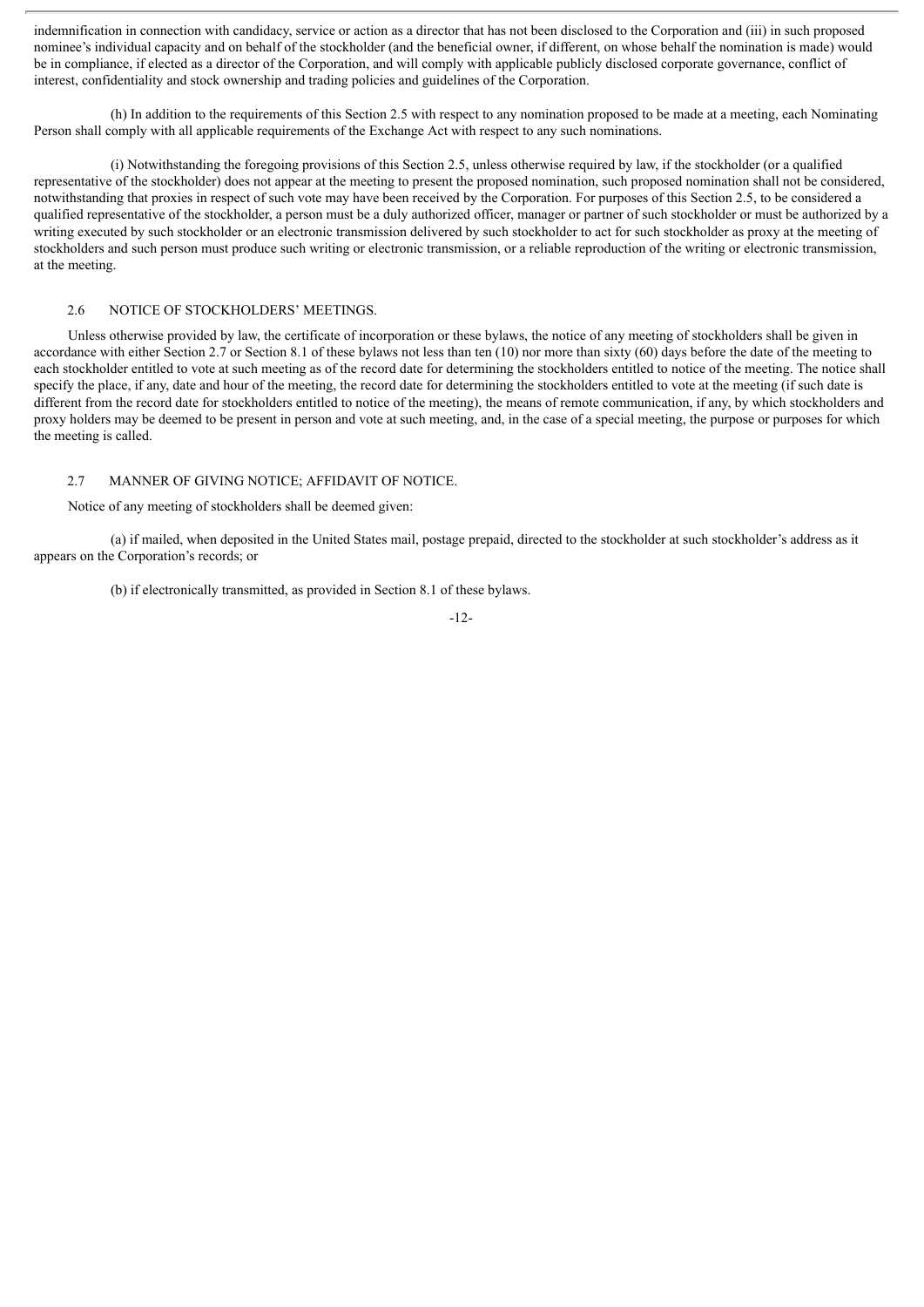An affidavit of the secretary or an assistant secretary of the Corporation or of the transfer agent or any other agent of the Corporation that the notice has been given by mail or by a form of electronic transmission, as applicable, shall, in the absence of fraud, be prima facie evidence of the facts stated therein.

#### 2.8 QUORUM.

Unless otherwise provided by law, the certificate of incorporation or these bylaws, the holders of a majority in voting power of the capital stock issued and outstanding and entitled to vote, present in person, or by remote communication, if applicable, or represented by proxy, shall constitute a quorum for the transaction of business at all meetings of the stockholders. A quorum, once established at a meeting, shall not be broken by the withdrawal of enough votes to leave less than a quorum. If, however, a quorum is not present or represented at any meeting of the stockholders, then either (a) the chairperson of the meeting or (b) a majority in voting power of the stockholders entitled to vote thereon, present in person, or by remote communication, if applicable, or represented by proxy, shall have power to adjourn the meeting from time to time in the manner provided in Section 2.9 of these bylaws until a quorum is present or represented. At such adjourned meeting at which a quorum is present or represented, any business may be transacted that might have been transacted at the meeting as originally noticed.

#### 2.9 ADJOURNED MEETING; NOTICE.

When a meeting is adjourned to another time or place, unless these bylaws otherwise require, notice need not be given of the adjourned meeting if the time, place, if any, thereof, and the means of remote communications, if any, by which stockholders and proxy holders may be deemed to be present in person and vote at such adjourned meeting are announced at the meeting at which the adjournment is taken. At the adjourned meeting, the Corporation may transact any business which might have been transacted at the original meeting. If the adjournment is for more than thirty (30) days, or if after the adjournment a new record date for determining the stockholders entitled to vote is fixed for the adjourned meeting, a notice of the adjourned meeting shall be given to each stockholder of record entitled to vote at the adjourned meeting as of the record date for determining the stockholders entitled to notice of the adjourned meeting.

#### 2.10 CONDUCT OF BUSINESS.

The date and time of the opening and the closing of the polls for each matter upon which the stockholders will vote at a meeting shall be announced at the meeting by the person presiding over the meeting. The Board may adopt by resolution such rules and regulations for the conduct of the meeting of stockholders as it shall deem appropriate. Except to the extent inconsistent with such rules and regulations as adopted by the Board, the person presiding over any meeting of stockholders shall have the right and authority to convene and (for any or no reason) to recess and/or adjourn the meeting, to prescribe such rules, regulations and procedures (which need not be in writing) and to do all such acts as, in the judgment of such presiding person, are appropriate

-13-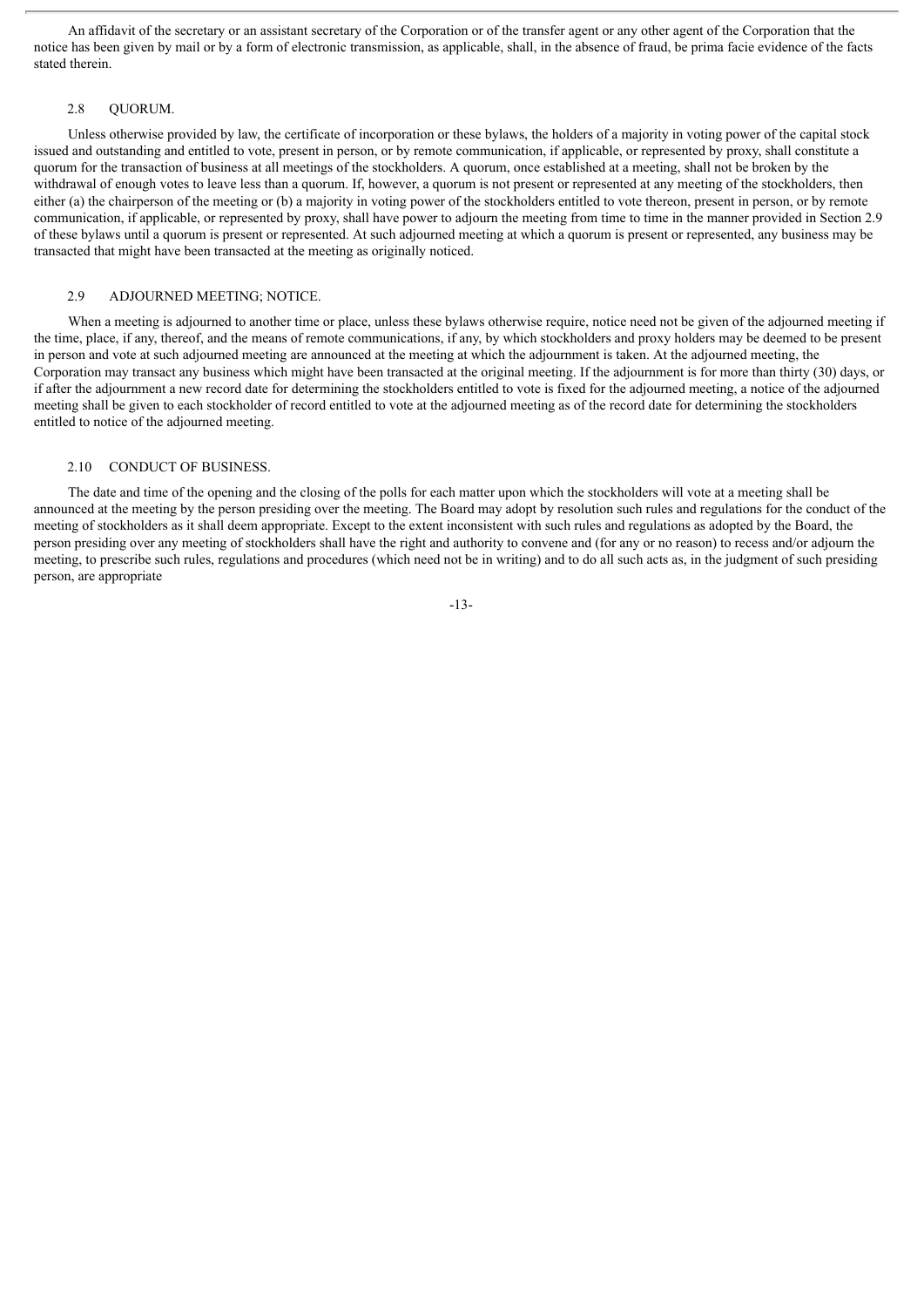for the proper conduct of the meeting. Such rules, regulations or procedures, whether adopted by the Board or prescribed by the presiding person of the meeting, may include, without limitation, the following: (a) the establishment of an agenda or order of business for the meeting; (b) rules and procedures for maintaining order at the meeting and the safety of those present (including, without limitation, rules and procedures for removal of disruptive persons from the meeting); (c) limitations on attendance at or participation in the meeting to stockholders entitled to vote at the meeting, their duly authorized and constituted proxies or such other persons as the presiding person of the meeting shall determine; (d) restrictions on entry to the meeting after the time fixed for the commencement thereof; and (e) limitations on the time allotted to questions or comments by participants. The presiding person at any meeting of stockholders, in addition to making any other determinations that may be appropriate to the conduct of the meeting (including, without limitation, determinations with respect to the administration and/or interpretation of any of the rules, regulations or procedures of the meeting, whether adopted by the Board or prescribed by the person presiding over the meeting), shall, if the facts warrant, determine and declare to the meeting that a matter or business was not properly brought before the meeting and if such presiding person should so determine, such presiding person shall so declare to the meeting and any such matter or business not properly brought before the meeting shall not be transacted or considered. Unless and to the extent determined by the Board or the person presiding over the meeting, meetings of stockholders shall not be required to be held in accordance with the rules of parliamentary procedure.

#### 2.11 VOTING.

The stockholders entitled to vote at any meeting of stockholders shall be determined in accordance with the provisions of Section 2.13 of these bylaws, subject to Section 217 (relating to voting rights of fiduciaries, pledgors and joint owners of stock) and Section 218 (relating to voting trusts and other voting agreements) of the DGCL.

Except as may be otherwise provided in the certificate of incorporation or these bylaws, each stockholder shall be entitled to one (1) vote for each share of capital stock held by such stockholder.

At all duly called or convened meetings of stockholders, at which a quorum is present, for the election of directors, a plurality of the votes cast shall be sufficient to elect a director. All other elections and questions presented to the stockholders at a duly called or convened meeting, at which a quorum is present, shall, unless a different or minimum vote is required by the certificate of incorporation, these bylaws, the rules or regulations of any stock exchange applicable to the Corporation, or any law or regulation applicable to the Corporation or its securities, in which case such different or minimum vote shall be the applicable vote on the matter, be decided by the affirmative vote of the holders of a majority in voting power of the votes cast affirmatively or negatively (excluding abstentions) at the meeting by the holders entitled to vote thereon.

-14-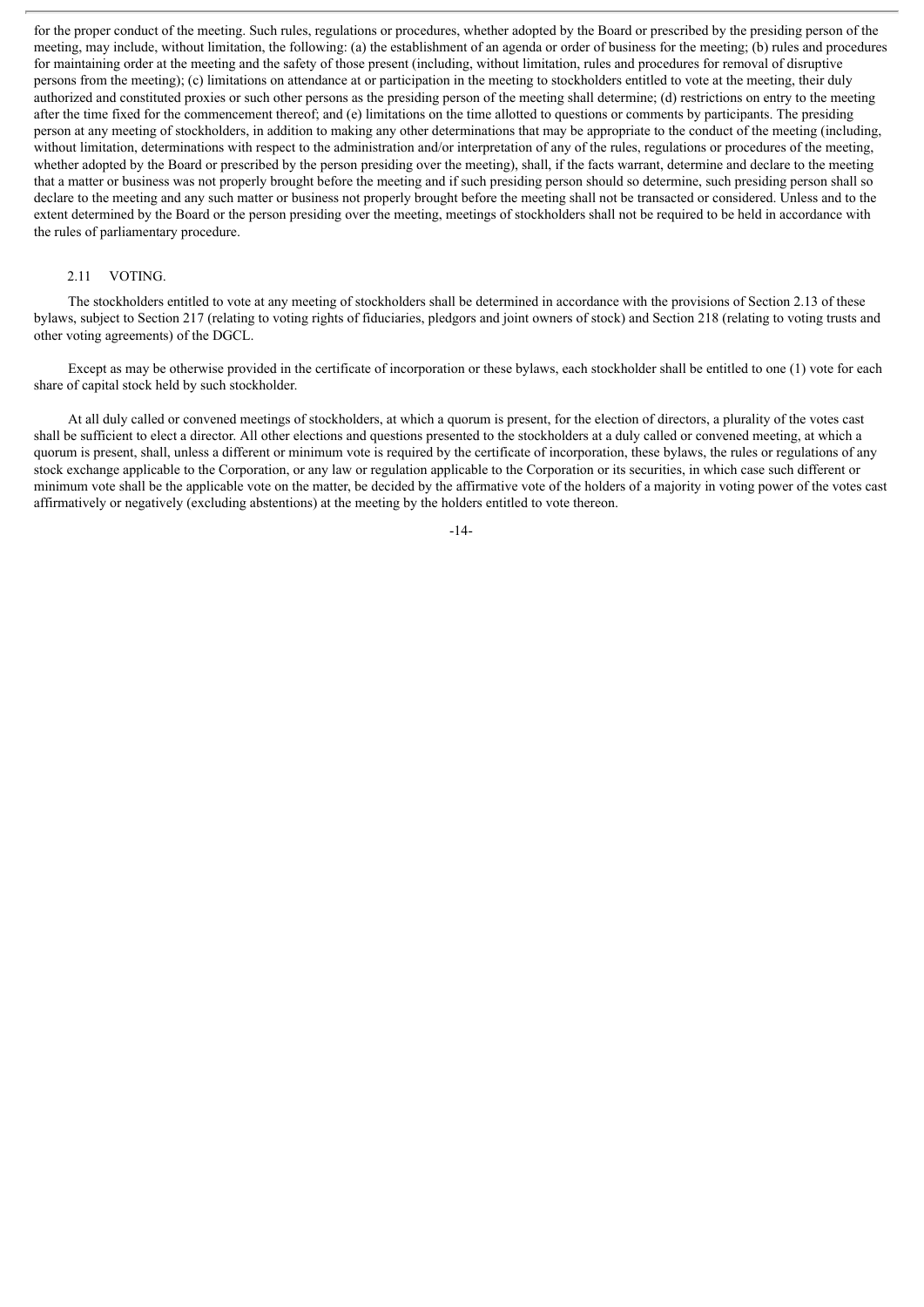#### 2.12 STOCKHOLDER ACTION BY WRITTEN CONSENT WITHOUT A MEETING.

Any action required or permitted to be taken by the stockholders of the Corporation must be effected at a duly called annual or special meeting of stockholders of the Corporation and may not be effected by any consent in writing by such stockholders.

#### 2.13 RECORD DATE FOR STOCKHOLDER NOTICE; VOTING.

In order that the Corporation may determine the stockholders entitled to notice of any meeting of stockholders or any adjournment thereof, the Board may fix a record date, which record date shall not precede the date upon which the resolution fixing the record date is adopted by the Board, and which record date shall, unless otherwise required by law, not be more than sixty (60) nor less than ten (10) days before the date of such meeting. If the Board so fixes a date, such date shall also be the record date for determining the stockholders entitled to vote at such meeting unless the Board determines, at the time it fixes such record date, that a later date on or before the date of the meeting shall be the date for making such determination. If no record date is fixed by the Board, the record date for determining stockholders entitled to notice of or to vote at a meeting of stockholders shall be at the close of business on the day next preceding the day on which notice is given, or, if notice is waived, at the close of business on the day next preceding the day on which the meeting is held. A determination of stockholders of record entitled to notice of or to vote at a meeting of stockholders shall apply to any adjournment of the meeting; *provided, however*, that the Board may fix a new record date for determination of stockholders entitled to vote at the adjourned meeting, and in such case shall also fix as the record date for stockholders entitled to notice of such adjourned meeting the same or an earlier date as that fixed for determination of stockholders entitled to vote in accordance herewith at the adjourned meeting.

In order that the Corporation may determine the stockholders entitled to receive payment of any dividend or other distribution or allotment of any rights, or entitled to exercise any rights in respect of any change, conversion or exchange of stock or for the purpose of any other lawful action, the Board may fix a record date, which shall not be more than sixty (60) days prior to such other action. If no such record date is fixed, the record date for determining stockholders for any such purpose shall be at the close of business on the day on which the Board adopts the resolution relating thereto.

#### 2.14 PROXIES.

Each stockholder entitled to vote at a meeting of stockholders may authorize another person or persons to act for such stockholder by proxy, but no such proxy shall be voted or acted upon after three (3) years from its date, unless the proxy provides for a longer period. The revocability of a proxy that states on its face that it is irrevocable shall be governed by the provisions of Section 212 of the DGCL. A proxy may be in the form of a telegram, cablegram or other means of electronic transmission which sets forth or is submitted with information from which it can be determined that the telegram, cablegram or other means of electronic transmission was authorized by the stockholder.

-15-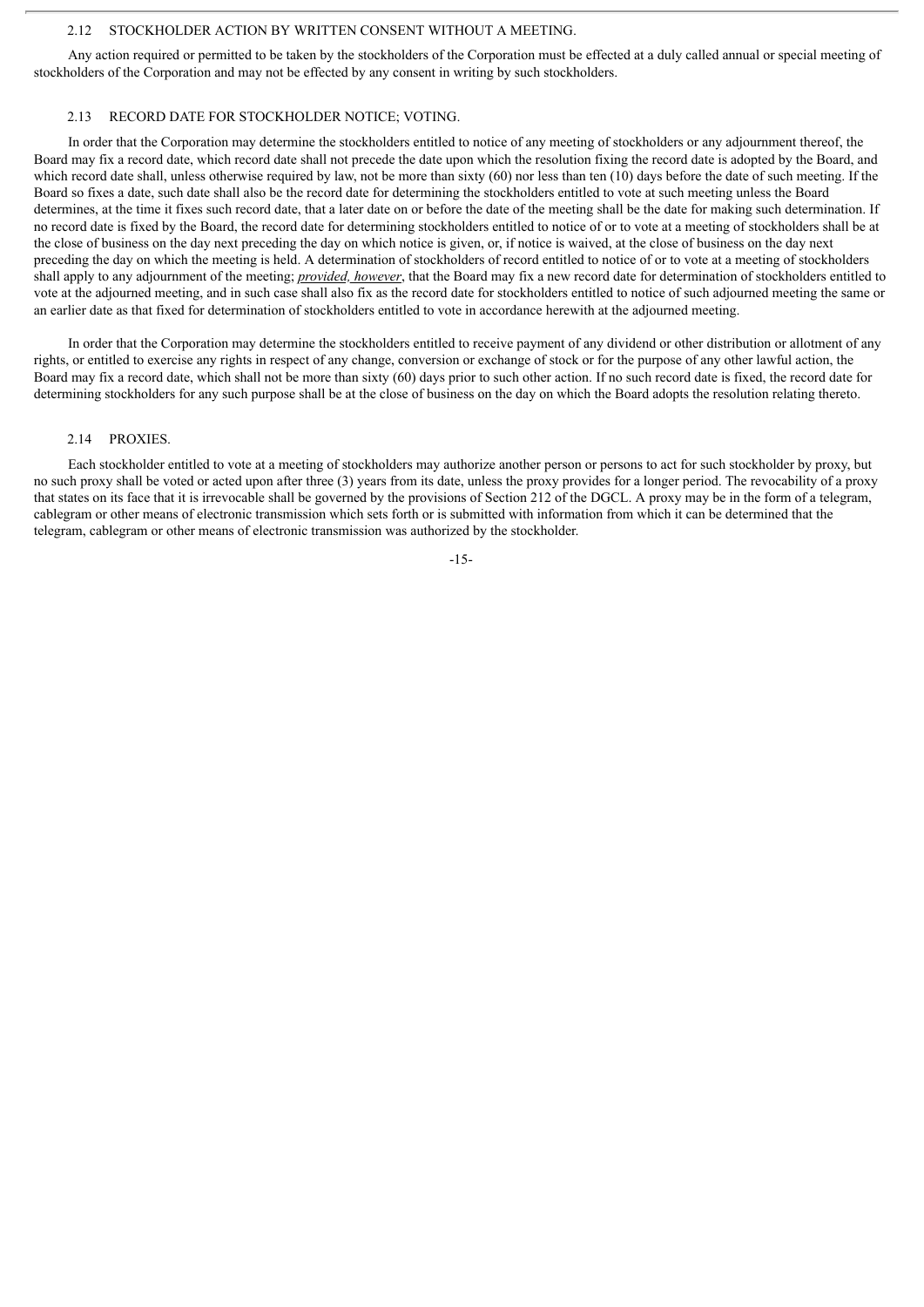#### 2.15 LIST OF STOCKHOLDERS ENTITLED TO VOTE.

The Corporation shall prepare, at least ten (10) days before every meeting of stockholders, a complete list of the stockholders entitled to vote at the meeting (*provided, however*, if the record date for determining the stockholders entitled to vote is less than ten (10) days before the date of the meeting, the list shall reflect the stockholders entitled to vote as of the tenth day before the date of the meeting), arranged in alphabetical order, and showing the address of each stockholder and the number of shares registered in the name of each stockholder. The Corporation shall not be required to include electronic mail addresses or other electronic contact information on such list. Such list shall be open to the examination of any stockholder, for any purpose germane to the meeting for a period of at least ten (10) days prior to the meeting: (a) on a reasonably accessible electronic network, provided that the information required to gain access to such list is provided with the notice of the meeting, or (b) during ordinary business hours, at the Corporation's principal executive office. In the event that the Corporation determines to make the list available on an electronic network, the Corporation may take reasonable steps to ensure that such information is available only to stockholders of the Corporation. If the meeting is to be held at a place, then the list shall be produced and kept at the time and place of the meeting during the whole time thereof, and may be inspected by any stockholder who is present. If the meeting is to be held solely by means of remote communication, then the list shall also be open to the examination of any stockholder during the whole time of the meeting on a reasonably accessible electronic network, and the information required to access such list shall be provided with the notice of the meeting. Except as otherwise provided by law, the stock ledger shall be the only evidence as to the identity of the stockholders entitled to vote in person or by proxy and the number of shares held by each of them, and as to the stockholders entitled to examine the list of stockholders.

#### 2.16 POSTPONEMENT, ADJOURNMENT AND CANCELLATION OF MEETING.

Any previously scheduled annual or special meeting of the stockholders may be postponed or adjourned, and any previously scheduled annual or special meeting of the stockholders may be canceled, by resolution of the Board.

## 2.17 INSPECTORS OF ELECTION.

Before any meeting of stockholders, the Board shall appoint an inspector or inspectors of election to act at the meeting or its adjournment or postponement and make a written report thereof. The number of inspectors shall be either one (1) or three (3). If any person appointed as inspector fails to appear or fails or refuses to act, then the chairperson of the meeting may, and upon the request of any stockholder or a stockholder's proxy shall, appoint a person to fill that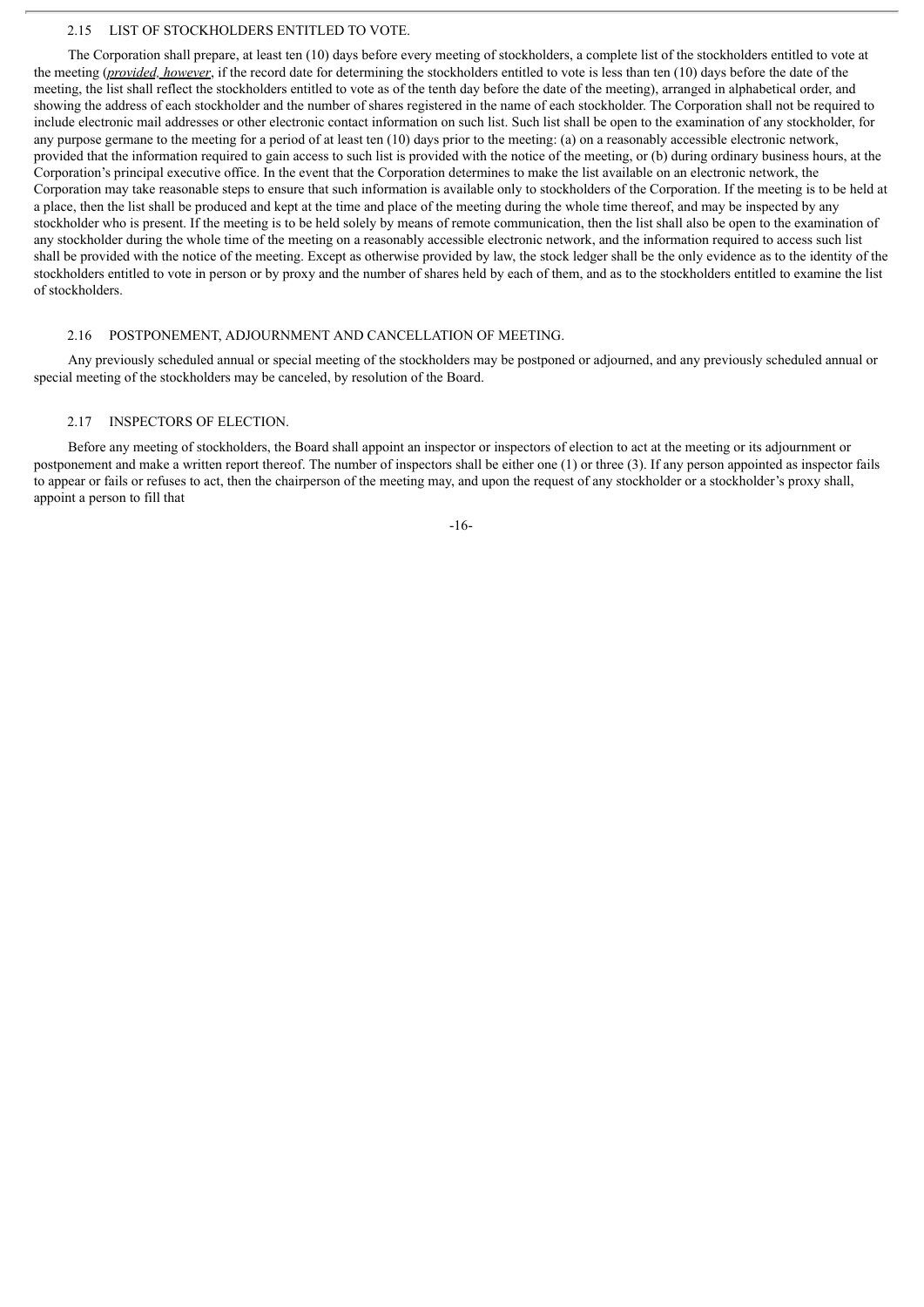vacancy. Unless otherwise required by law, inspectors may be officers, employees or agents of the Corporation. Such inspectors shall have the duties prescribed by law. Each inspector, before entering upon the discharge of his or her duties, shall take and sign an oath to execute faithfully the duties of inspector with strict impartiality and according to the best of his or her ability. If there are three (3) inspectors of election, the decision, act or certificate of a majority is effective in all respects as the decision, act or certificate of all. Any report or certificate made by the inspectors of election is prima facie evidence of the facts stated therein.

# **ARTICLE III - DIRECTORS**

#### 3.1 POWERS.

Subject to the provisions of the DGCL and any limitations in the certificate of incorporation, the business and affairs of the Corporation shall be managed and all corporate powers shall be exercised by or under the direction of the Board.

#### 3.2 NUMBER OF DIRECTORS.

The authorized number of directors shall be determined from time to time by resolution of the Board, provided the Board shall consist of at least one (1) member. No reduction of the authorized number of directors shall have the effect of removing any director before that director's term of office expires.

#### 3.3 ELECTION, QUALIFICATION AND TERM OF OFFICE OF DIRECTORS.

Except as provided in Section 3.4 of these bylaws, each director, including, without limitation, a director elected to fill a vacancy, shall hold office until the expiration of the term for which elected and until such director's successor is elected and qualified or until such director's earlier death, resignation or removal. Directors need not be stockholders unless so required by the certificate of incorporation or these bylaws. The Corporation may also have, at the discretion of the Board, a chairperson of the Board and a vice chairperson of the Board. The certificate of incorporation or these bylaws may prescribe other qualifications for directors.

# 3.4 RESIGNATION AND VACANCIES.

Any director may resign at any time upon notice given in writing or by electronic transmission to the chairperson of the Board or the Corporation's chief executive officer, president or secretary. When one or more directors so resigns and the resignation is effective at a future date, a majority of the directors then in office, including those who have so resigned, shall have power to fill such vacancy or vacancies, the vote thereon to take effect when such resignation or resignations shall become effective, and each director so chosen shall hold office as provided in this section in the filling of other vacancies.

-17-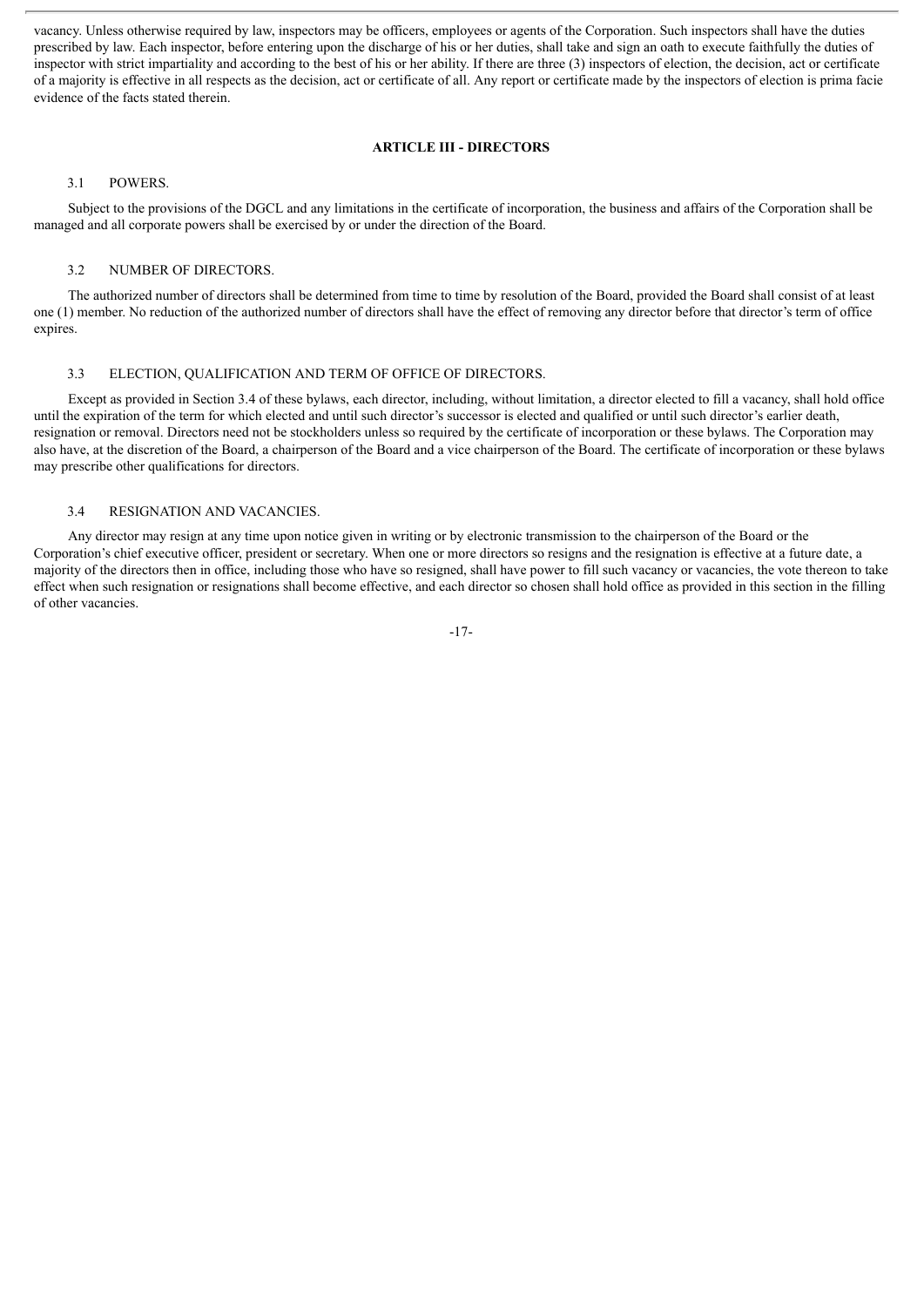Unless otherwise provided in the certificate of incorporation or these bylaws, vacancies and newly created directorships resulting from any increase in the authorized number of directors shall, unless the Board determines by resolution that any such vacancies or newly created directorships shall be filled by stockholders, be filled only by a majority of the directors then in office, although less than a quorum, or by a sole remaining director. Any director elected in accordance with the preceding sentence shall hold office for the remainder of the full term of the director for which the vacancy was created or occurred and until such director's successor shall have been elected and qualified. A vacancy in the Board shall be deemed to exist under these bylaws in the case of the death, removal or resignation of any director.

# 3.5 PLACE OF MEETINGS; MEETINGS BY TELEPHONE.

The Board may hold meetings, both regular and special, either within or outside the State of Delaware.

Unless otherwise restricted by the certificate of incorporation or these bylaws, members of the Board, or any committee designated by the Board, may participate in a meeting of the Board, or any committee, by means of conference telephone or other communications equipment by means of which all persons participating in the meeting can hear each other, and such participation in a meeting pursuant to this bylaw shall constitute presence in person at the meeting.

# 3.6 REGULAR MEETINGS.

Regular meetings of the Board may be held without notice at such time and at such place as shall from time to time be determined by the Board; *provided* that any director who is absent when such determination is made shall be given notice of the determination. A regular meeting of the Board may be held without notice immediately after and at the same place as the annual meeting of stockholders.

# 3.7 SPECIAL MEETINGS; NOTICE.

Special meetings of the Board for any purpose or purposes may be called at any time by the chairperson of the Board, the chief executive officer, the president, the secretary or a majority of the authorized number of directors.

Notice of the time and place of special meetings shall be:

- (a) delivered personally by hand, by courier or by telephone;
- (b) sent by United States first-class mail, postage prepaid;
- (c) sent by facsimile; or

-18-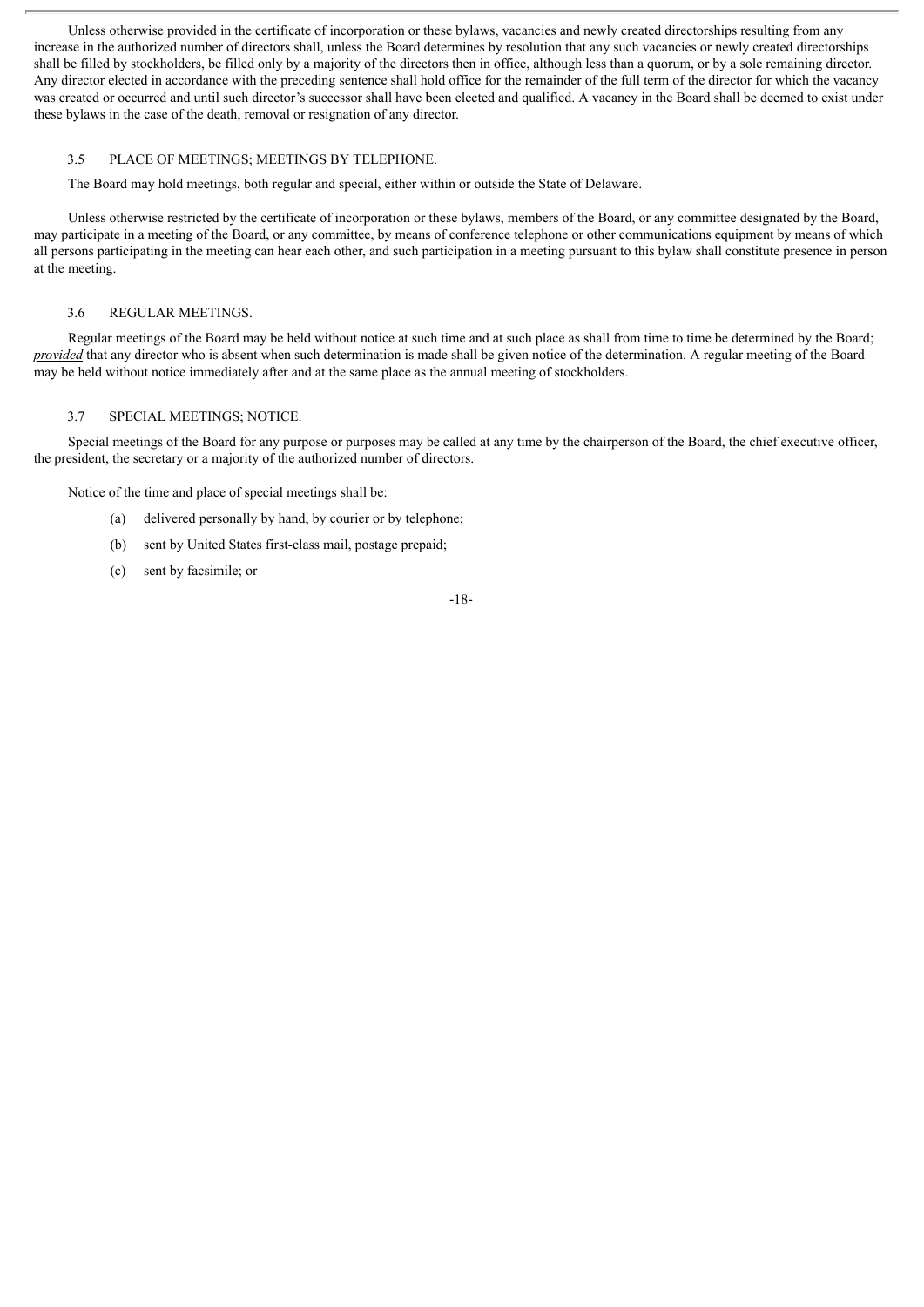(d) sent by electronic mail, electronic transmission or other similar means,

directed to each director at that director's address, telephone number, facsimile number or electronic mail or other electronic address, as the case may be, as shown on the Corporation's records.

If the notice is (a) delivered personally by hand, by courier or by telephone, (b) sent by facsimile or (c) sent by electronic mail or electronic transmission, it shall be delivered or sent at least twenty-four (24) hours before the time of the holding of the meeting. If the notice is sent by United States mail, it shall be deposited in the United States mail at least four (4) days before the time of the holding of the meeting. Any oral notice may be communicated to the director. The notice need not specify the place of the meeting (if the meeting is to be held at the Corporation's principal executive office) nor the purpose of the meeting.

#### 3.8 QUORUM.

The greater of (a) a majority of the directors at any time in office and (b) one-third of the number of directors established by the Board pursuant to Section 3.2 of these bylaws shall constitute a quorum of the Board for the transaction of business. The vote of a majority of the directors present at any meeting at which a quorum is present shall be the act of the Board, except as may be otherwise specifically provided by statute, the certificate of incorporation or these bylaws. If a quorum is not present at any meeting of the Board, then the directors present thereat may adjourn the meeting from time to time, without notice other than announcement at the meeting, until a quorum is present.

#### 3.9 BOARD ACTION BY CONSENT WITHOUT A MEETING.

Unless otherwise restricted by the certificate of incorporation or these bylaws, any action required or permitted to be taken at any meeting of the Board, or of any committee thereof, may be taken without a meeting if all members of the Board or committee, as the case may be, consent thereto in writing or by electronic transmission and the writing or writings or electronic transmission or transmissions are filed with the minutes of proceedings of the Board or committee. Such filing shall be in paper form if the minutes are maintained in paper form and shall be in electronic form if the minutes are maintained in electronic form.

#### 3.10 FEES AND COMPENSATION OF DIRECTORS.

Unless otherwise restricted by the certificate of incorporation or these bylaws, the Board shall have the authority to fix the compensation of directors.

#### 3.11 REMOVAL OF DIRECTORS.

Subject to the rights of the holders of the shares of any series of preferred stock of the Corporation, the Board or any individual director may be removed from office only for cause and only by the affirmative vote of the holders of at least two-thirds in voting power of the outstanding shares of capital stock of the Corporation entitled to vote thereon.

-19-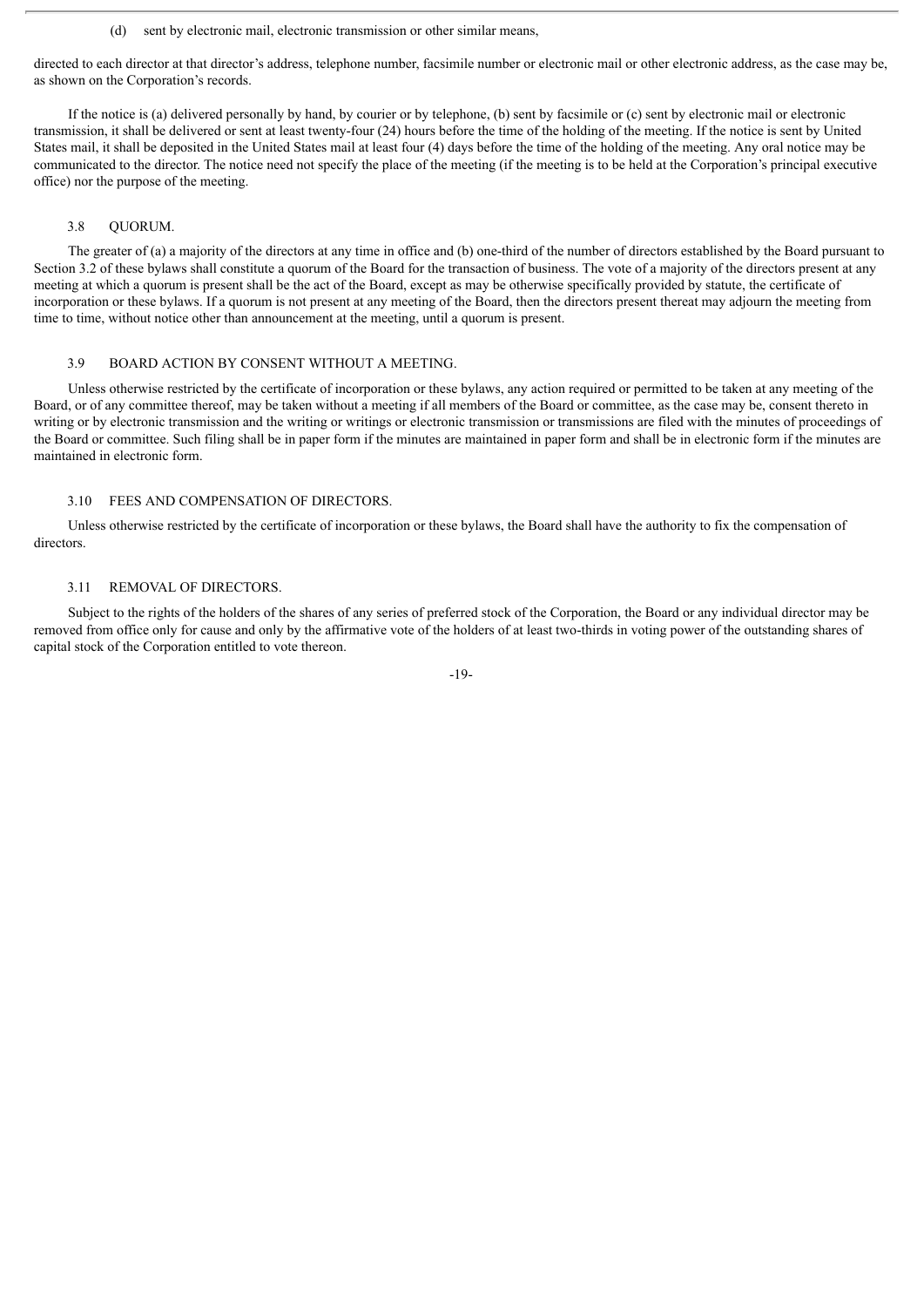#### **ARTICLE IV - COMMITTEES**

#### 4.1 COMMITTEES OF DIRECTORS.

The Board may designate one (1) or more committees, each committee to consist of one (1) or more of the directors of the Corporation. The Board may designate one (1) or more directors as alternate members of any committee, who may replace any absent or disqualified member at any meeting of the committee. In the absence or disqualification of a member of a committee, the member or members thereof present at any meeting and not disqualified from voting, whether or not such member or members constitute a quorum, may unanimously appoint another member of the Board to act at the meeting in the place of any such absent or disqualified member. Any such committee, to the extent provided in the resolution of the Board or in these bylaws, shall have and may exercise all the powers and authority of the Board in the management of the business and affairs of the Corporation, and may authorize the seal of the Corporation to be affixed to all papers that may require it; but no such committee shall have the power or authority to (a) approve or adopt, or recommend to the stockholders, any action or matter (other than the election or removal of directors) expressly required by the DGCL to be submitted to stockholders for approval, or (b) adopt, amend or repeal any bylaw of the Corporation.

#### 4.2 COMMITTEE MINUTES.

Each committee shall keep regular minutes of its meetings and report the same to the Board when required.

#### 4.3 MEETINGS AND ACTION OF COMMITTEES.

Meetings and actions of committees shall be governed by, and held and taken in accordance with, the provisions of:

- (a) Section 3.5 of these bylaws (place of meetings and meetings by telephone);
- (b) Section 3.6 of these bylaws (regular meetings);
- (c) Section 3.7 of these bylaws (special meetings and notice);
- (d) Section 3.8 of these bylaws (quorum);
- (e) Section 7.12 of these bylaws (waiver of notice); and

#### -20-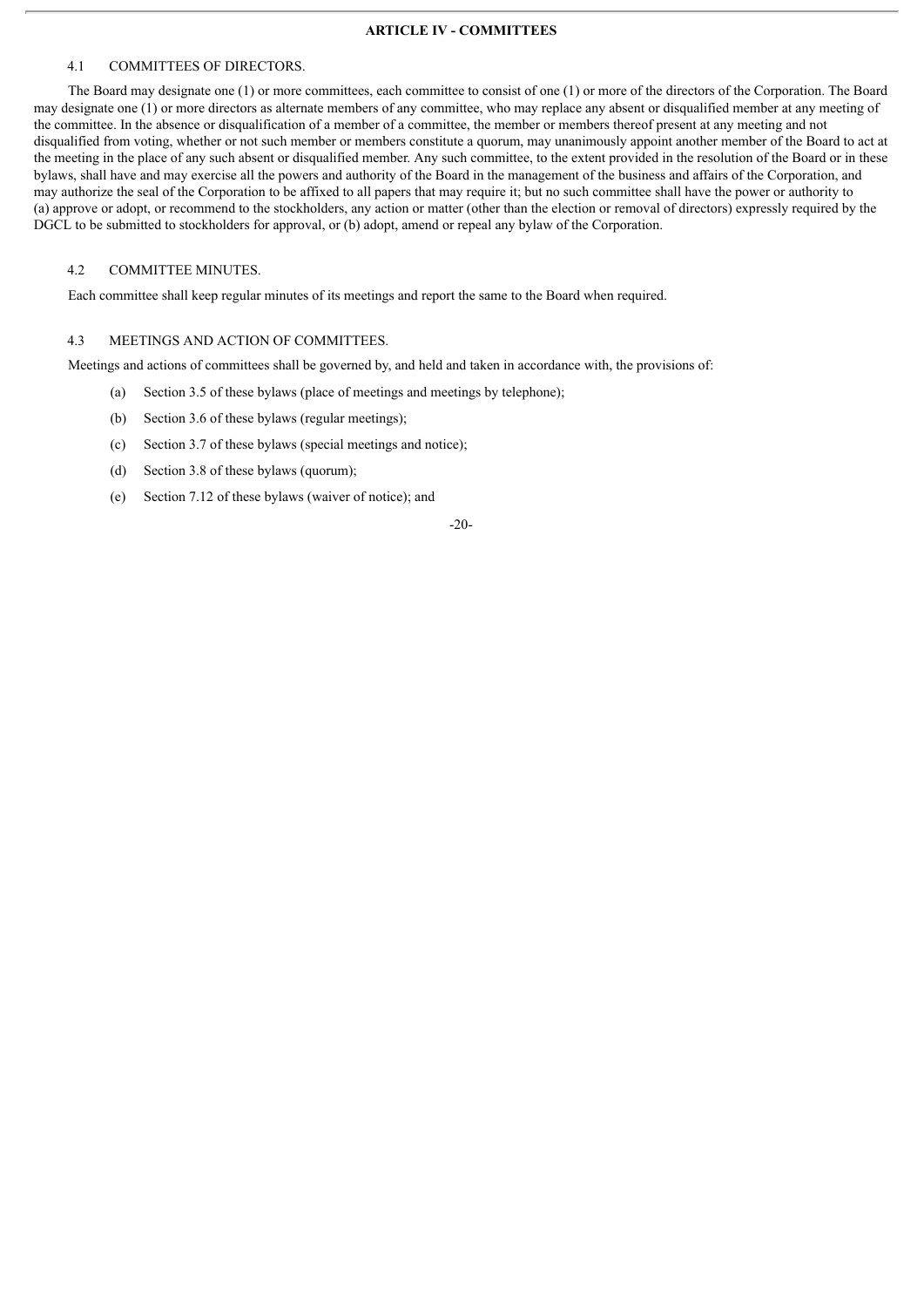(f) Section 3.9 of these bylaws (action without a meeting),

with such changes in the context of those bylaws as are necessary to substitute the committee and its members for the Board and its members. *However*:

(i) the time of regular meetings of committees may be determined either by resolution of the Board or by resolution of the committee;

(ii) special meetings of committees may also be called by resolution of the Board; and

(iii) notice of special meetings of committees shall also be given to all alternate members, who shall have the right to attend all meetings of the committee. The Board may adopt rules for the governance of any committee not inconsistent with the provisions (or any part thereof) of these bylaws.

#### **ARTICLE V - OFFICERS**

#### 5.1 OFFICERS.

The officers of the Corporation shall be a president and a secretary. The Corporation may also have, at the discretion of the Board, a chief executive officer, a chief financial officer or treasurer, one (1) or more vice presidents, one (1) or more assistant vice presidents, one (1) or more assistant treasurers, one (1) or more assistant secretaries, and any such other officers as may be appointed in accordance with the provisions of these bylaws. Any number of offices may be held by the same person.

#### 5.2 APPOINTMENT OF OFFICERS.

The Board shall appoint the officers of the Corporation, except such officers as may be appointed in accordance with the provisions of Section 5.3 of these bylaws, subject to the rights, if any, of an officer under any contract of employment.

#### 5.3 SUBORDINATE OFFICERS.

The Board may appoint, or empower the chief executive officer or, in the absence of a chief executive officer, the president, to appoint, such other officers and agents as the business of the Corporation may require. Each of such officers shall hold office for such period, as is provided in these bylaws or as the Board may from time to time determine.

-21-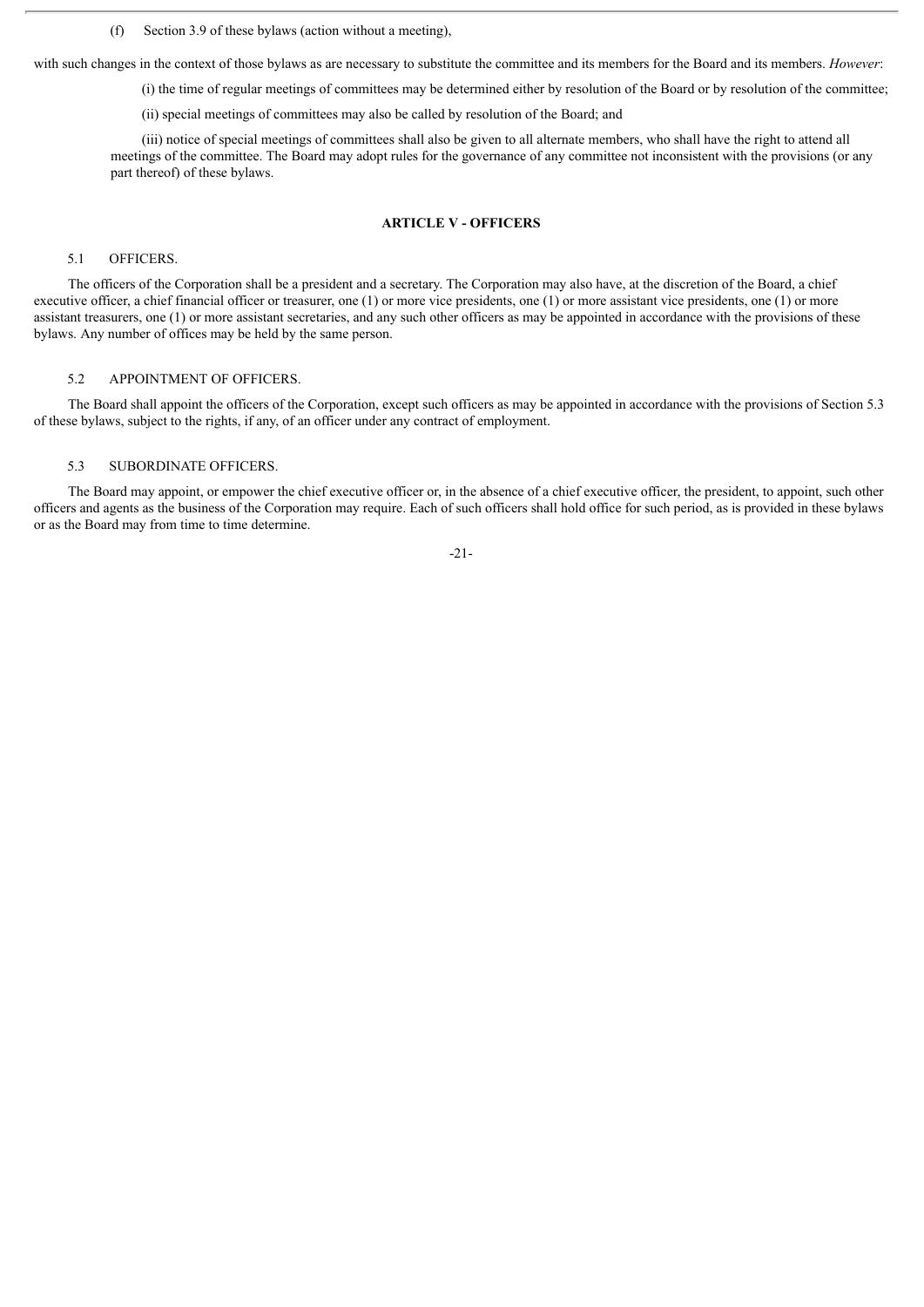#### 5.4 REMOVAL AND RESIGNATION OF OFFICERS.

Subject to the rights, if any, of an officer under any contract of employment, any officer may be removed, either with or without cause, by the Board at any regular or special meeting of the Board or, except in the case of an officer chosen by the Board, by any officer upon whom such power of removal may be conferred by the Board.

Any officer may resign at any time by giving written notice to the Corporation. Any resignation shall take effect at the date of the receipt of that notice or at any later time specified in that notice. Unless otherwise specified in the notice of resignation, the acceptance of the resignation shall not be necessary to make it effective. Any resignation is without prejudice to the rights, if any, of the Corporation under any contract to which the officer is a party.

#### 5.5 VACANCIES IN OFFICES.

Any vacancy occurring in any office of the Corporation shall be filled by the Board or as provided in Section 5.3 of these bylaws.

#### 5.6 REPRESENTATION OF SHARES OF OTHER ENTITIES.

The chairperson of the Board, the president, any vice president, the treasurer, the secretary or assistant secretary of this Corporation, or any other person authorized by the Board or the president or a vice president, is authorized to vote, represent and exercise on behalf of this Corporation all rights incident to any and all securities of any other entity or entities standing in the name of this Corporation. The authority granted herein may be exercised either by such person directly or by any other person authorized to do so by proxy or power of attorney duly executed by such person having the authority.

#### 5.7 AUTHORITY AND DUTIES OF OFFICERS.

All officers of the Corporation shall respectively have such authority and perform such duties in the management of the business of the Corporation as may be designated from time to time by the Board and, to the extent not so provided, as generally pertain to their respective offices, subject to the control of the Board.

#### **ARTICLE VI - RECORDS AND REPORTS**

#### 6.1 MAINTENANCE OF RECORDS.

Subject to applicable law, the Corporation shall, either at its principal executive office or at such place or places as designated by the Board, keep a record of its stockholders listing their names and addresses and the number and class of shares held by each stockholder, a copy of these bylaws as amended to date, accounting books and other records.

 $-22-$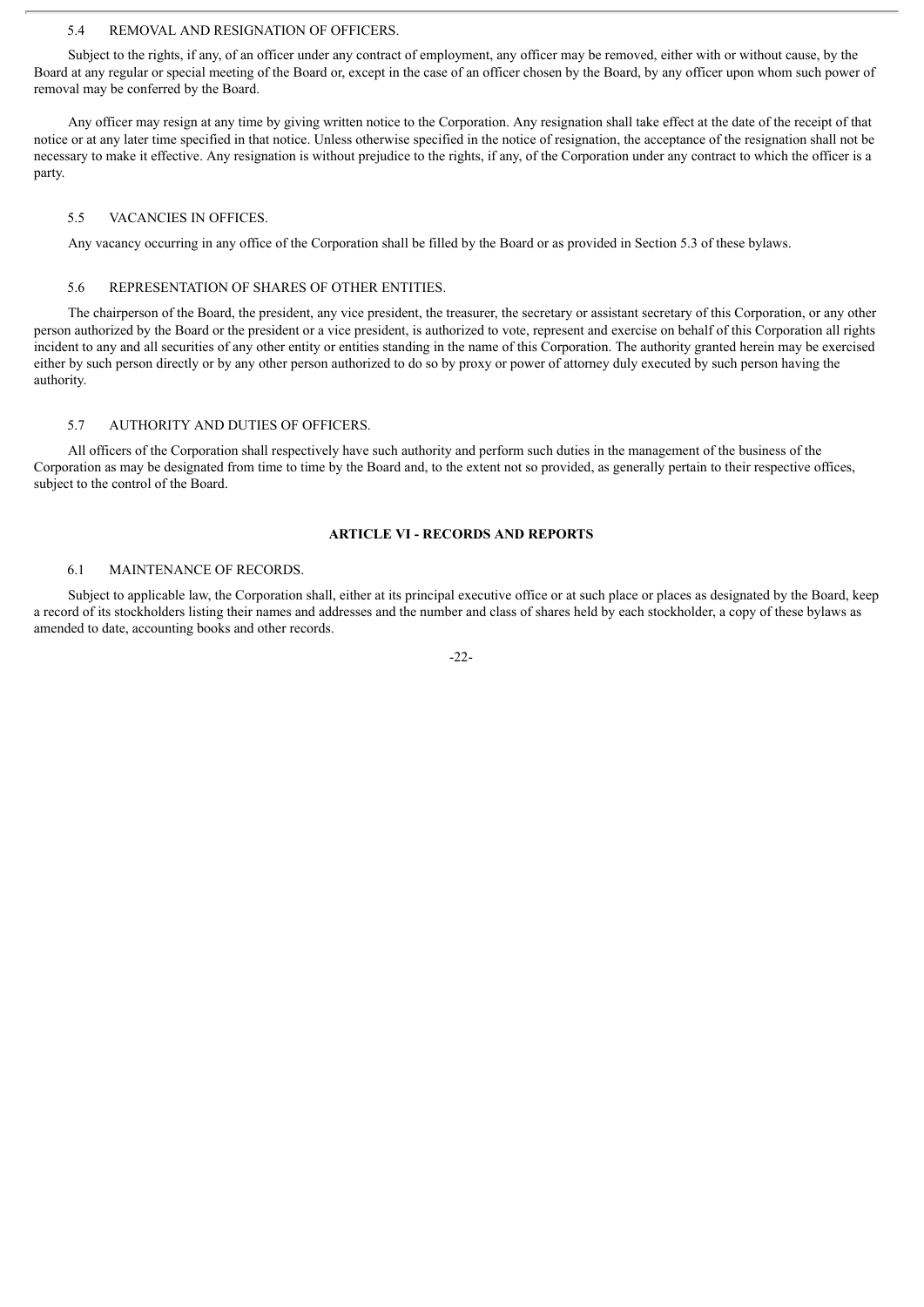#### **ARTICLE VII - GENERAL MATTERS**

#### 7.1 EXECUTION OF CORPORATE CONTRACTS AND INSTRUMENTS.

The Board, except as otherwise provided in these bylaws, may authorize any officer or officers, or agent or agents, to enter into any contract or execute any instrument in the name of and on behalf of the Corporation; such authority may be general or confined to specific instances. Unless so authorized or ratified by the Board or within the agency power of an officer, no officer, agent or employee shall have any power or authority to bind the Corporation by any contract or engagement or to pledge its credit or to render it liable for any purpose or for any amount.

#### 7.2 STOCK CERTIFICATES; PARTLY PAID SHARES.

The shares of the Corporation shall be represented by certificates provided that the Board may provide by resolution or resolutions that some or all of any or all classes or series of stock shall be uncertificated shares. Certificates for the shares of stock, if any, shall be in such form as is consistent with the certificate of incorporation and applicable law. Every holder of stock represented by a certificate shall be entitled to have a certificate signed by, or in the name of the Corporation by any two authorized officers of the Corporation representing the number of shares registered in certificate form. Any or all of the signatures on the certificate may be a facsimile. In case any officer, transfer agent or registrar who has signed or whose facsimile signature has been placed upon a certificate has ceased to be such officer, transfer agent or registrar before such certificate is issued, it may be issued by the Corporation with the same effect as if he were such officer, transfer agent or registrar at the date of issue.

The Corporation may issue the whole or any part of its shares as partly paid and subject to call for the remainder of the consideration to be paid therefor. Upon the face or back of each stock certificate issued to represent any such partly paid shares, or upon the books and records of the Corporation in the case of uncertificated partly paid shares, the total amount of the consideration to be paid therefor and the amount paid thereon shall be stated. Upon the declaration of any dividend on fully paid shares, the Corporation shall declare a dividend upon partly paid shares of the same class, but only upon the basis of the percentage of the consideration actually paid thereon.

#### 7.3 MULTIPLES CLASSES OR SERIES OF STOCK.

If the Corporation is authorized to issue more than one class of stock or more than one series of any class, then the powers, the designations, the preferences and the relative, participating, optional or other special rights of each class of stock or series thereof and the qualifications, limitations or restrictions of such preferences and/or rights shall be set forth in full or summarized on the face or back of the certificate that the Corporation shall issue to represent such class or series of stock; *provided, however*, that, except as otherwise provided in Section 202 of the DGCL, in lieu of the foregoing requirements, there may be set forth on the

-23-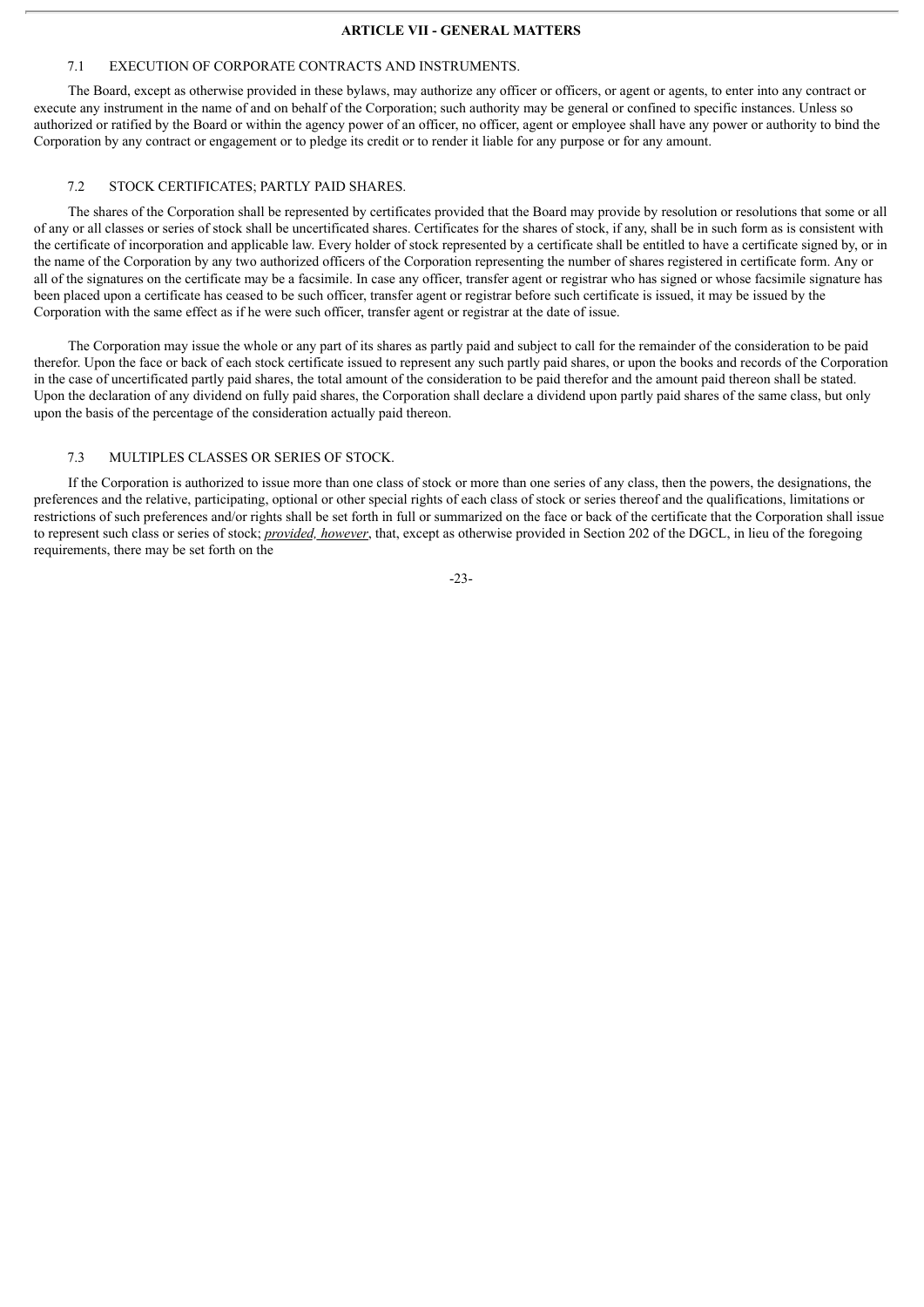face or back of the certificate that the Corporation shall issue to represent such class or series of stock a statement that the Corporation will furnish without charge to each stockholder who so requests the powers, the designations, the preferences and the relative, participating, optional or other special rights of each class of stock or series thereof and the qualifications, limitations or restrictions of such preferences and/or rights. Within a reasonable time after the issuance or transfer of uncertificated stock, the Corporation shall send to the registered owner thereof a written notice containing the information required to be set forth or stated on certificates pursuant to the DGCL or a statement that the Corporation will furnish without charge to each stockholder who so requests the powers, designations, preferences and relative participating, optional or other special rights of each class of stock or series thereof and the qualifications, limitations or restrictions of such preferences and/or rights.

#### 7.4 LOST CERTIFICATES.

Except as provided in this Section 7.4, no new certificates for shares shall be issued to replace a previously issued certificate unless the latter is surrendered to the Corporation in accordance with applicable law. The Corporation may issue a new certificate of stock or uncertificated shares in the place of any certificate theretofore issued by it, alleged to have been lost, stolen or destroyed, and the Corporation may require the owner of the lost, stolen or destroyed certificate, or such owner's legal representative, to give the Corporation a bond sufficient to indemnify it against any claim that may be made against it on account of the alleged loss, theft or destruction of any such certificate or the issuance of such new certificate or uncertificated shares.

#### 7.5 CONSTRUCTION; DEFINITIONS.

Unless the context requires otherwise, the general provisions, rules of construction and definitions in the DGCL shall govern the construction of these bylaws. Without limiting the generality of this provision, the singular number includes the plural, the plural number includes the singular, and the term "person" includes both a corporation and a natural person.

#### 7.6 DIVIDENDS.

The Board, subject to any restrictions contained in either (a) the DGCL or (b) the certificate of incorporation, may declare and pay dividends upon the shares of its capital stock. Dividends may be paid in cash, in property or in shares of the Corporation's capital stock.

The Board may set apart out of any of the funds of the Corporation available for dividends a reserve or reserves for any proper purpose and may abolish any such reserve. Such purposes shall include but not be limited to equalizing dividends, repairing or maintaining any property of the Corporation, and meeting contingencies.

-24-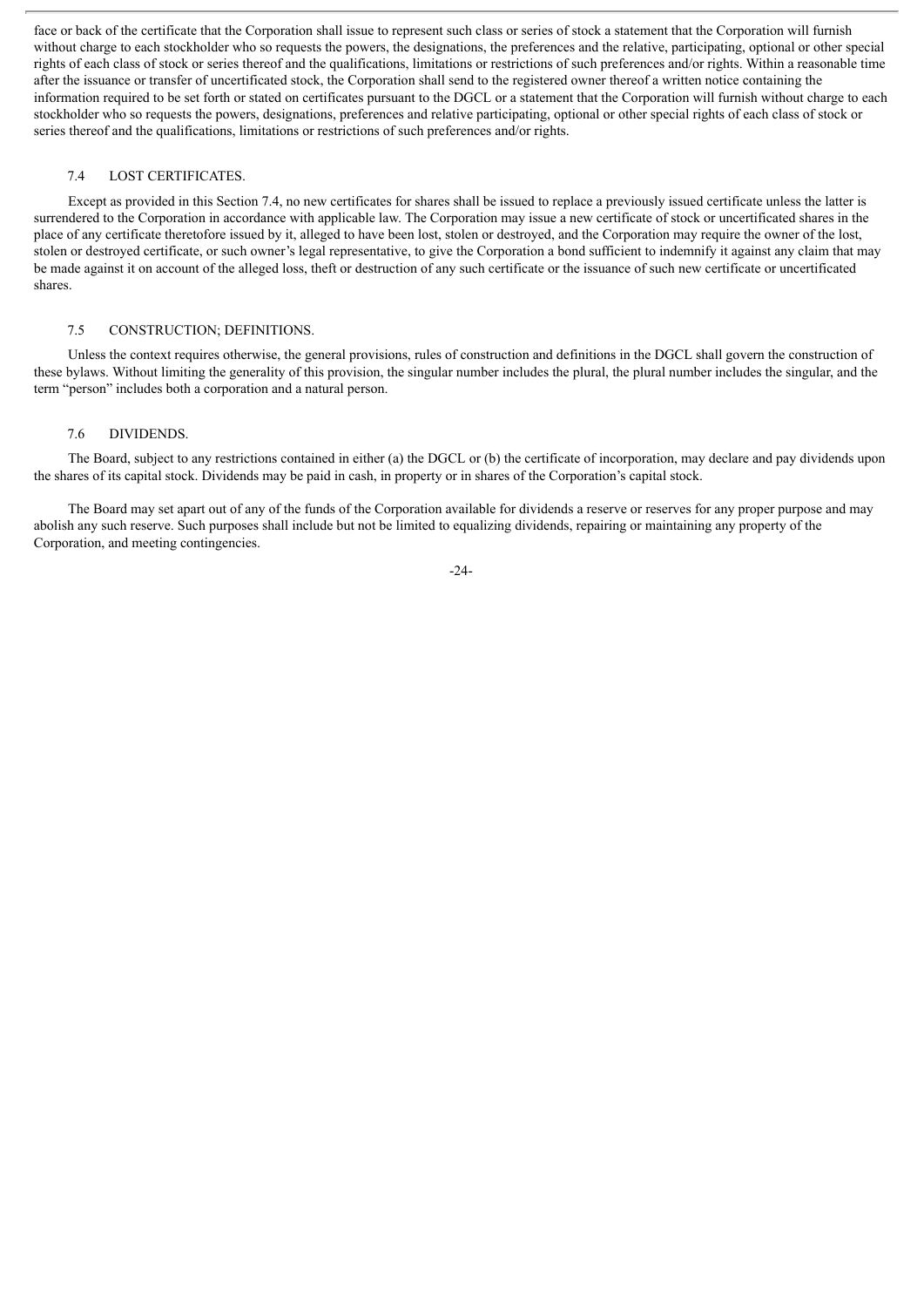# 7.7 FISCAL YEAR.

The fiscal year of the Corporation shall be fixed by resolution of the Board and may be changed by the Board.

#### 7.8 SEAL.

The Corporation may adopt a corporate seal, which shall be adopted and which may be altered by the Board. The Corporation may use the corporate seal by causing it or a facsimile thereof to be impressed or affixed or in any other manner reproduced.

#### 7.9 TRANSFER OF STOCK.

Shares of the Corporation shall be transferable in the manner prescribed by law and in these bylaws. Shares of stock of the Corporation shall be transferred on the books of the Corporation only by the holder of record thereof or by such holder's attorney duly authorized in writing, upon surrender to the Corporation of the certificate or certificates representing such shares endorsed by the appropriate person or persons (or by delivery of duly executed instructions with respect to uncertificated shares), with such evidence of the authenticity of such endorsement or execution, transfer, authorization and other matters as the Corporation may reasonably require, and accompanied by all necessary stock transfer stamps. To the fullest extent permitted by law, no transfer of stock shall be valid as against the Corporation for any purpose until it shall have been entered in the stock records of the Corporation by an entry showing the names of the persons from and to whom it was transferred.

#### 7.10 STOCK TRANSFER AGREEMENTS.

The Corporation shall have power to enter into and perform any agreement with any number of stockholders of any one or more classes of stock of the Corporation to restrict the transfer of shares of stock of the Corporation of any one or more classes owned by such stockholders in any manner not prohibited by the DGCL.

#### 7.11 REGISTERED STOCKHOLDERS.

The Corporation, to the fullest extent permitted by law,:

(a) shall be entitled to recognize the exclusive right of a person registered on its books as the owner of shares to receive dividends and to vote as such owner;

(b) shall be entitled to hold liable for calls and assessments the person registered on its books as the owner of shares; and

-25-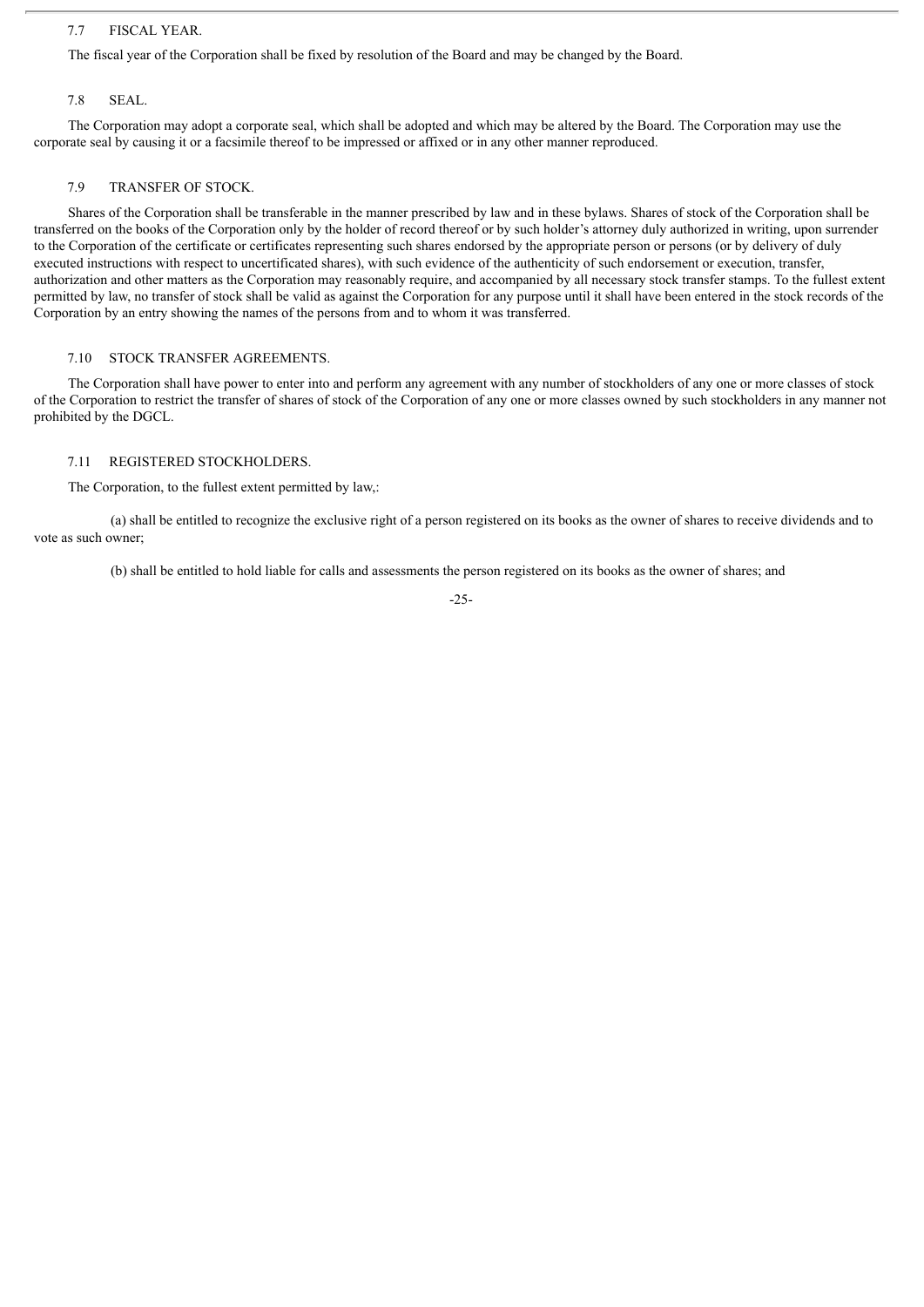(c) shall not be bound to recognize any equitable or other claim to or interest in such share or shares on the part of another person, whether or not it shall have express or other notice thereof, except as otherwise provided by the laws of Delaware.

# 7.12 WAIVER OF NOTICE.

Whenever notice is required to be given under any provision of the DGCL, the certificate of incorporation or these bylaws, a written waiver, signed by the person entitled to notice, or a waiver by electronic transmission by the person entitled to notice, whether before or after the time of the event for which notice is to be given, shall be deemed equivalent to notice. Attendance of a person at a meeting shall constitute a waiver of notice of such meeting, except when the person attends a meeting for the express purpose of objecting at the beginning of the meeting, to the transaction of any business because the meeting is not lawfully called or convened. Neither the business to be transacted at, nor the purpose of, any regular or special meeting of the stockholders need be specified in any written waiver of notice or any waiver by electronic transmission unless so required by the certificate of incorporation or these bylaws.

# **ARTICLE VIII - NOTICE BY ELECTRONIC TRANSMISSION**

#### 8.1 NOTICE BY ELECTRONIC TRANSMISSION.

Without limiting the manner by which notice otherwise may be given effectively to stockholders pursuant to the DGCL, the certificate of incorporation or these bylaws, any notice to stockholders given by the Corporation under any provision of the DGCL, the certificate of incorporation or these bylaws shall be effective if given by a form of electronic transmission consented to by the stockholder to whom the notice is given. Any such consent shall be revocable by the stockholder by written notice to the Corporation. Any such consent shall be deemed revoked if:

(a) the Corporation is unable to deliver by electronic transmission two (2) consecutive notices given by the Corporation in accordance with such consent; and

(b) such inability becomes known to the secretary or an assistant secretary of the Corporation or to the transfer agent, or other person responsible for the giving of notice.

However, the inadvertent failure to treat such inability as a revocation shall not invalidate any meeting or other action.

Any notice given pursuant to the preceding paragraph shall be deemed given:

(a) if by facsimile telecommunication, when directed to a number at which the stockholder has consented to receive notice;

-26-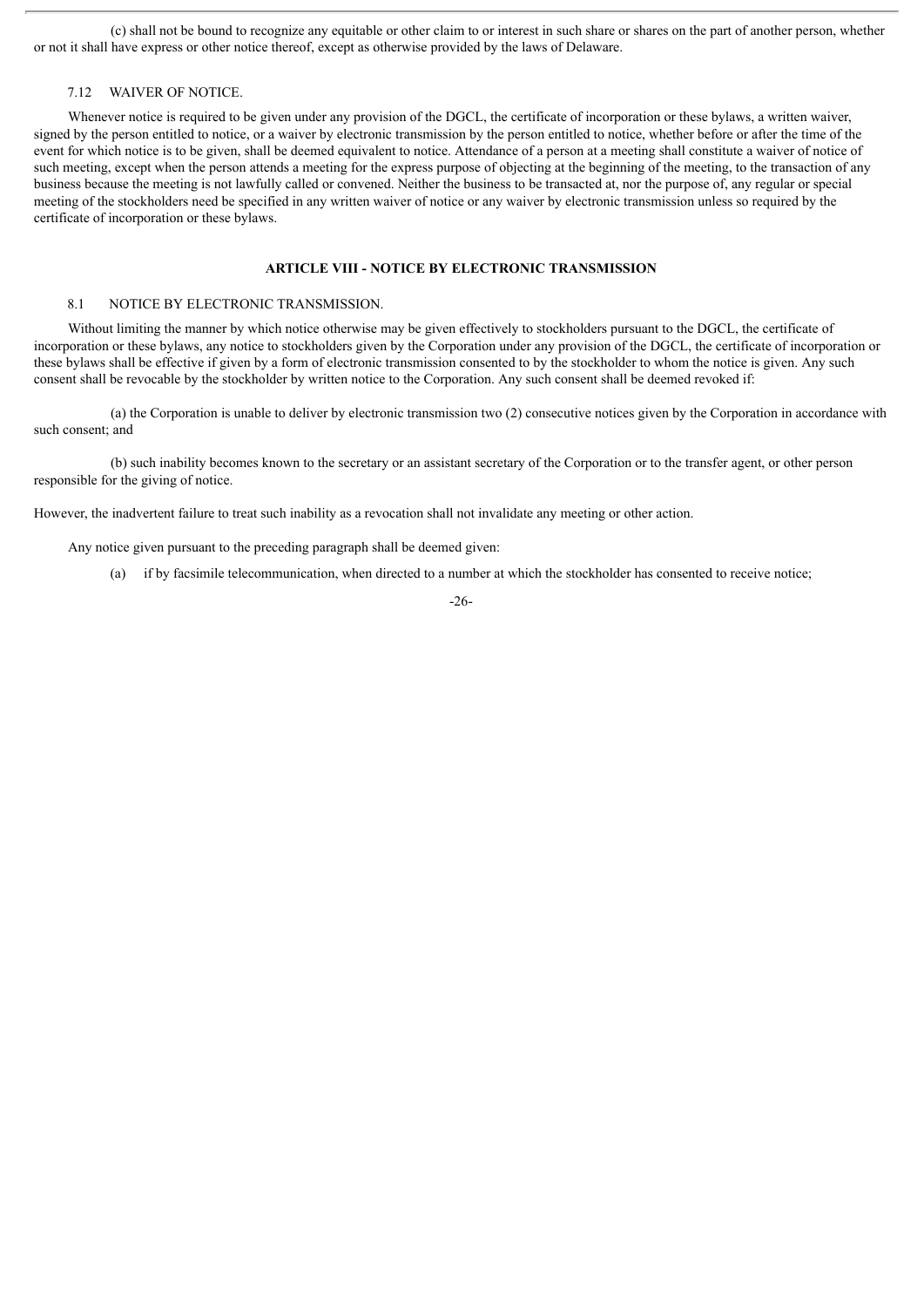- (b) if by electronic mail, when directed to an electronic mail address at which the stockholder has consented to receive notice;
- (c) if by a posting on an electronic network together with separate notice to the stockholder of such specific posting, upon the later of (i) such posting and (ii) the giving of such separate notice; and
- (d) if by any other form of electronic transmission, when directed to the stockholder.

An affidavit of the secretary or an assistant secretary of the Corporation or of the transfer agent or other agent of the Corporation that the notice has been given by a form of electronic transmission shall, in the absence of fraud, be prima facie evidence of the facts stated therein.

# 8.2 DEFINITION OF ELECTRONIC TRANSMISSION.

For the purposes of these bylaws, an "electronic transmission" means any form of communication, not directly involving the physical transmission of paper, that creates a record that may be retained, retrieved and reviewed by a recipient thereof, and that may be directly reproduced in paper form by such a recipient through an automated process.

#### **ARTICLE IX - INDEMNIFICATION AND ADVANCEMENT**

#### 9.1 ACTIONS, SUITS AND PROCEEDINGS OTHER THAN BY OR IN THE RIGHT OF THE CORPORATION.

The Corporation shall indemnify each person who was or is a party or threatened to be made a party to any threatened, pending or completed action, suit or proceeding, whether civil, criminal, administrative or investigative (other than an action by or in the right of the Corporation) by reason of the fact that he or she is or was, or has agreed to become, a director or officer of the Corporation, or, while a director or officer of the Corporation, is or was serving, or has agreed to serve, at the request of the Corporation, as a director, officer, partner, employee or trustee of, or in a similar capacity with, another corporation, partnership, joint venture, trust or other enterprise (including, without limitation, any employee benefit plan) (all such persons being referred to hereafter as an "Indemnitee"), or by reason of any action alleged to have been taken or omitted in such capacity, against all expenses (including, without limitation, attorneys' fees), liabilities, losses, judgments, fines (including, without limitation, excise taxes and penalties arising under the Employee Retirement Income Security Act of 1974), and amounts paid in settlement actually and reasonably incurred by or on behalf of Indemnitee in connection with such action, suit or proceeding and any appeal therefrom, if Indemnitee acted in good faith and in a manner which Indemnitee reasonably believed to be in, or not opposed to, the best interests of the Corporation, and, with respect to any criminal action or proceeding, had no reasonable cause to believe his or her conduct was unlawful. The termination of any action, suit

-27-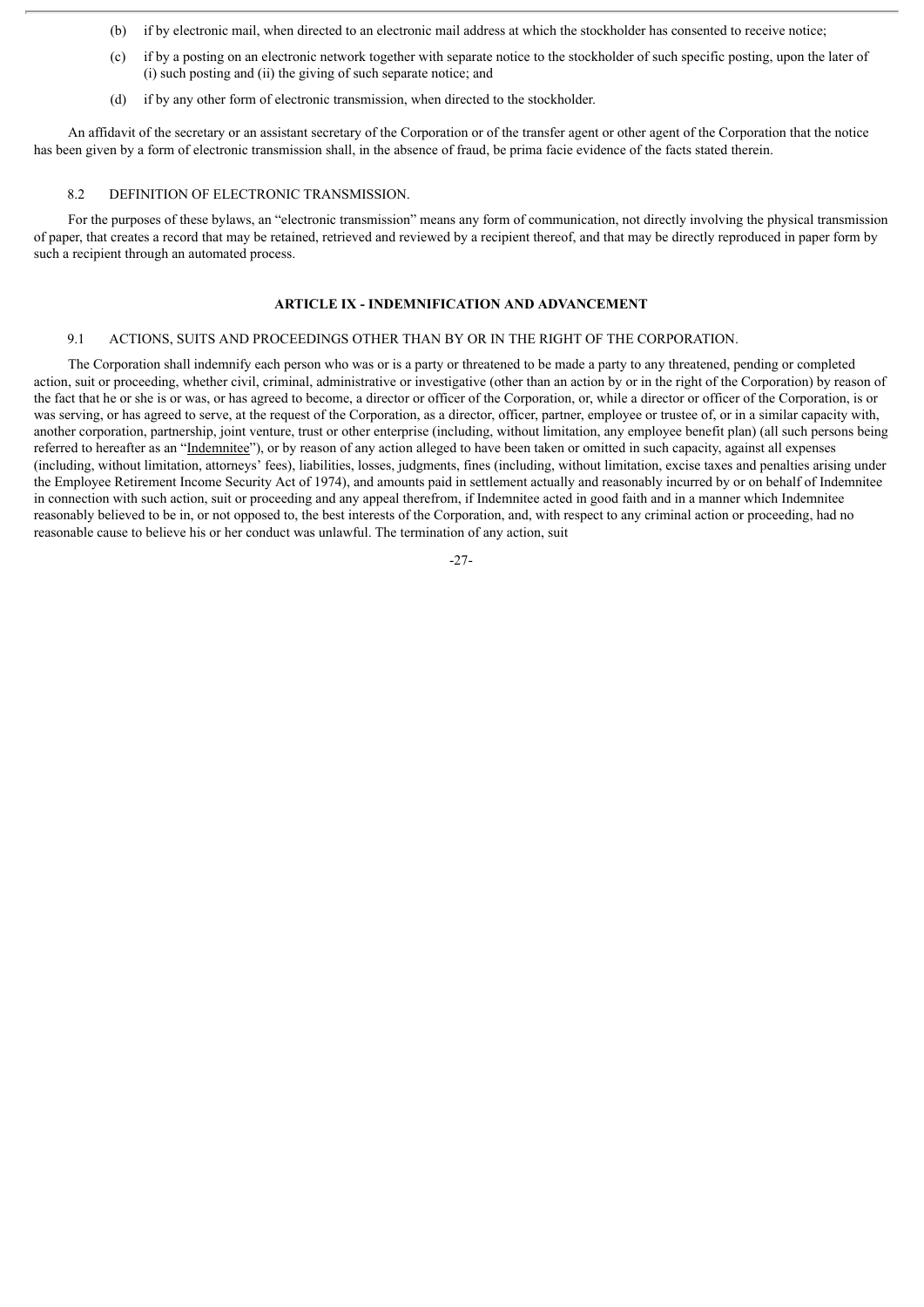or proceeding by judgment, order, settlement, conviction or upon a plea of nolo contendere or its equivalent, shall not, of itself, create a presumption that Indemnitee did not act in good faith and in a manner which Indemnitee reasonably believed to be in, or not opposed to, the best interests of the Corporation, and, with respect to any criminal action or proceeding, had reasonable cause to believe that his or her conduct was unlawful.

#### 9.2 ACTIONS OR SUITS BY OR IN THE RIGHT OF THE CORPORATION.

The Corporation shall indemnify any Indemnitee who was or is a party to or threatened to be made a party to any threatened, pending or completed action or suit by or in the right of the Corporation to procure a judgment in its favor by reason of the fact that Indemnitee is or was, or has agreed to become, a director or officer of the Corporation, or, while a director or officer of the Corporation, is or was serving, or has agreed to serve, at the request of the Corporation, as a director, officer, partner, employee or trustee of, or in a similar capacity with, another corporation, partnership, joint venture, trust or other enterprise (including, without limitation, any employee benefit plan), or by reason of any action alleged to have been taken or omitted in such capacity, against all expenses (including, without limitation, attorneys' fees) actually and reasonably incurred by or on behalf of Indemnitee in connection with such action, suit or proceeding and any appeal therefrom, if Indemnitee acted in good faith and in a manner which Indemnitee reasonably believed to be in, or not opposed to, the best interests of the Corporation, except that no indemnification shall be made under this Section 9.2 in respect of any claim, issue or matter as to which Indemnitee shall have been adjudged to be liable to the Corporation, unless, and only to the extent, that the Court of Chancery of Delaware or the court in which such action or suit was brought shall determine upon application that, despite the adjudication of such liability but in view of all the circumstances of the case, Indemnitee is fairly and reasonably entitled to indemnity for such expenses (including, without limitation, attorneys' fees) which the Court of Chancery of Delaware or such other court shall deem proper.

#### 9.3 INDEMNIFICATION FOR EXPENSES OF SUCCESSFUL PARTY.

Notwithstanding any other provisions of this Article IX, to the extent that an Indemnitee has been successful, on the merits or otherwise, in defense of any action, suit or proceeding referred to in Sections 9.1 and 9.2 of these bylaws, or in defense of any claim, issue or matter therein, or on appeal from any such action, suit or proceeding, Indemnitee shall be indemnified to the fullest extent permitted by law against all expenses (including, without limitation, attorneys' fees) actually and reasonably incurred by or on behalf of Indemnitee in connection therewith.

#### 9.4 NOTIFICATION AND DEFENSE OF CLAIM.

As a condition precedent to an Indemnitee's right to be indemnified, such Indemnitee must notify the Corporation in writing as soon as practicable of any action, suit, proceeding or investigation involving such Indemnitee for which indemnity will or could be sought. With

-28-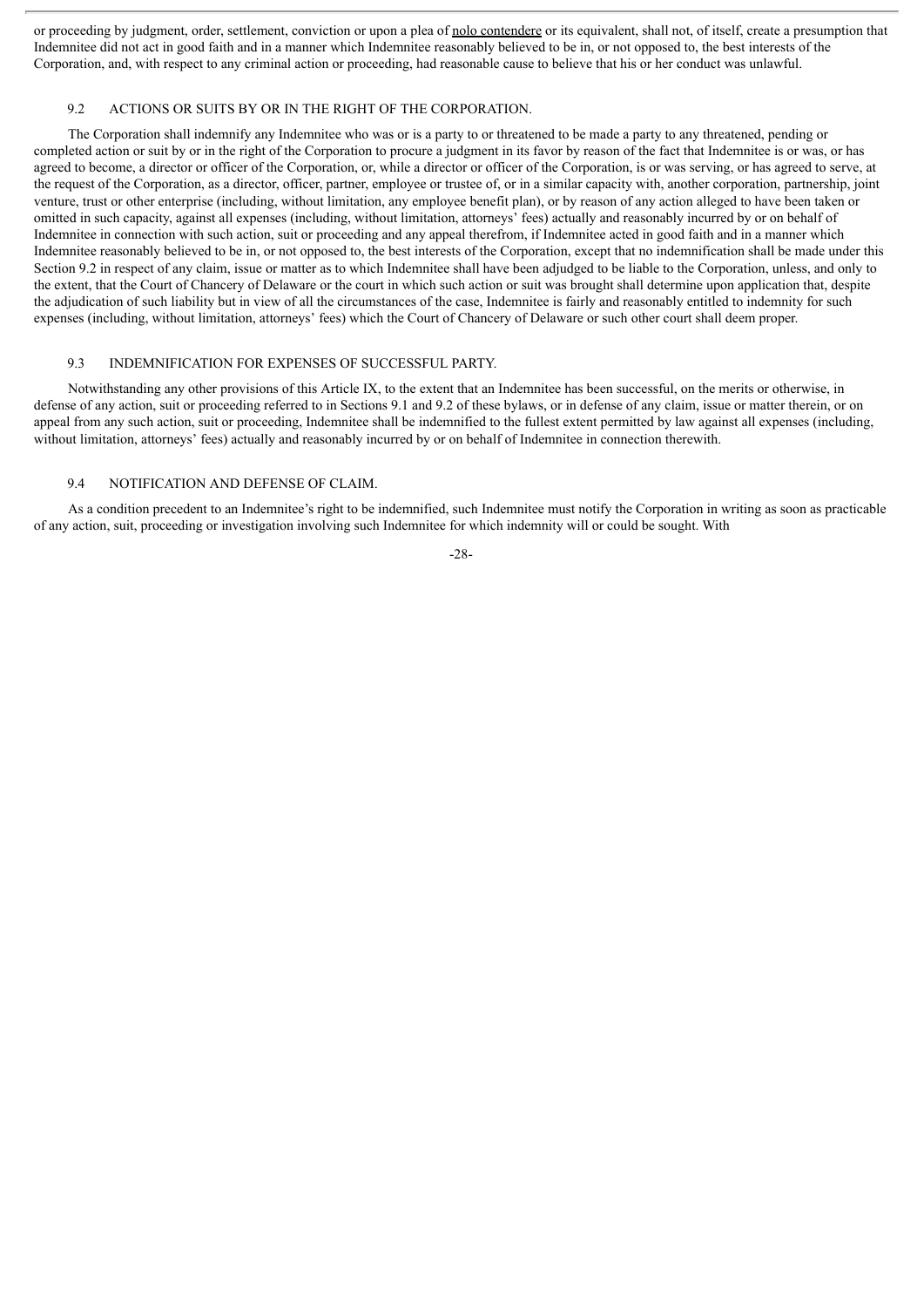respect to any action, suit, proceeding or investigation of which the Corporation is so notified, the Corporation will be entitled to participate therein at its own expense and/or to assume the defense thereof at its own expense, with legal counsel reasonably acceptable to Indemnitee. After notice from the Corporation to Indemnitee of its election so to assume such defense, the Corporation shall not be liable to Indemnitee for any legal or other expenses subsequently incurred by Indemnitee in connection with such action, suit, proceeding or investigation, other than as provided below in this Section 9.4. Indemnitee shall have the right to employ his or her own counsel in connection with such action, suit, proceeding or investigation, but the fees and expenses of such counsel incurred after notice from the Corporation of its assumption of the defense thereof shall be at the expense of Indemnitee unless (a) the employment of counsel by Indemnitee has been authorized by the Corporation, (b) counsel to Indemnitee shall have reasonably concluded that there may be a conflict of interest or position on any significant issue between the Corporation and Indemnitee in the conduct of the defense of such action, suit, proceeding or investigation or (c) the Corporation shall not in fact have employed counsel to assume the defense of such action, suit, proceeding or investigation, in each of which cases the fees and expenses of counsel for Indemnitee shall be at the expense of the Corporation, except as otherwise expressly provided by this Article IX. The Corporation shall not be entitled, without the consent of Indemnitee, to assume the defense of any claim brought by or in the right of the Corporation or as to which counsel for Indemnitee shall have reasonably made the conclusion provided for in clause (b) above. The Corporation shall not be required to indemnify Indemnitee under this Article IX for any amounts paid in settlement of any action, suit, proceeding or investigation effected without its written consent. The Corporation shall not settle any action, suit, proceeding or investigation in any manner which would impose any penalty or limitation on Indemnitee without Indemnitee's written consent. Neither the Corporation nor Indemnitee will unreasonably withhold or delay its consent to any proposed settlement.

#### 9.5 ADVANCE OF EXPENSES.

Subject to the provisions of Sections 9.4 and 9.6 of these bylaws, in the event of any threatened or pending action, suit, proceeding or investigation of which the Corporation receives notice under this Article IX, any expenses (including, without limitation, attorneys' fees) incurred by or on behalf of Indemnitee in defending an action, suit, proceeding or investigation or any appeal therefrom shall be paid by the Corporation in advance of the final disposition of such matter to the fullest extent permitted by law; *provided*, *however*, that, to the extent required by law, the payment of such expenses incurred by or on behalf of Indemnitee in advance of the final disposition of such matter shall be made only upon receipt of an undertaking by or on behalf of Indemnitee to repay all amounts so advanced in the event that it shall ultimately be determined by final judicial decision from which there is no further right to appeal that Indemnitee is not entitled to be indemnified by the Corporation as authorized in this Article IX or otherwise; and *provided further* that no such advancement of expenses shall be made under this Article IX if it is determined (in the manner described in Section 9.6 of these bylaws) that (a) Indemnitee did not act in good faith and in a manner he or she reasonably believed to be in, or not opposed to, the best interests of the Corporation, or (b) with respect to any criminal action or proceeding, Indemnitee had reasonable cause to believe his or her conduct was unlawful. Such undertaking shall be accepted without reference to the financial ability of Indemnitee to make such repayment.

-29-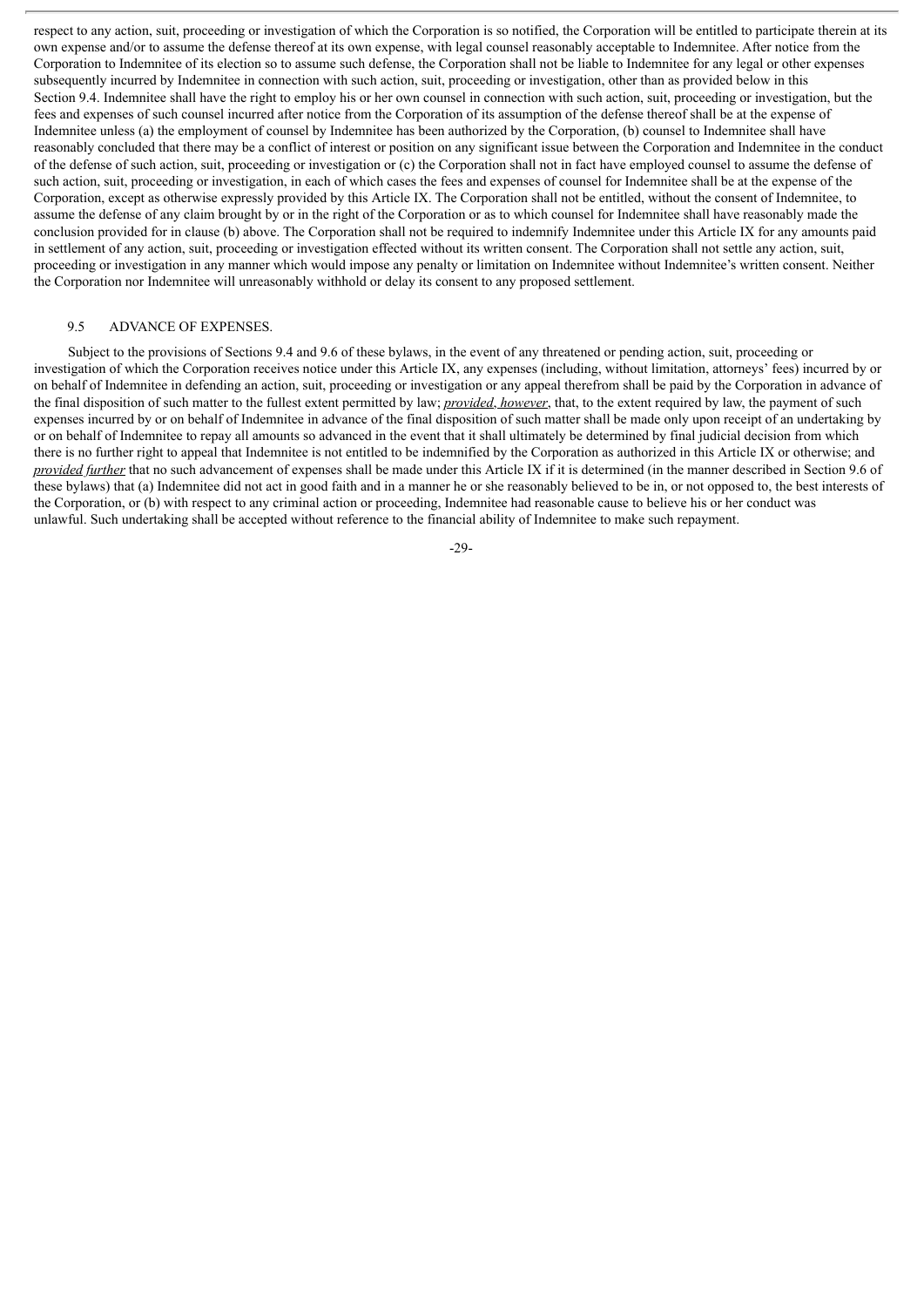#### 9.6 PROCEDURE FOR INDEMNIFICATION AND ADVANCEMENT OF EXPENSES.

In order to obtain indemnification or advancement of expenses pursuant to Section 9.1, 9.2, 9.3 or 9.5 of these bylaws, an Indemnitee shall submit to the Corporation a written request. Any such advancement of expenses shall be made promptly, and in any event within 60 days after receipt by the Corporation of the written request of Indemnitee, unless (a) the Corporation has assumed the defense pursuant to Section 9.4 of these bylaws (and none of the circumstances described in Section 9.4 of these bylaws that would nonetheless entitle the Indemnitee to indemnification for the fees and expenses of separate counsel have occurred) or (b) the Corporation determines within such 60-day period that Indemnitee did not meet the applicable standard of conduct set forth in Section 9.1, 9.2 or 9.5 of these bylaws, as the case may be. Any such indemnification, unless ordered by a court, shall be made with respect to requests under Section 9.1 or 9.2 of these bylaws only as authorized in the specific case upon a determination by the Corporation that the indemnification of Indemnitee is proper because Indemnitee has met the applicable standard of conduct set forth in Section 9.1 or 9.2 of these bylaws, as the case may be. Such determination shall be made in each instance (a) by a majority vote of the directors of the Corporation consisting of persons who are not at that time parties to the action, suit or proceeding in question ("disinterested directors"), whether or not a quorum, (b) by a committee of disinterested directors designated by majority vote of disinterested directors, whether or not a quorum, (c) if there are no disinterested directors, or if the disinterested directors so direct, by independent legal counsel (who may, to the extent permitted by law, be regular legal counsel to the Corporation) in a written opinion or (d) by the stockholders of the Corporation.

# 9.7 REMEDIES.

To the fullest extent permitted by law, the right to indemnification or advancement of expenses as granted by this Article IX shall be enforceable by Indemnitee in any court of competent jurisdiction. Neither the failure of the Corporation to have made a determination prior to the commencement of such action that indemnification is proper in the circumstances because Indemnitee has met the applicable standard of conduct, nor an actual determination by the Corporation pursuant to Section 9.6 of these bylaws that Indemnitee has not met such applicable standard of conduct, shall be a defense to the action or create a presumption that Indemnitee has not met the applicable standard of conduct. In any suit brought by Indemnitee to enforce a right to indemnification or advancement, or brought by the Corporation to recover an advancement of expenses pursuant to the terms of an undertaking, the Corporation shall have the burden of proving that Indemnitee is not entitled to be indemnified, or to such advancement of expenses,

-30-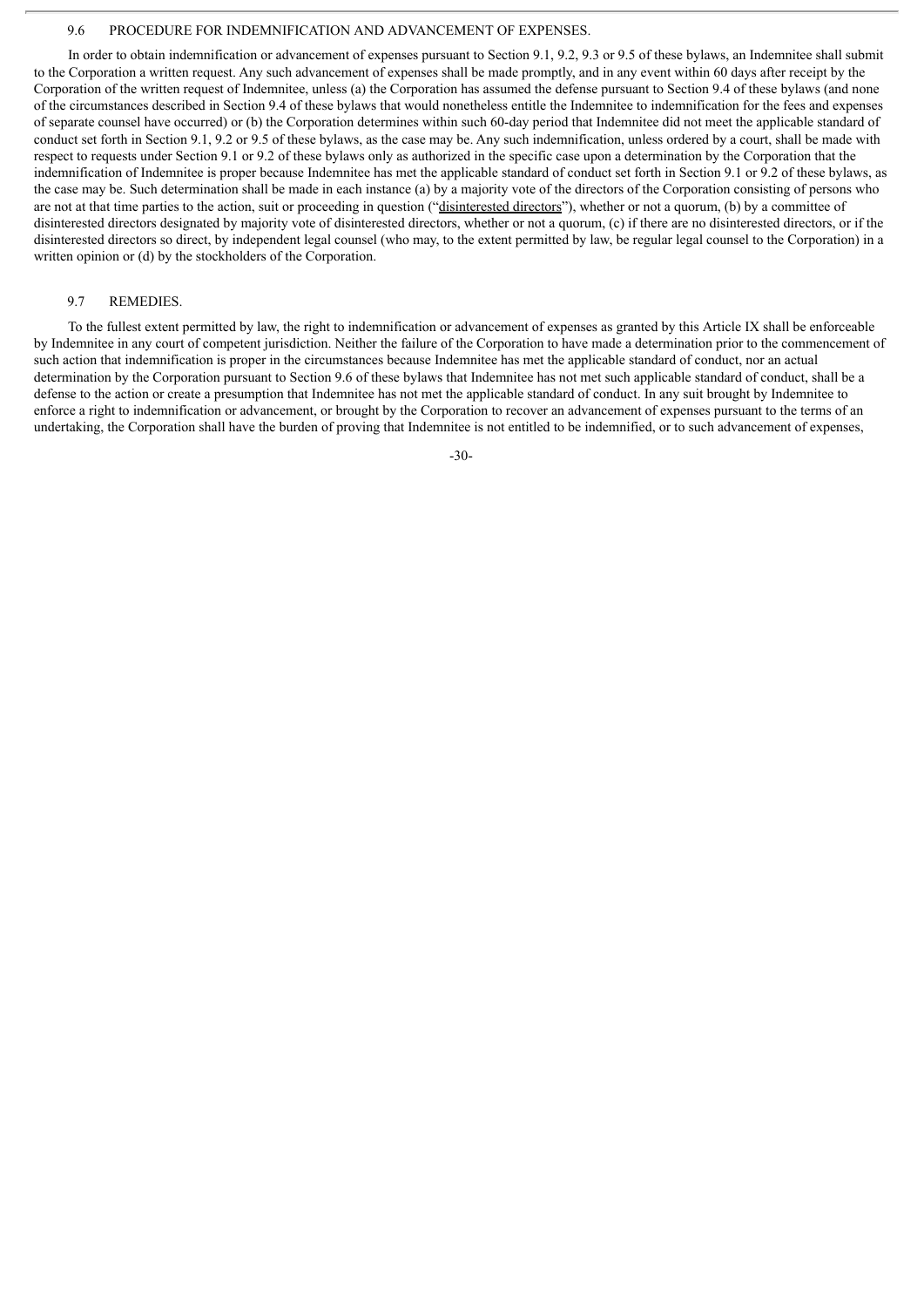under this Article IX. Indemnitee's expenses (including, without limitation, attorneys' fees) reasonably incurred in connection with successfully establishing Indemnitee's right to indemnification or advancement, in whole or in part, in any such proceeding shall also be indemnified by the Corporation to the fullest extent permitted by law. Notwithstanding the foregoing, in any suit brought by Indemnitee to enforce a right to indemnification hereunder it shall be a defense that the Indemnitee has not met any applicable standard for indemnification set forth in the DGCL.

#### 9.8 LIMITATIONS.

Notwithstanding anything to the contrary in this Article IX, except as set forth in Section 9.7 of these bylaws, the Corporation shall not indemnify an Indemnitee pursuant to this Article IX in connection with a proceeding (or part thereof) initiated by such Indemnitee unless the initiation thereof was approved by the Board. Notwithstanding anything to the contrary in this Article IX, the Corporation shall not indemnify (or advance expenses to) an Indemnitee to the extent such Indemnitee is reimbursed (or advanced expenses) from the proceeds of insurance, and in the event the Corporation makes any indemnification (or advancement) payments to an Indemnitee and such Indemnitee is subsequently reimbursed from the proceeds of insurance, such Indemnitee shall promptly refund indemnification (or advancement) payments to the Corporation to the extent of such insurance reimbursement.

# 9.9 SUBSEQUENT AMENDMENT.

No amendment, termination or repeal of this Article IX or of the relevant provisions of the DGCL or any other applicable laws shall adversely affect or diminish in any way the rights of any Indemnitee to indemnification or advancement of expenses under the provisions hereof with respect to any action, suit, proceeding or investigation arising out of or relating to any actions, transactions or facts occurring prior to the final adoption of such amendment, termination or repeal.

#### 9.10 OTHER RIGHTS.

The indemnification and advancement of expenses provided by this Article IX shall not be deemed exclusive of any other rights to which an Indemnitee seeking indemnification or advancement of expenses may be entitled under any law (common or statutory), agreement or vote of stockholders or disinterested directors or otherwise, both as to action in Indemnitee's official capacity and as to action in any other capacity while holding office for the Corporation, and shall continue as to an Indemnitee who has ceased to be a director or officer, and shall inure to the benefit of the estate, heirs, executors and administrators of Indemnitee. Nothing contained in this Article IX shall be deemed to prohibit, and the Corporation is specifically authorized to enter into, agreements with officers and directors providing indemnification and advancement rights and procedures different from those set forth in this Article IX. In addition, the Corporation may, to the extent authorized from time to time by the Board, grant indemnification and advancement rights to other employees or agents of the Corporation or other persons serving the Corporation and such rights may be equivalent to, or greater or less than, those set forth in this Article IX.

-31-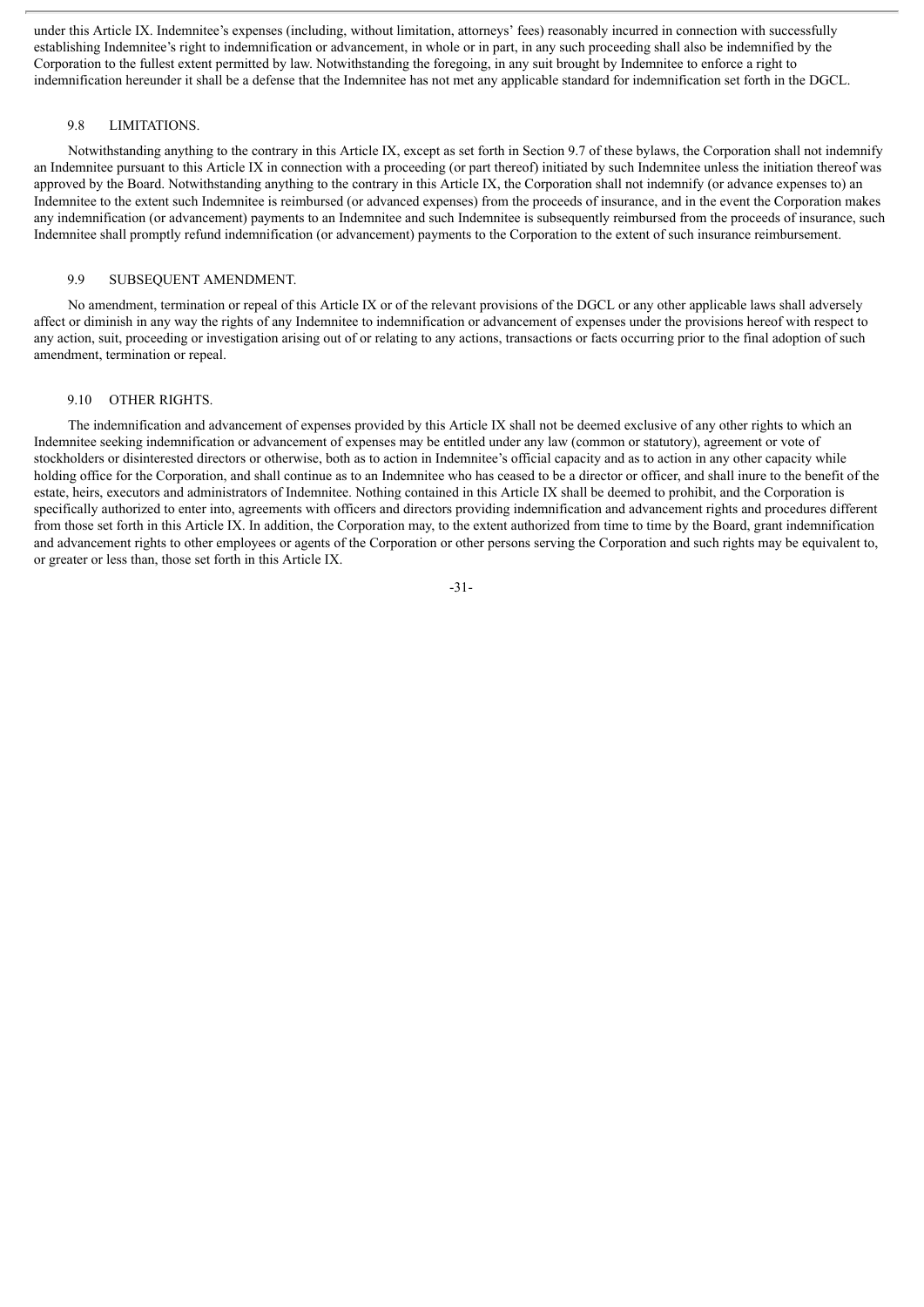#### 9.11 PARTIAL INDEMNIFICATION.

If an Indemnitee is entitled under any provision of this Article IX to indemnification by the Corporation for some or a portion of the expenses (including, without limitation, attorneys' fees), liabilities, losses, judgments, fines (including, without limitation, excise taxes and penalties arising under the Employee Retirement Income Security Act of 1974, as amended) or amounts paid in settlement actually and reasonably incurred by or on behalf of Indemnitee in connection with any action, suit, proceeding or investigation and any appeal therefrom but not, however, for the total amount thereof, the Corporation shall nevertheless indemnify Indemnitee for the portion of such expenses (including, without limitation, attorneys' fees), liabilities, losses, judgments, fines (including, without limitation, excise taxes and penalties arising under the Employee Retirement Income Security Act of 1974, as amended) or amounts paid in settlement to which Indemnitee is entitled.

#### 9.12 INSURANCE.

The Corporation may purchase and maintain insurance, at its expense, to protect itself and any director, officer, employee or agent of the Corporation or another corporation, partnership, joint venture, trust or other enterprise (including, without limitation, any employee benefit plan) against any expense, liability or loss incurred by him or her in any such capacity, or arising out of his or her status as such, whether or not the Corporation would have the power to indemnify such person against such expense, liability or loss under the DGCL.

#### 9.13 SAVINGS CLAUSE.

If this Article IX or any portion hereof shall be invalidated on any ground by any court of competent jurisdiction, then the Corporation shall nevertheless indemnify each Indemnitee as to any expenses (including, without limitation, attorneys' fees), liabilities, losses, judgments, fines (including, without limitation, excise taxes and penalties arising under the Employee Retirement Income Security Act of 1974, as amended) and amounts paid in settlement in connection with any action, suit, proceeding or investigation, whether civil, criminal or administrative, including, without limitation, an action by or in the right of the Corporation, to the fullest extent permitted by any applicable portion of this Article IX that shall not have been invalidated and to the fullest extent permitted by applicable law.

#### 9.14 DEFINITIONS.

Terms used in this Article IX and defined in Section 145(h) and Section 145(i) of the DGCL shall have the respective meanings assigned to such terms in such Section 145(h) and Section 145(i).

-32-